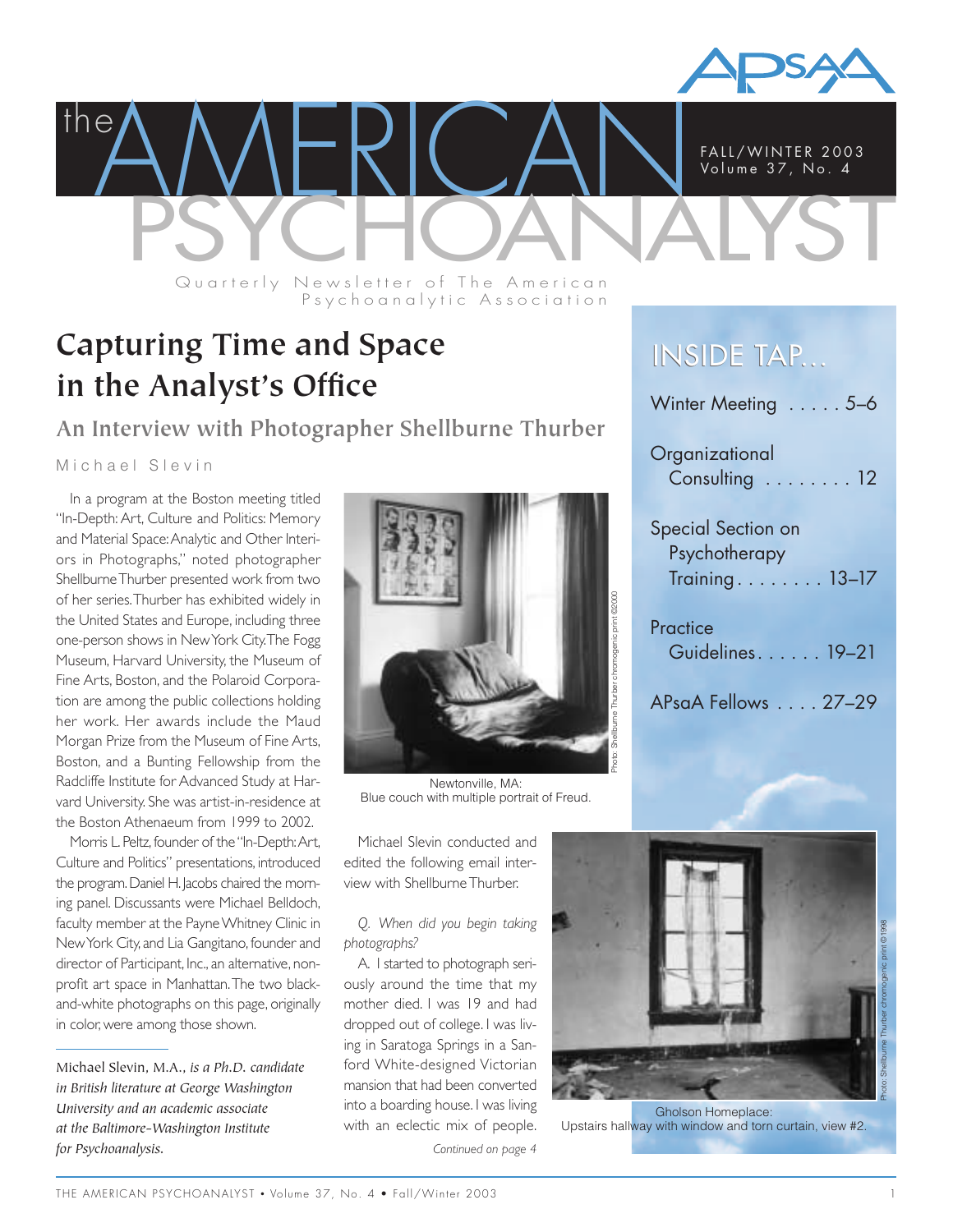- 3 **The Crisis on Our Threshold** *Newell Fischer*
- 5 **A Three-Ring Circus of Exciting Choices at the January Meeting** *Sharon Zalusky*
- 9 **Chair of Psychoanalysis, Uncommon or Not?** *Harriet Basseches*
- 11 **American Imago: Past and Present** *Vera J. Camden*
- 12 **Opportunities and Obstacles in Organizational Consultation: Joint APsaA and ISPSO Panel** *Mark F. Poster*

#### SPECIAL SECTION

- 13 **Spotlight on Psychotherapy Training Programs: Dilemmas and Accomplishments** *Robert S. White and Caryle Perlman*
- 14 **New Life for Cleveland's Psychotherapy Program** *Richard Lightbody*
- 15 **The Role of Psychoanalytic Institutes in Training Psychotherapists** *José A. Saporta and Alan Pollack*
- 16 **The Child and Adolescent Psychotherapy Training Program at the Chicago Institute** *Erika Schmidt*
- 19 **APsaA Practice Guidelines Address Common Problems of Members** *Robert R. Cummings*
- 22 **ShrinkWatch: Therapy Room Stars in Award-Winning Commercials** *Dottie Jeffries*
- 23 **Politics and Public Policy: Illegal Privacy Notices Fail to Protect Medical Privacy** *Deborah C. Peel*
- 24 **Everything You Wanted to Know about HIPAA and Were Afraid to Ask** *Robert S. White*
- 26 **TechNotes: Protecting Your Computer** *Paul W. Mosher*
- 26 **Membership: Finding a Voice for Mid-Career Analysts at APsaA**  *Zoe Grusky*
- 27 **APsaA's Stunning New Fellows for 2003-2004**
- 30 **Strategic Marketing**
- 32 **Curriculum: Beginning with Freud** *Lee Jaffe and Ellen Rees*
- 33 **New Committee to Promote Psychoanalysis through the Arts**  *Laurie Wilson*
- 34 **An APsaA Fable for Our Times** *Ronald M. Benson*
- 35 **Dean Stein Arrives to Take Administrative Helm as Executive Director**

**SPECIAL INSERT: Practice Guidelines 1, Revised—Committee on Peer Review** *American Psychoanalyst.*

#### **THE AMERICAN PSYCHOANALYTIC ASSOCIATION**

*President-Elect:* Jon Meyer *Executive Director:* Dean K. Stein *Administrative Director:* Ellen Fertig

*President:* Newell Fischer *Secretary:* K. Lynne Moritz *Treasurer:* Warren Procci

#### **THE AMERICAN PSYCHOANALYST**

*Newsletter of the American Psychoanalytic Association*

> *Editor* Prudence Gourguechon *Member, Council of Editors of Psychoanalytic Journals*

> > *National Editor* K. Lynne Moritz

*Editorial Board* Harriet Basseches, Abbot Bronstein, Randi Finger, Sheri Hunt, Lee Jaffe, Janice Lieberman, Jack Miller, Caryle Perlman, Marie Rudden, Hinda Simon, Michael Slevin, Gittelle Sones, Julie Tepper, Robert S. White, Harriet Wolfe, Sharon Zalusky, Ellen Fertig and Dean K. Stein, *ex officio*

William D. Jeffrey, *Consultant* Paul Mosher, *Consultant* Michael and Helene Wolff, Technology Management Communications, *Manuscript and Production Editors* Mervin Stewart, *Photo Editor*

*The American Psychoanalyst* is published quarterly. Subscriptions are provided automatically to members of The American Psychoanalytic Association. For non-members, domestic and Canadian subscription rates are \$32.50 for individuals and \$75 for institutions. Outside the U.S. and Canada, rates are \$52.50 for individuals and \$95 for institutions. To subscribe to *The American Psychoanalyst*, visit http://store.yahoo.com/ americanpsych/subscriptions.html, or write TAP Subscriptions, The American Psychoanalytic Association, 309 East 49th Street, New York, New York 10017; call 212-752-0450 x18 or email apsa@apsa.org.

Copyright © 2003 The American Psychoanalytic Association. All rights reserved. No part of this publication may be reproduced, stored in a retrieval system, or transmitted in any form or by any means without the written permission of The American Psychoanalytic Association, 309 East 49th Street, New York, New York 10017.

#### ISSN 1052-7958

The American Psychoanalytic Association does not hold itself responsible for statements made in *The American Psychoanalyst* by contributors or advertisers. Unless otherwise stated, material in *The American Psychoanalyst* does not reflect the endorsement, official attitude, or position of The American Psychoanalytic Association or *The*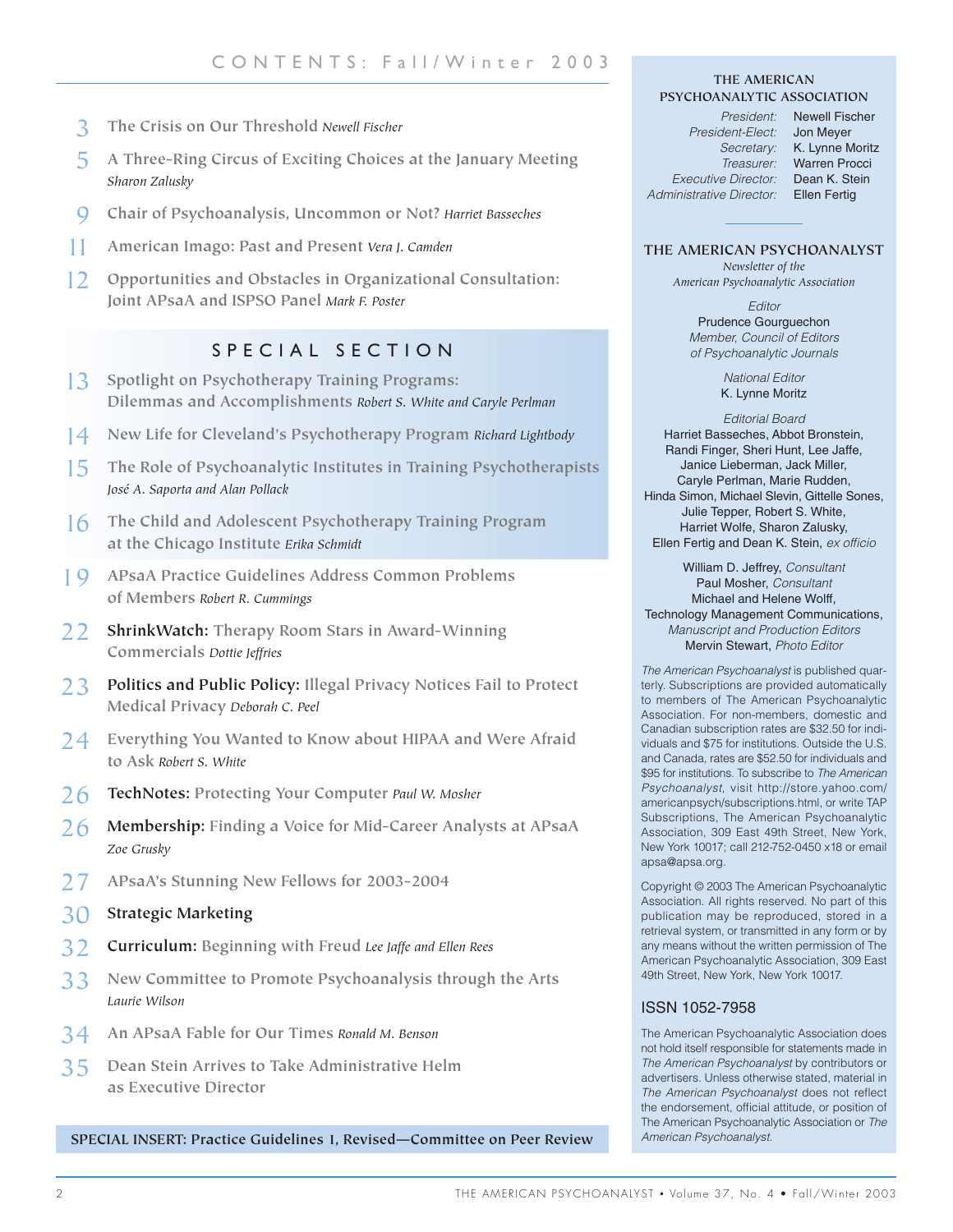# **The Crisis on Our Threshold**

Newell Fischer

Efforts to more clearly define our organizational priorities and a mandate to reduce the internal tensions in our governance are action items on the Association's agenda.The need to address these all too familiar issues is made more pressing by the fact that APsaA, as a not-for-profit corporation, is not in compliance with New York statutes. Expert legal consultation has advised us and we have actively begun the process of studying our current organizational structures and functioning.We must come into compliance with State laws. Even more important to our Association's well-being, we must reduce the organizational tensions that drain our energies and distract us from addressing the challenges to our profession.

Reviewing the history of the psychoanalytic movement and the establishment of the American Psychoanalytic Association, it appears that from the earliest years, ambiguities, conflicts, and debates about internal governance have been intrinsic to our Association.

Association and the International Psychoanalytical Association (IPA) over the issue of lay analysis. This debate began as early as 1910 and reached critical proportions prior to World War II.



Newell Fischer

In addition to the historical roots of these internal struggles, the nature of our clinical work might fuel these organizational conflicts. As psychoanalysts, we work with intense intrapsychic and interpersonal affective pressures in relative isolation. We might speculate: Do the conflicts and tensions experienced in the privacy of our consultation rooms find expression and an arena for enactment in the more public domain of Association politics?

Though these speculations may be of importance in our ongoing discussions, at the

Introspection, so highly prized in our profession, can also be mobilized in the service of defense and to avoid confronting threatening external realities.

Freud set the stage for internal organizational conflict. His intense battle to establish and define psychoanalysis in a hostile environment found expression in his delineating an inner circle of confidants and then extruding dissidents and detractors. Bob Wallerstein in his thoughtful book, *The APsaA, the IPA and the Certification/Training Analyst Linkage* developed the thesis that many of the contentious structural and governance issues that have been with us for nearly a hundred years find root in the struggle between the American Psychoanalytic

Newell Fischer, M.D., *is president of the American Psychoanalytic Association.*

moment we have a mandated task before us to examine and modify our governance with "due diligence." I feel confident that this selfexamination and the ensuing deliberations will result in a less conflicted Association and a more effective organization.

However, I also have some concerns about how we proceed, concerns that I believe require our attention:

- 1. Will this study and debate about governance become an end unto itself, preoccupying and interminable?
- 2. Will the "reasonable" caution about keeping the process insulated lead to organizational inertia? My first concern is

that many of the issues on the table for discussion are invested with considerable passion. Old hurts, the sense of entitlement, the inequities of a hierarchical system, the privileges/benefits of the abused are just a few of the hot spots that can become the foci of personal agendas, which may obscure and derail the larger organizational mission. It is imperative that we keep in focus that this is a time-limited process to achieve certain objectives and that we not confuse an absorbing process with the mission itself.

As the challenges in our surround become more complex and more intense, there may be a temptation and some transient comfort in turning further inward and becoming totally immersed in studying the internal dynamics of the Association. Such a preoccupation might well serve to protect and blind us to these daunting challenges. Introspection, so highly prized in our profession, can also be mobilized in the service of defense and to avoid confronting threatening external realities.

The IPA devoted several years, and a great deal of money, to reorganizing its complex international corporate configuration as well as its internal governance structure.This restructuring process was certainly necessary and is still ongoing. But, while immersed in these complexities, no one seemed to notice the need to develop a strategy to deal with the worldwide crisis unfolding in psychoanalytic practice. It was only in recent months that an official position paper was put forward by Professor Daniel Widlocher, president of IPA, that the priority for 2003-05 will be to address the crisis in clinical practice. Unfortunately, the crisis has been with us for quite some time but we seemed to have been transfixed by organizational blueprints.

#### REASONABLE INERTIA

My second concern about our current process to study and reorganize governance structures is worrisome because on the surface it seems so "reasonable" and suggests a working premise that may be accepted without further reflection.This reasonable voice says, *Continued on page 33*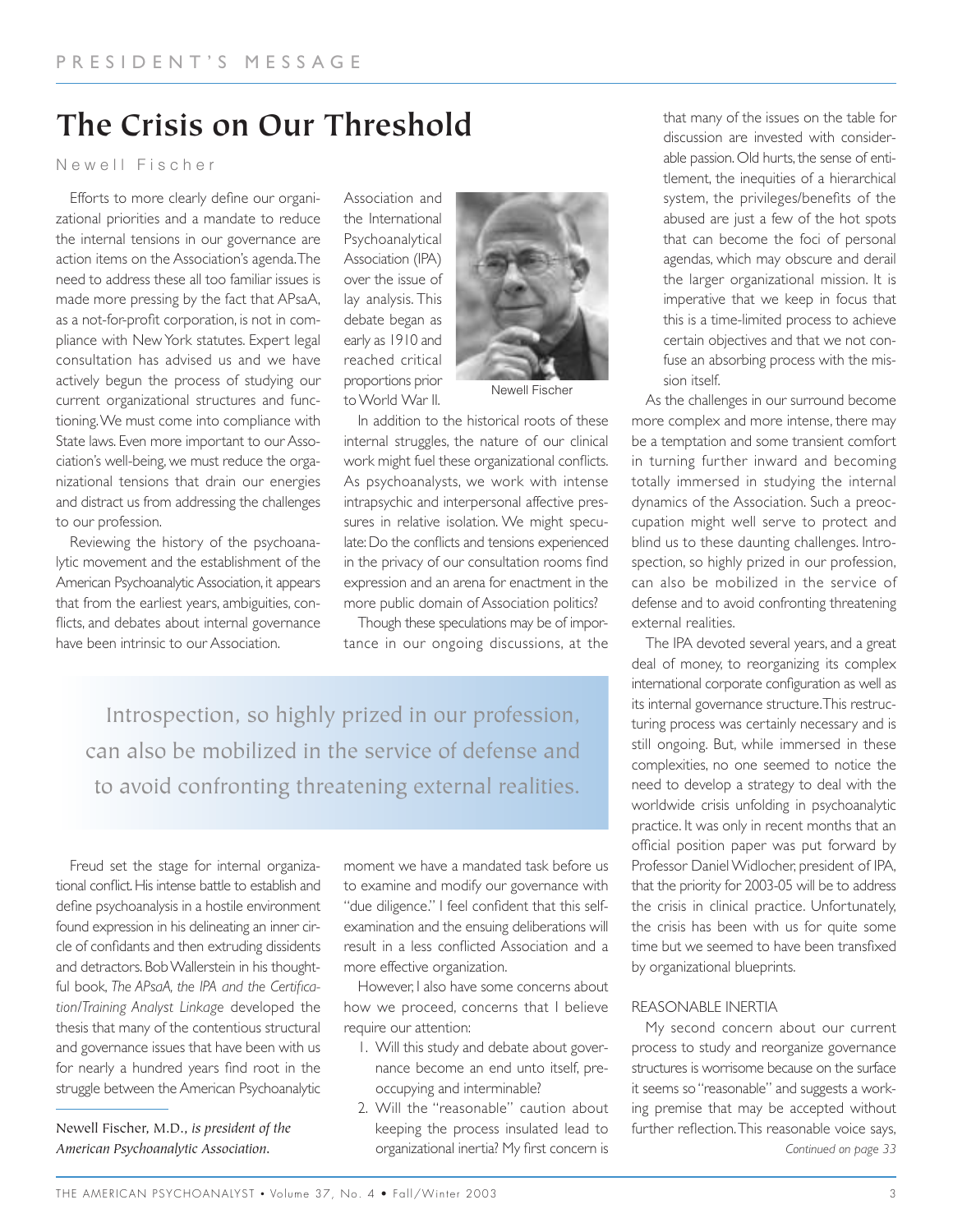## Thurber Interview

*Continued from page 1*

The bikers lived on the first floor; the jockeys from the track nearby lived on the second, the witches on the third, and the artists on the top floor. I lived in a turret surrounded by stained glass.With this move to Saratoga, I had finally found a group of people that I felt comfortable with and I began photographing them. I'm sure that this need to record was given an extra edge by my mother's death. I suppose I had this sense that by photographing my life, the people and places that meant something to me, I could insure against their disappearance.

The interior work began when I started making pilgrimages out to southern Indiana to visit my mother's mother. I never knew my mother well and our relationship had always been difficult. I was hoping that by visiting my grandmother and the place where my mother grew up, I would come to a better understanding of who she was. My grandmother lived alone in a Hopper-like Victorian farmhouse on the top of a small rise in the middle of a cornfield.At night, when she went to bed, I would skulk around looking for anything that could give me some sense of who my mother was, but my grandmother had cleared anything of any meaning out of the house.What I was left with was the house itself and I began to photograph it at night.When I got home and processed this work, I was stunned by how accurately these empty interiors spoke about my mother and her family and their life in this place.

#### *Q. What prompted you to photograph analysts' offices?*

A. I was visiting Buenos Aires with a close friend. We stayed with a friend of his who lives with his mother, who is an analyst. We happened to be down there during soccer season and there were two TV's in the house going almost constantly. When I got home from walking around, I would want to read but could never find a place quiet enough. Finally Gela suggested that I take my stack of books into her office. I was a little shy about it at first. It was as if there were some kind of force field over the entrance.Anyway, I went in, stretched out on the couch and started to read, but I got



Michael Slevin

distracted almost immediately. As I looked around, I started to think about all the history it had witnessed—Gela's, her patients', and the difficult and sad history of the country itself. Every object seemed charged to me, every object felt like it was there for a reason.

I asked Gela if I could photograph it. She said, yes, and then asked me if I'd be interested in photographing some of her friends' offices.

Before I knew it, she had lined up several offices for me to visit and I was off and running. I got a Bunting Fellowship from the Radcliffe Institute for Advanced Study at Harvard the following year and decided to spend that time photographing analytic offices in the Boston area.There are so many aspects to this project that fascinate me.These offices clearly belong to the analysts.The analysts choose them, decorate them, spend their working lives in them, surround themselves with objects that are often significant and meaningful. Yet, for the hour that the analysand is there, the space becomes his or hers.

*Q. There are no people in your analysts' offices or your abandoned houses, but they have such a palpable psychological presence.*

A. I agree, but I think that the sense of presence plays out in the two types of spaces in different ways. When I decided to photograph abandoned domestic dwellings, I was very much interested in how human energy plays out in spaces where the inhabitants are *Continued on page 31*



#### MENNINGER CLINIC STAYED ALIVE AND WELL

In the article about new appointments at the Anna Freud Centre in the most recent issue of TAP, Dr. Tyson incorrectly notes the closure of the Menninger Clinic as an example of the outcome of financial troubles in many organizations.While it is true that the Topeka Institute for Psychoanalysis closed, the Menninger Clinic remained open and moved with over 100 patients and

TAP welcomes letters to the editor. Letters must be less than 350 words long. Letters will be printed as space allows and at the discretion of the editorial board.

staff to Houston,Texas at the end of May 2003. In Houston, the Clinic is continuing its nearly eight-decade tradition of providing psychodynamically informed assessment, treatment, education, and research in collaboration with the Baylor College of Medicine and the Methodist Hospital. Some of its research, in fact, will be done in conjunction with the Anna Freud Centre and the Child Study Center at Yale University.

In addition, the department at Baylor was renamed the Menninger Department of Psychiatry. Psychoanalysts from the Topeka Institute relocated to Kansas City, St. Louis, Portland, Cincinnati and Houston, and many remained in Topeka.

> Richard L. Munich, M.D. Vice President and Chief of Staff, The Menninger Clinic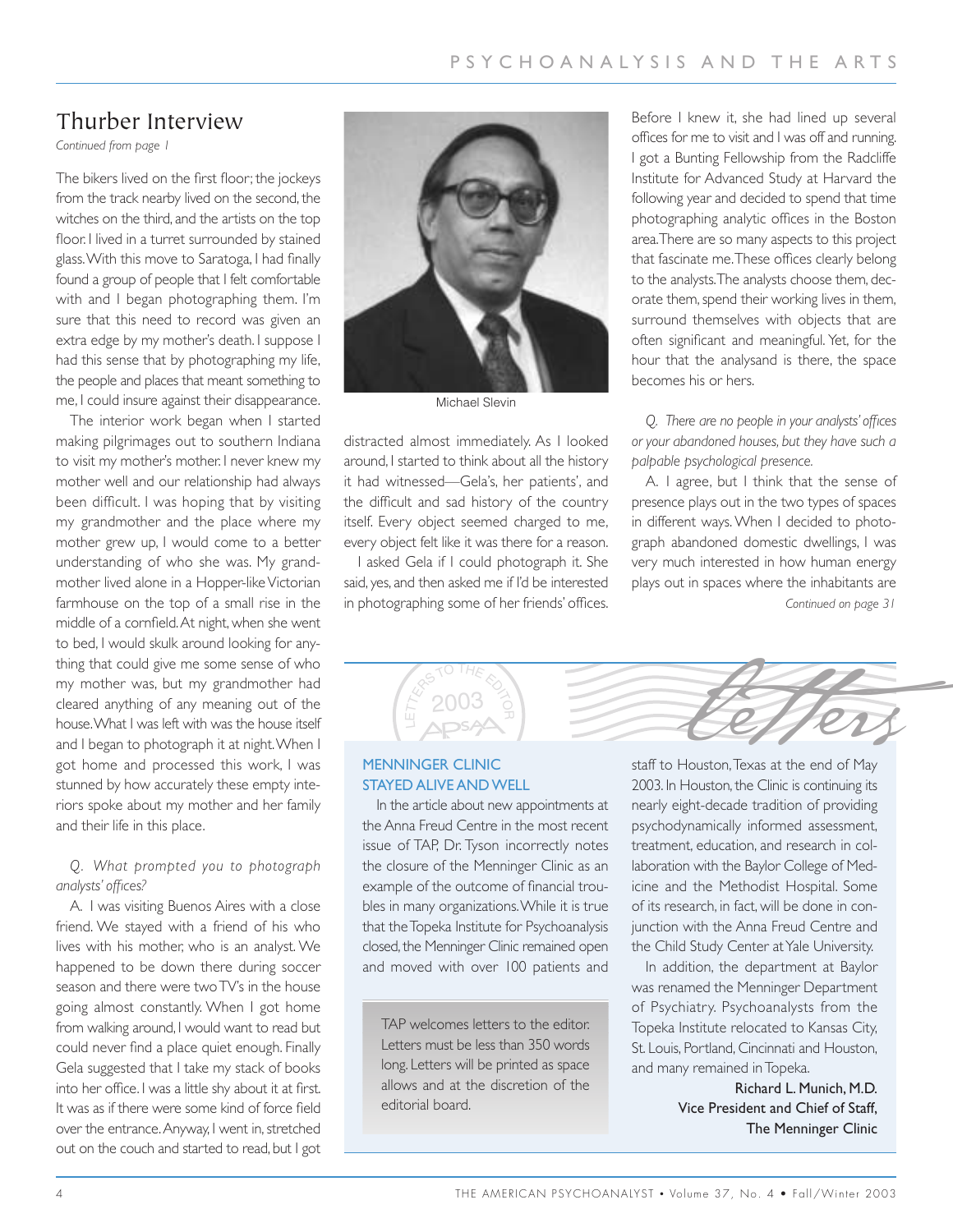# **A Three-Ring Circus of Exciting Choices at the January Meeting**

Sharon Zalusky

When Marvin Margolis was president of this organization some years ago, he envisioned that one day our program would be as vibrant as a three-ring circus. Each ring would house something exciting, informative, provocative, even foreign, to contemplate.After looking at the upcoming program, no one can doubt that we have accomplished his goal. If anything, our program is an embarrassment of riches that forces us to make choices among many stimulating experiences.The richness of our current program is due in large measure to the efforts of Glen Gabbard, chair, and the rest of the hardworking program committee.

On Wednesday and Thursday, in addition to our many ongoing discussion groups, we are fortunate to begin the meetings with two different two-day clinical workshops in process and technique, featuring Peter Fonagy from London and Jorge Canestri from Rome.The presence on the program of two major child sessions, the two-day workshops led by Ruth Karush from New York and Cal Narcisi from Denver, represent a new effort to include programs on child and adolescent analysis. In addition, Fred Pine will chair what appears to be an extremely interesting course on multiple models as unified theory.

A Friday afternoon highlight, not to be missed, is the Third Annual Poster Session showcasing research relevant to theory and practice of psychoanalysis.

On Friday, the panels begin placing the audience right in the middle of the current clinical debate with "Do Analysts Do What They Say They Do?" There will be many of us wishing we could be in two places at once, because at the same time, we could listen to another timely presentation, the "Meet the Author" series, featuring Gilbert Cole,who has written *Infecting the Treatment: Being an HIV-Positive Analyst*. Later that day,Anton Kris will challenge us with his plenary entitled,"The Lure of Hypocrisy."

Saturday morning, we again have to choose from two equally inviting offerings: " Revenge" and "How Psychoanalysts Think about Children: The Analysis of an Adopted Child." In the afternoon, we have a panel on shame and humiliation which meets opposite a psychoanalytic dialogue,"The Love Debate," featuring Ethel Person and Otto Kernberg.

The concept of revenge will be dramatized during a two-day film workshop featuring *Carrie* and *In the Bedroom*.

If you take a look at our program, you will see an increasing commitment to psychoanalysis in the community.

Here are some symposia and other programs that might interest you: "Terrorism: Looking Toward Conflict Resolution: A Conversation with Lord John Alderdice, Speaker of the Northern Ireland Assembly," "Psychoanalysis and Spirituality," "Expanding Our Psychoanalytic Identity: 111 Lessons from Case Studies of Community Psychoanalysis," "Bridging Worlds: Contributions of Attachment and Reflective Functioning to our Understanding of Psychoanalytic Psychotherapy," "Promoting Emotional Competence and Academic Achievement: Psychoanalysts and Educators Working Together."

And more:"*Capturing the Friedmans:* A Conversation with Director Andrew Jarecki," "Psychoanalysis without Walls: Interventions in Violent Communities," "Psychoanalysis and the Opera: A Conversation with Soprano Shirley Verrett," and " In-Depth: Art, Culture, and Politics—The Legacy of Bloomsbury."

We finish our meeting on Sunday with a timely panel entitled "Have Non-Psychoanalytic Sciences Affected Your Practice?" In another room at the same time, an interdisciplinary colloquium on "Psychoanalysis and Literary Criticism" will be occurring. In the afternoon, a second interdisciplinary seminar,"The Clinical Applications of Self-Psychology—the Neurosciences," will finish our official program.

## Terrorism Symposium: Towards Peaceful Resolution

On Friday morning, January 23, 2004 at APsaA's Winter Meeting, attendees will have the opportunity to be in conversation with one of the world's foremost experts on bringing peace to situations involving terrorism. In a symposium entitled "Terrorism: Looking Toward Conflict Resolution:A Conversation with Lord John Alderdice," participants will engage in discussion with Alderdice regarding one of the most challenging sociopolitical problems of the 21st century.Alderdice, who is speaker of the Northern Ireland Assembly and a psychoanalytically oriented psychiatrist, was instrumental in establishing the landmark 1998 Good Friday Agreement.This agreement, the unique outcome of the ongoing Ireland peace process, offered new ways of transacting old disputes after thirty years of violence and bloodshed.

Not only does Lord Alderdice have substantial experience regarding political conflict and terrorism, subjects on which he has published a number of critically important papers, he is also immersed in international affairs. He is vice-president of the European Liberal Democrat Party (a key voting block in the European Parliament) and deputy president of Liberal International, a worldwide federation of over eighty political parties. For all of us interested in the application of psychoanalytic thinking to social problems, this symposium provides a unique occasion for learning and discussion.

—Nadia Ramzy

Sharon Zalusky, Ph.D., *is faculty, Southern California Psychoanalytic Institute, a member of the APsaA Program Committee, and a member of the TAP board.*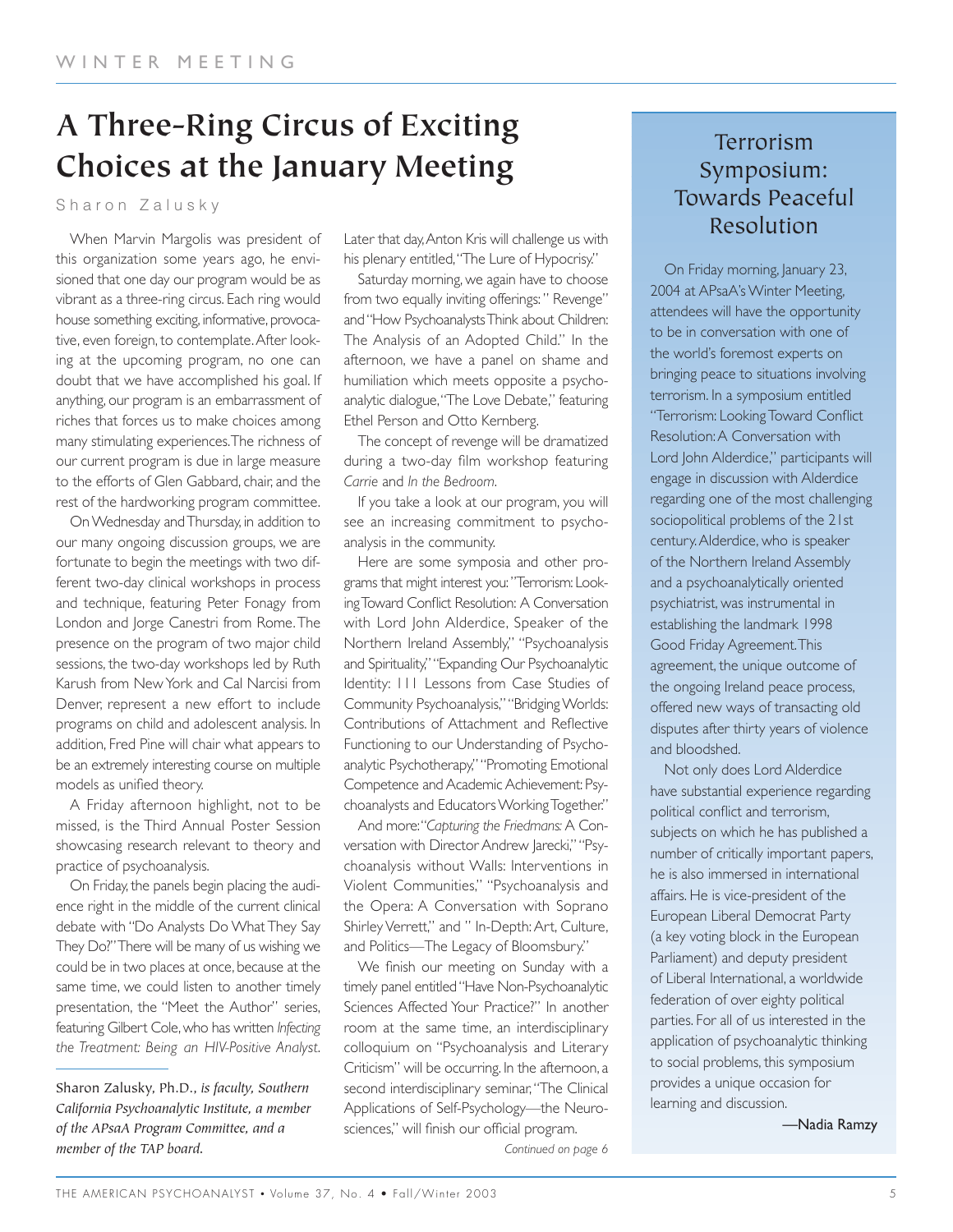## January Meeting

*Continued from page 5*

Throughout the meeting, there will be special programs for psychiatric residents and psychology and social work students.They include: 1) "Working Within and With the Patient Metaphor," 2) "Whose Trauma is it?: Countertransference with the Traumatized Patient," 3) "Intensifying Psychotherapy," and 4) "Contemporary Kleinian vs. Attachment Theory: Two Perspectives on a Case Presentation."

Special programs will also be presented during the week for candidates and affiliate members.

And though it may be difficult to believe, there will be additional papers, a course on ethics, meetings, and discussions going on all around you.

Come. Enjoy. Partake. See you in New York.



The Metropolitan Opera House at Lincoln Center.

# Theater Lights in Manhattan And Other January Joys

Broadway shows are a warm and natural destination for our January meeting attendees.Tickets are more easily available than at our old pre-Christmas meeting time.

APsaA member and theater aficionado Fred Sander recommends that visitors pick up the weekly publications, *TimeOut New York*, and the waiting room standby, *The New Yorker.* Both have comprehensive listings and useful reviews. Sander recommends "Avenue Q," a musical (for adults) improbably based on Sesame Street. He describes it as "not an intellectual heavy hitter, but an unforgettable entertaining evening."

Catch up on your Pulitzers. Don't miss *Anna in the Tropics*, in performance at the Royale Theatre.Tolstoy's Anna Karenina features prominently in Nilo Cruz's 2003 Pulitzer-winning drama, set in a Cuban-American cigar factory. Jimmy Smits stars.And sometimes, you know—"a cigar is not just a cigar."

A stellar off-Broadway play not to be missed is *The Exonerated*, directed by Bob Balaban, the noted New York actor and writer of *Gosford Park* acclaim. On stage in Greenwich Village's Bleecker Street Theatre, the play is based on interviews with innocent men and women freed from death row and has proven to be a compelling experience for theater goers, regardless of what they may think of the death penalty.

Some of New York's most exciting theatrical experiences are those off-Broadway and off-off-Broadway—this is a sample.

Opera is another unique cultural opportunity available in the city during our visit. Playing at the Met during our meeting are no fewer than five different operas—Boris Godunov, Madama Butterfly, Rigoletto,Werther, and Tosca. Go to metopera.org for more information.

For restaurants, you might want to pick up a copy of *TimeOut New York's 2004 Eating and Drinking Guide*. It's available on New York City newsstands, and can also be ordered from the Web at store.yahoo/com/shoptony for those who like to plan ahead.

Newsstands also have a special edition of *New York* Magazine, a guide to New York shopping.The *New York* Magazine Website, newyorkmetro.com, also is a good source for store information. In addition, this Website features enticing "best of New York lists" reprinted from the magazine.

You can also check out The New York Times online general guide to New York City—Times.http://www.nytimes.com/ top/features/travel/destinations/unitedstates/newyork/ newyorkcity/index.html.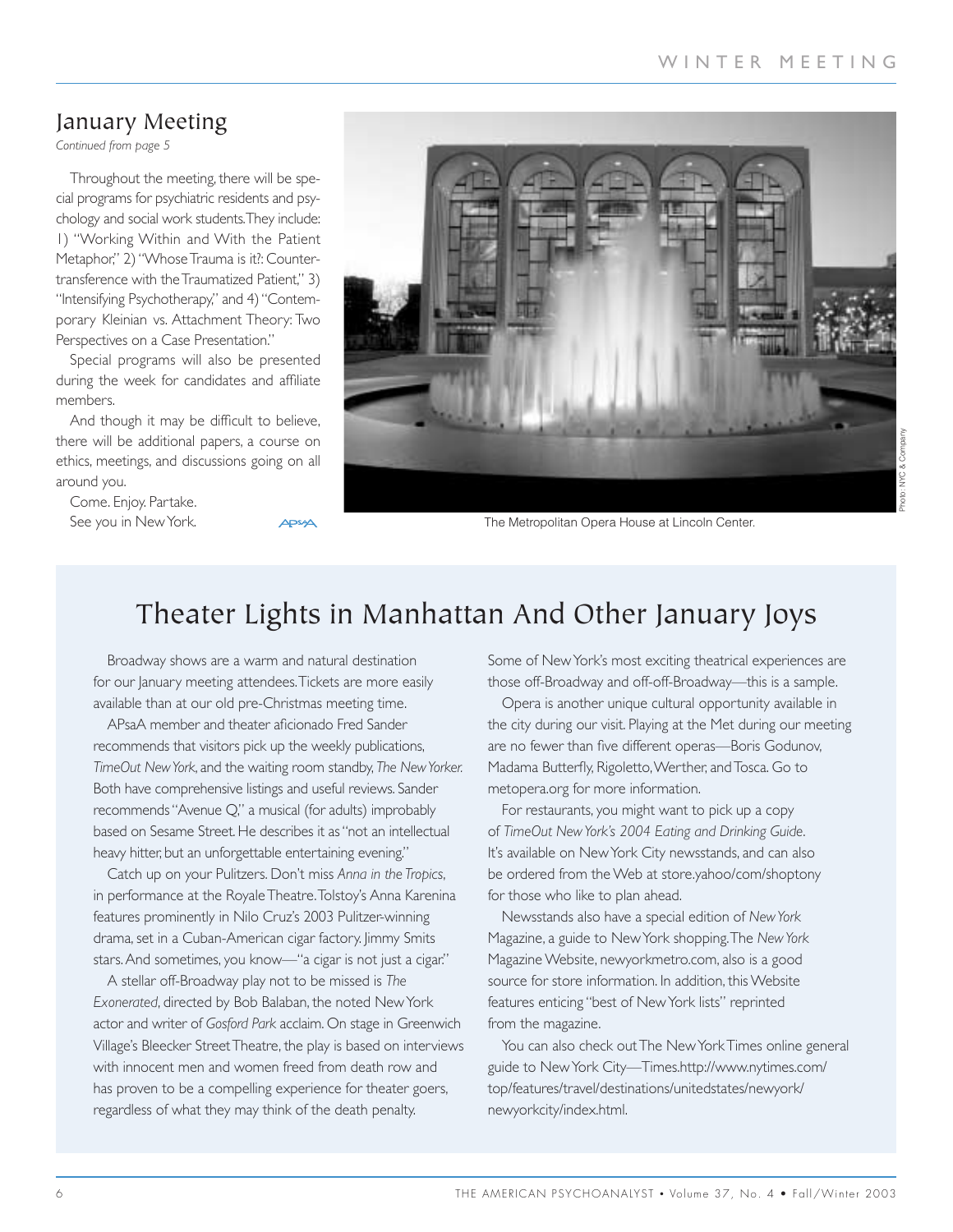## Support Group for Analysts with Cancer

On Friday, Jan.23, 2004, the third Support Group for Analysts with Cancer will be held at an offsite restaurant from 12:00 PM to 2:00 PM.The idea for the group evolved as a number of our members who attended the Discussion Group on the Psychoanalytic Treatment for Cancer Patients were themselves cancer patients and came looking for support.Actually, some of the presenters chose to present their cases because of countertransference issues created in part by their also having cancer. Jerry Winer encouraged the establishment of this support group under the auspices of the Committee on the Impaired Faculty Analyst (CIFA).The members of the group have expressed satisfaction and enthusiasm about the first few meetings.

As you might expect, we have discussed mutual problems connected with carrying this diagnosis and the impact on our families, our work, and ourselves. Participants have revealed as much information as they wish about their illness experiences. However, the majority of the time has been spent discussing the practical and theoretical issues that relate to working with analysands in general and in particular from the time of diagnosis of cancer.We have observed that the content of the sessions, especially when issues that involve the illness or absence of the analyst are raised, is largely dependent on the psychological comfort of the analyst.We have asked one another about the considerations given for disclosing or not disclosing illness information and the outcomes of those decisions.

We have had very interesting discussions about how the impact of the illness may have brought out certain transference issues earlier than might be expected or how the analysis may have taken another course.

The members of this group appreciate this opportunity to meet together.They have found a great sense of relief in having a forum that is safe, and supportive without risk of possibly damaging their referrals.The camaraderie and the strong bonds created by having a fellow traveler cannot be underestimated. The co-leaders of the group are Norm Straker and Miriam Winicoff. Each has had a long-standing experience with cancer patients. Straker is consultant at Sloan-Kettering Cancer Center, clinical professor of Psychiatry at Weill Cornell College of Medicine, and faculty at New York Psychoanalytic Institute. Winicoff is a nurse who cared for cancer patients prior to her training and graduation from the Pittsburgh Psychoanalytic Society and Institute. She has a private practice that includes cancer patients.

We know there are large numbers of our membership who have cancer and are coping alone with the serious issues of how to handle their analytic or psychotherapy practices. We urge you to join us for an informal and supportive meeting over lunch. If you are interested, you can be in touch with me at nstraker@nyc.rr.com or contact the registration desk to find out where the lunch is to take place.

Norm Straker

## NY Meeting Free for Students

Thanks to generous grants from the American Psychoanalytic Foundation and three New York area psychoanalytic organizations, all residents in psychiatry, post-docs in psychology, graduate and undergraduate students, and student associates can attend the New York meetings in January 2004 free of charge.

The New York groups are the Association for Psychoanalytic Medicine and Columbia University Center for Psychoanalytic Training and Research; the New York Psychoanalytic Society and Institute; and the NYU Psychoanalytic Institute and its affiliated society, the Psychoanalytic Association of New York, Inc.

Additionally, the Psychoanalytic Center of Philadelphia will be underwriting the registration fees of students from the Philadelphia area who attend.

The practice of underwriting attendance for students began just this year with the Boston meeting, where a grant from the institutes and societies of PINE and BPSI covered student fees.The inaugural project was a great success, with more than 200 students attending.

The initiative of the Philadelphia Center institutes another valuable angle to this outreach approach. Societies and Institutes in the host cities of meetings are often burdened by the tasks of hosting a meeting, both financially (paying for receptions and special events) and in terms of manpower. If regional societies can pitch in by also supporting student attendance, the load is lighter for the host community, and the other local communities in the region can benefit from the exposure of their students to a national psychoanalytic meeting. To quote president Newell Fischer,"The more students who come to our superb scientific meetings, the more we will all gain."

For registration information, including free fees for students, go to apsa.org and click on meeting registration.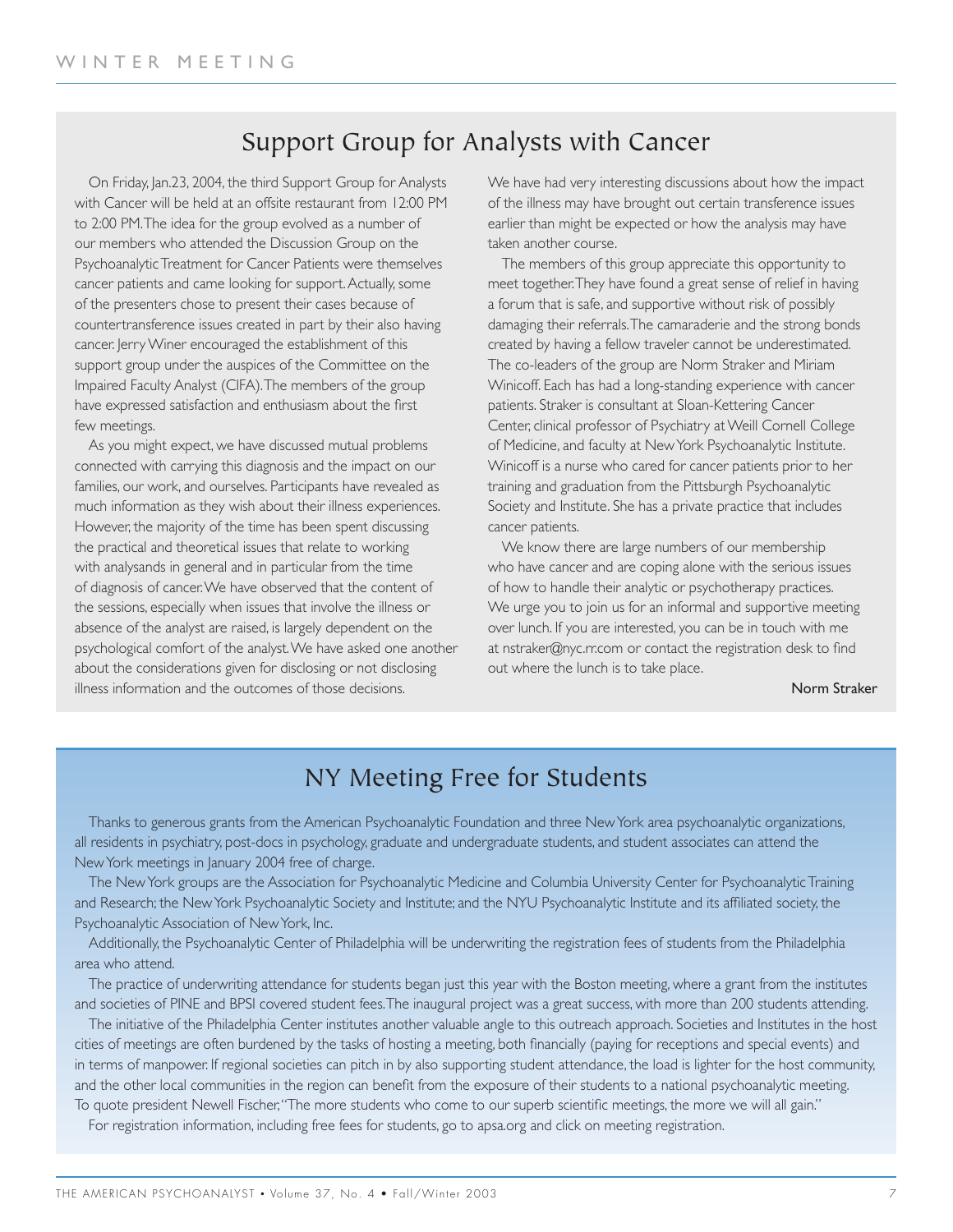## Book It Through APsaA!!

When you book your hotel room for our meeting in New York in January, or San Francisco in June, or any future meetings, PLEASE use the official APsaA reservations line. For the Waldorf in January, call 1-800-WALDORF and use code APA. Debra L. Eder, APsaA's Scientific Program and Meetings director, negotiated a rate of \$199 for a queen room, a price that couldn't be beaten by either Orbitz or Expedia at the time this article was written.And obviously, these business related hotel expenses are tax deductible

Are there cheaper hotel rooms available in the area if you search hard? Yes. Is it possible you could book a room at the Waldorf via your computer at an even lower rate than the terrific \$199 bargain? Maybe. But don't do it. If you enjoy the hunt for huge travel bargains on the computer, save that for your vacation trips. Like every other company or association hosting a meeting, when our organization negotiates with a hotel we must guarantee that a certain large number of rooms will be used in order to obtain meeting rooms at no cost.Without this tradeoff, we wouldn't be able to afford meetings.The cost of renting meeting space would be enormous, and would lead to drastic increases in our registration fees, which remain modest.

In August, the *Wall Street Journal* reported that conference attendees booking hotel rooms at other hotels or at the conference hotel through discount computer sites is the number one problem in the meeting and convention industry.At some conventions, attendees staying at another hotel are charged more for their registration fees.Associations are losing tens of thousands of dollars. Hotel contracts contain fines they can levy against the association if the block of rooms is not full. One organization emailed its members:"I implore you to STOP doing this."

The *Journal* article notes that off-site conventioneers have to find transportation to the meeting site, and also miss out on networking opportunities in the lobby.

For our group,"Meet me at the clock," is a familiar refrain, and running into friends in the lobby and nearby lounges is a pleasant habit. Personally, I've gotten very attached to the Waldorf. When I was a candidate, I thought it was such a stuffy place for APsaA to meet. But over the years, meeting after meeting, it's become, in its old fussy elegance, and perfect location—quiet but near everything—a home for a treasured interval in my year.There are very cheap eats nearby for breakfast and lunch and a good inexpensive wine store (go out the Lexington Avenue door, take a right, and look for where local workers eat); nice moderate restaurants, dry cleaners, and drug stores over on Second and Third Avenues.You know about the rest of the glories of midtown Manhattan—but that's our home neighborhood at the Waldorf. I like pretending I live at Lexington and 49th for the better part of a week each year.

—Prudy Gourguechon

## Accreditation Council on Continuing Medical Education Recredentials APsaA

The Accreditation Council on Continuing Medical Education (ACCME) has reaccredited APsaA for four years. In its letter of notification,ACCME cited "Exemplary Compliance" in one particular area, Needs Assessment, which was the most problematic to those involved in the preparation of the reaccreditation materials.The application requirements had changed significantly from previous years, becoming even lengthier and more complicated. In addition to the submission of extensive documentation, this Review required an interview via videoconference with an ACCME appointed team of surveyors. The preparations and interview were a collaborative effort by the following: James Edgar, the then chair of the Committee on Continuing Education; Glen Gabbard, chair of the Program Committee;Anna Janicki, who is now chair of the Committee

on Continuing Education; Debra Eder, Scientific Program and Meetings director; and Ellen Fertig, APsaA administrative director, with support from the assistants to Edgar and Janicki.

Accreditation by ACCME for both the Association and for jointly sponsored programs by societies/institutes should by no means be taken for granted.ACCME requires that the Association concretely demonstrate and extensively document compliance with its Essential Area Elements and Policies.The reaccreditation process with ACCME takes place as often as every four years.Accreditation to offer CEUs for psychologists is a less onerous process, but does involve its own application procedures. Because each state has its own social work licensing guidelines, avenues are being explored for social work accreditation. Continuing education credit is a valuable member benefit and APsaA is pleased to be able to offer it.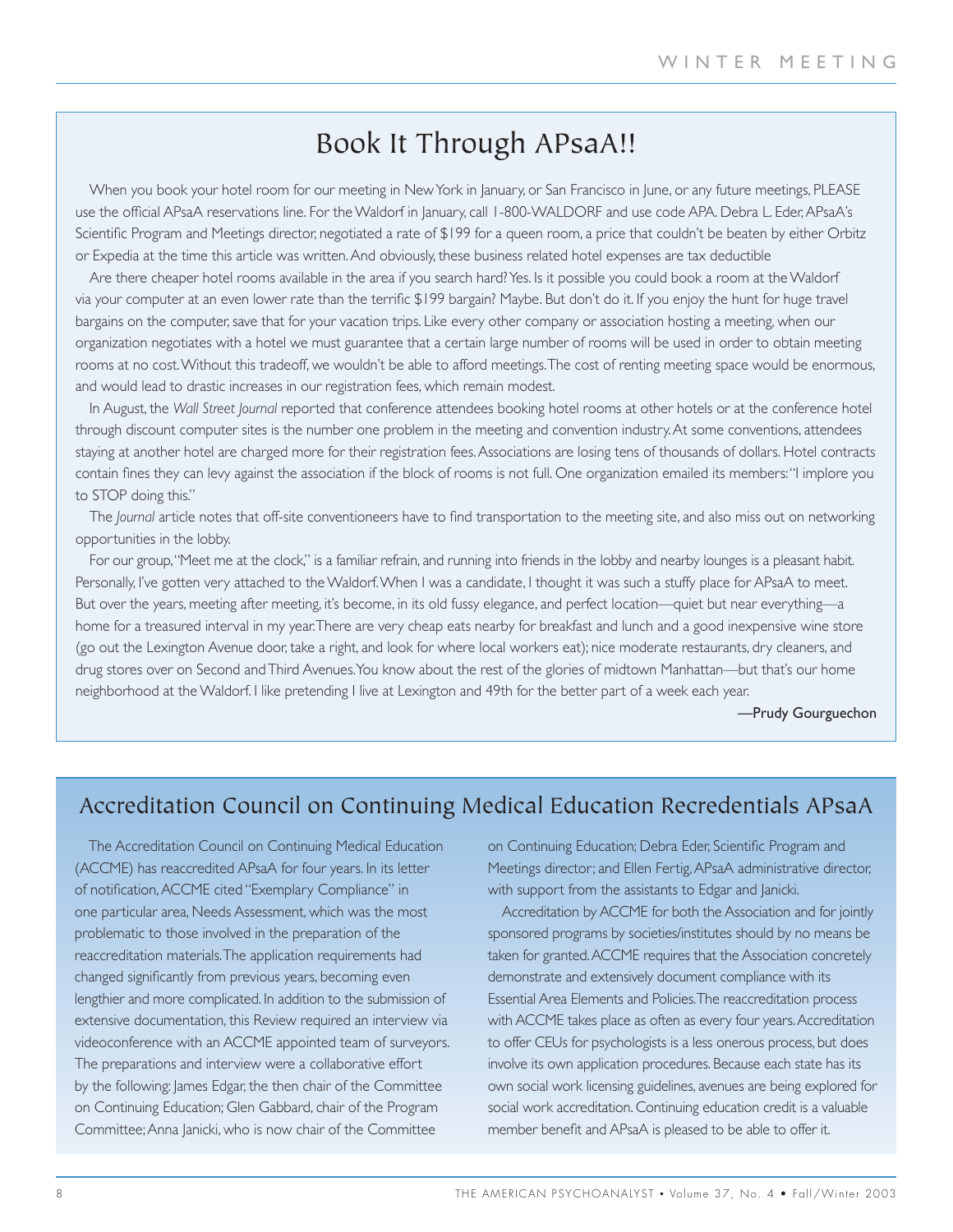# **Chair of Psychoanalysis, Uncommon or Not?**

#### Harriet Basseches

Glen Gabbard has been appointed to a chair of psychoanalysis in the Department of Psychiatry at Baylor College of Medicine.

The news triggered a question as to the frequency of such an appointment at a time when it is often claimed that psychoanalysis has been marginalized in our culture.The view of an eclipsed role for psychoanalysis and psychoanalysts contrasts with the situation in the 1950's when many psychiatry department chairs in medical schools were psychoanalysts.

This article focuses on two areas: the notable details surrounding Dr. Gabbard's accomplishment; and TAP's attempt to determine how many others might hold similar positions. Named chairs of psychoanalysis give recognition not only to a particular distinguished psychoanalyst but equally to the field itself.

First, let's turn to Gabbard's appointment. He has been at Baylor since 2001. His appointment as the first Brown Foundation Chair of Psychoanalysis has recently been approved. He was recruited two years ago by Stuart Yudofsky, chair of the Department of Psychiatry at Baylor.At that time, Gabbard was the Callaway Professor of Psychoanalysis and Education at the Karl Menninger School of Psychiatry, so he was already in a position of influence in an academic setting. He was promised a similar status at Baylor, where there has been a long history of sympathetic connection with psychoanalysis and close ties to the Houston-Galveston Psychoanalytic Institute. What prompted this important naming of a chair and how it was funded were questions that Gabbard considered more appropriately answered by Stuart Yudofsky. I interviewed them both for this article.

Harriet Basseches, Ph.D., *on the editorial board of TAP, is a training and supervising analyst at the New York Freudian Society and a member of the Baltimore-Washington Society for Psychoanalysis. She is in private practice in Washington, D.C.*



Harriet Basseches

gram chair for the APsaA meetings. He is also currently joint editor-in-chief (and the first non-British editor) of the *International Journal of Psychoanalysis* with Paul Williams. His duties at Baylor include directing the Psychiatry Clinic, where all the residents and psychology interns learn dynamic therapy, and being director of Psychotherapy Training. In those capacities, he has responsibility for revamping the residency curriculum to increase psychoanalytic therapy courses, in addition to teaching psychodynamic psychiatry and therapy to the residents.

Yudofsky said it was his intention to make it possible financially for Gabbard to devote himself to his many and diverse psychoanalytic responsibilities, for example, his work as pro-

Gabbard remarked that many residents go on to psychoanalytic training at the Houston-Galveston Institute. He believes this choice is due to the presence of analyst/role models among their residency teachers.

#### A VISION FOR THE 21ST CENTURY

In my interview with Yudofsky, he explained that the creation of this appointment goes back to a planning initiative undertaken at Baylor College of Medicine in anticipation of the new century called,"Vision 2000." Yudofsky, a neuropsychiatrist, made a proposal to the Research Committee, composed mostly of biologically oriented scientists, to set up a Brain and Behavior Center that would be funded by the Brown Foundation for \$25 million.This center was to consist of the full range of theoretical and academic pursuits, i.e., molecules and genetics, areas in which Baylor has always been strong, but also various perspectives of psychology, areas less strong at Baylor.

In Yudofsky's view, Baylor has always been committed to a bio-psycho-social model, including a psychodynamic/psychoanalytic perspective.

Setting up such a chair is challenging, because not only the person but the named chair has to be approved and funded. To arrange for a named chair, the Faculty Council, made up of all faculty—the entire basic science departments ( strongly representing biological scientists) as well as the clinical faculty—must approve.This appears to have been quite a coup.

The Brown Foundation supports the arts, museums, performance arts, and education. This was the largest gift ever given to a medical school. Yudofsky explained why he had proposed a chair in psychoanalysis, rather than the broader category, psychotherapy. He values the psychoanalytic perspective, which he came to appreciate through his own psychoanalytic mentors, such as Hilde Bruch, Larry Kolb, Sherv Frazier, to name a few, and other influences, Bob Michels, Roger MacKinnon, Ethel Person, Michael Stone, Otto Kernberg, Harold Searles. He strongly believes that psychoanalysis must be supported in medical schools. He mentioned Jim Lomax, associate chair, who is also close with the Houston-Galveston Institute.

#### EIGHT PSYCHOANALYSIS CHAIRS

Following the news of Gabbard's appointment,TAP searched for other known chairs of psychoanalysis.The search yielded eight others so honored.These include:Thomas Barrett, Schmule Erlich, Peter Fonagy, Ed Foulks, Steven Marans, Jon Meyer, Bill Meissner, and Leo Rangell.

Detailed account of the positions of three of these distinguished colleagues follows.

Peter Fonagy has held the position of chair of psychoanalysis at the University College of London since 1992. It was initially a visiting professorship, with Roy Schafer the first holder, in 1975. The one-year model did not sufficiently meet the donor's aim of establishing psychoanalysis within the university, however, so a permanent chair was instated. Joseph Sandler was appointed the first permanent chair in 1985.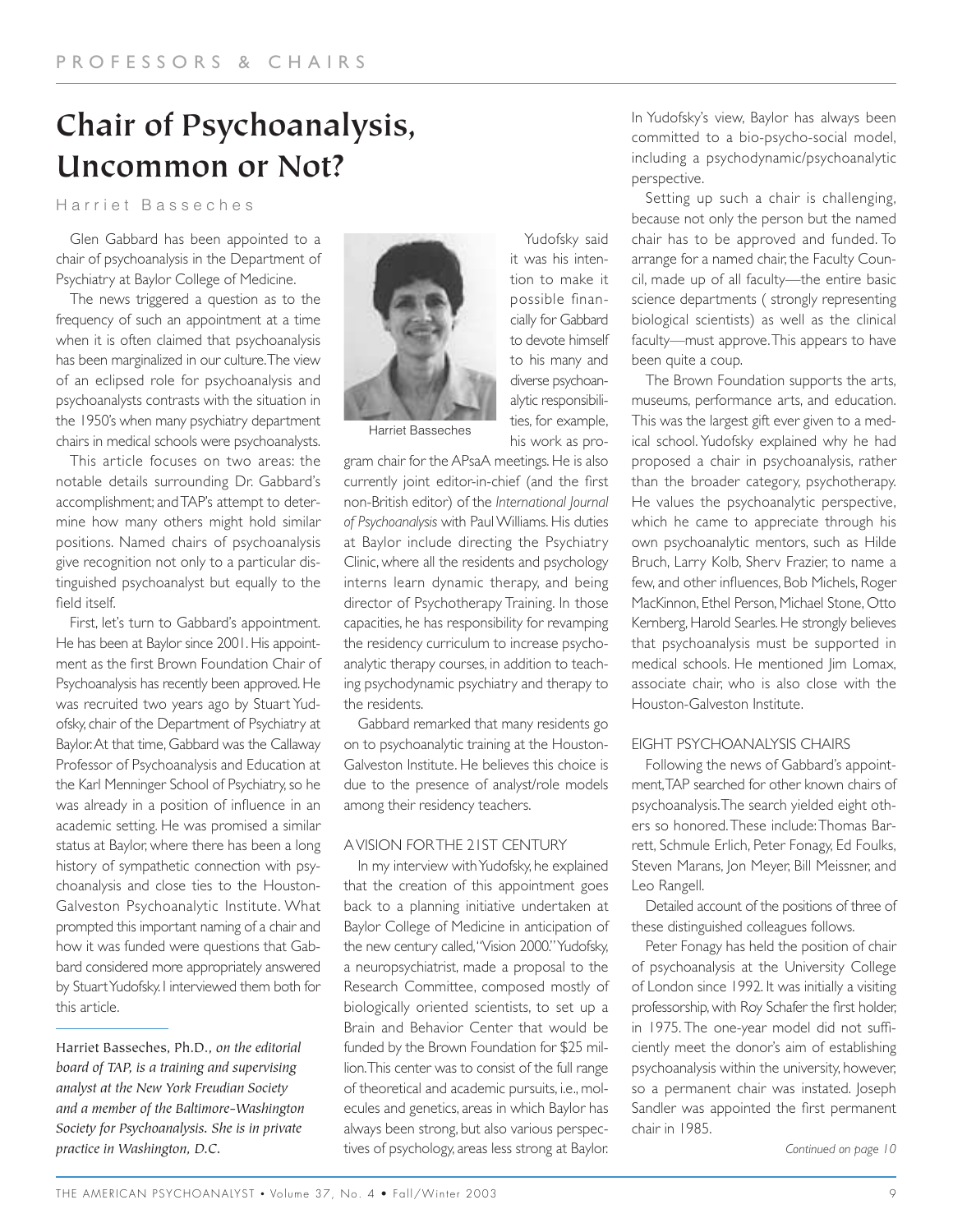## Chair of Psychoanalysis

*Continued from page 9*

The chair was established by the late ownereditor of the *Observer Newspaper*, the Right Honorable David Astor.The interest from that large donation now funds the professorship. The psychoanalysis unit, which has three academic staff (Peter Fonagy, Mary Target, David Tuckett), an editor, a conference organizer, and two administrators, is funded by research grants, the Higher Education Funding Council, course fees, and conference fees, in addition to the donation.

The chair's responsibility is to promote psychoanalysis within the university. Fonagy explained,"We run two master's level courses, one on theoretical studies in association with the British Institute and one on development in association with the Anna Freud Centre, and a doctorate in child psychotherapy in association with the Anna Freud Centre." Fonagy described both master's programs as highly successful and massively oversubscribed with excellent highly qualified candidates from U.K. and U.S. first-rank universities. Since 1992, 23 students have received research Ph.D.'s through the unit.

Fonagy's group has organized the IPA's research training program for the past 9 years, and the IPA's annual research conference for the past 15 years.The success of the unit as a center for international psychoanalysis has increased respect for psychoanalysis within the university. Moreover, Fonagy thinks that the active participation of the Freud chair in the administrative work of the Department of Psychology has "legitimized" psychoanalysis for many academics.

#### COLLABORATION IN ACADEMIA

On this side of the Atlantic, Jon Meyer has just retired from a chair of psychoanalysis at the Medical College of Wisconsin in Milwaukee, which he has held since 1996. Based on that position, Meyer was also the director of the Division of Psychoanalysis in the Department of Psychiatry. Not a customary title at the college, but recommended by the chairman of psychiatry and granted by the dean, Meyer has been the only person to be so named.This position was funded as part of his overall financial support as full-time faculty at the Medical College. Meyer explained that the original concept of his position was to promote coordination and collaboration among a teaching hospital, the medical school, and the Wisconsin Psychoanalytic Foundation.This was conceptualized 20 years ago, much ahead of its time, and has worked out more successfully than anyone could have imagined.

In an interview with William Meissner, he described the way his chair of psychoanalysis at Boston College evolved. Dr. Meissner's position was formalized in 1987. He had resigned his post as a clinical professor at Harvard, where the combination of the increasingly biological direction of the department and the increasingly difficult institutional changes had become frustrating.Already on the Boston College Board, he moved fully into that Jesuit community.The president of Boston College and he decided on naming him University Professor of Psychoanalysis, a tenured position financed within the University budget. Boston College did not have a medical school; his appointment was the first non-medical post of its kind in the country.

As part of his responsibilities, Meissner ran a lecture series open to the Boston analytic

## A Red Brocade Appointment

One of the most striking academic appointments in psychoanalysis belongs to Elise Snyder, who is Professor of Psychoanalysis in the Department of Philosophy at Sichuan University in the city of Chengdu. Snyder told TAP, "I have the most impressive appointment document framed in red brocade." The university has just gotten permission from the national government Department of Education to begin psychoanalytic training, says Snyder. She is supposed to teach there every other year.

community that gave analysts a place to voice their changing views more freely than was felt possible at the institutes. He arranged for analysts to give paid courses in the Counseling Program and in the Social Work School. He offered weekend symposia to the broader mental health community, including one on music and one on aggression. For the past six years, he has provided an introductory course for the University and the Counseling Program, drawing approximately 25 students each year.

Meissner is enthusiastic about a new set of courses he views as a breakthrough offered in the fall of 2003. These will make up a psychoanalytic minor in the undergraduate college for students majoring in English, history, literature, and philosophy. The introductory course, mentioned above, will be used as a basic course for the minor. Some other courses include one by Bill Richardson, a Heidegger scholar and primary interpreter of Lacan.Thus, psychoanalytic ideas will be integrated into undergraduate as well as graduate education.

To complete this survey, mention, albeit brief, needs to be made about others who hold this special title.Thomas Barrett occupies a newly endowed Chair of Child Psychoanalysis in the Department of Pediatrics of Case Western Reserve School of Medicine and University Hospitals of Cleveland. Barrett is clinical director of the Hanna Perkins Center.

Professor Shmuel Erlich holds the Freud Chair at Hebrew University in Jerusalem, Israel. Steven Marens holds a position at the Yale Child Study Center of the Yale University School of Medicine as the Irving Harris Associate Professor of Psychoanalysis.

Edward F. Foulks, associate dean of Tulane University Medical Center, has held the Mary Peters-Polchow-Sellars Chair of Psychoanalysis at Tulane University School of Medicine since 1986. He explained that donor Mary Sellars had established the chair position in order to ensure that psychoanalytic psychotherapy would continue to have a prominent place in the training of medical students as well as residents in psychiatry in this era of everexpanding advances in pharmacological treatments of mental disorders.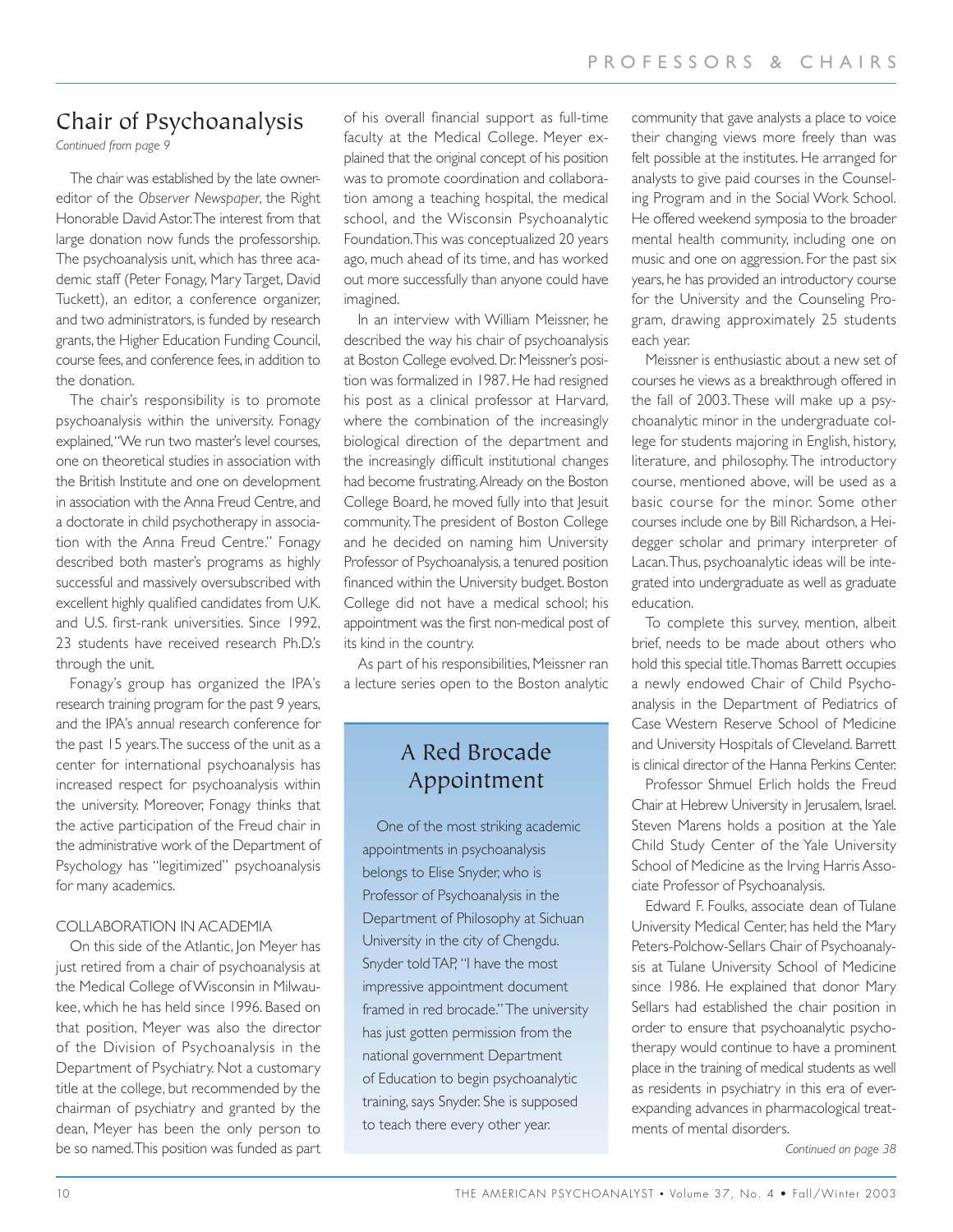## **American Imago: Past and Present**

V era J. Camden

"The smartest new journal on the academic scene may actually be the oldest," writes Diana Fuss of Princeton University about *American Imago* under the editorship of Peter L. Rudnytsky and his team of co-editors, Louise J. Kaplan and myself.

Every psychoanalyst has surely heard of *American Imago*. Not many, however, may realize that, as the successor to the original *Imago: A Journal for the Application of Psychoanalysis to the Human Sciences*, founded by Freud in 1912, with Otto Rank and Hanns Sachs as its editors, it can claim to have the longest tradition of any psychoanalytic journal.The first American journal, *The Psychoanalytic Review*, was founded in 1913, the same year as *The International Journal of Psychoanalysis*. *The Psychoanalytic Quarterly*, established in 1932, was second in this country.

Both Sachs, who was by profession a lawyer, and Rank were among the first lay analysts. In 1932, Sachs came to the United States to be a training analyst at the Boston Psychoanalytic Society.When the Nazis occupied Vienna in 1938, Freud consented to Sachs's request to continue *Imago* under the name *American Imago*. Freud was to have served as its honorary editor, but did not live to see the inaugural issue.

Sachs declared in his preface:

The *American Imago* lost its editor before the publication of its first issue. We cannot look out for another one to replace him … Our aim can be no other than to keep the flame alive which he lighted and to try, as best we can, to continue in his spirit the science which he has founded and developed.

As indicated by its subtitle, the special provenance of *Imago* has always been what Freud, in *The Question of Lay Analysis*, called those "branches of knowledge … which the doctor does not come across in his practice: the history of civilization, mythology, the psychology of religion, and the science of literature." While preserving this emphasis at *American Imago*, today we are eager to integrate clinical perspectives, in the belief that it is no longer possible or desirable to distinguish sharply between "pure" and "applied" analysis.

Under its first three editors, the journal published classic papers by, among others, Siegfried and Suzanne Bernfeld, Edmund Bergler, Mark Kanzer, Richard Sterba,



Vera J. Camden

Géza Róheim, Theodore Reik, A. Bronson Feldman, George Devereux, and Martin Grotjahn. During Gliserman's tenure, it expanded its focus to encompass new trends in gender, film, and cultural studies, featuring



Since its inception, the journal has had only five editors. Sachs remained in the post until 1946, the year before his death. He was followed by George Wilbur, who served until 1963.Wilbur, a Harvard-educated psychiatrist, had been analyzed by Rank.After Rank's break with Freud,Wilbur was forced to resign from the Boston Society so that it could join the American Psychoanalytic Association, but he was readmitted in 1936. Harry Slochower, who during the McCarthy era successfully fought before the Supreme Court his politically motivated firing by Brooklyn College, presided over the journal for a quarter-century. In 1990, his successor, Martin J. Gliserman, brought *American Imago* to The Johns Hopkins University Press.

such luminaries as Jacques Derrida, Harold Bloom, Shoshana Felman, Sander L. Gilman, and Slavoj Zijek.

Now, building on its illustrious history, *American Imago* seeks to reintroduce itself to members of the American Psychoanalytic Association as the preeminent scholarly journal of psychoanalysis and the place where the academic and clinical worlds intersect. Rudnytsky, who took over in 2001, is professor of English at the University of Florida. He received the 2003 Gradiva Award for his book, *Reading Psychoanalysis: Freud, Rank, Ferenczi, Groddeck* (Cornell University Press) and, in 2004, will be the Fulbright/Freud Society Visiting Scholar of Psychoanalysis in Vienna.

Vera J. Camden, Ph.D., *is an associate professor at Kent State University and a psychoanalyst in private practice in Cleveland, Ohio. A member of the Committee on Research and Special Training of the American Psychoanalytic Association, she is the founding chair of the annual CORST Essay Prize competition.*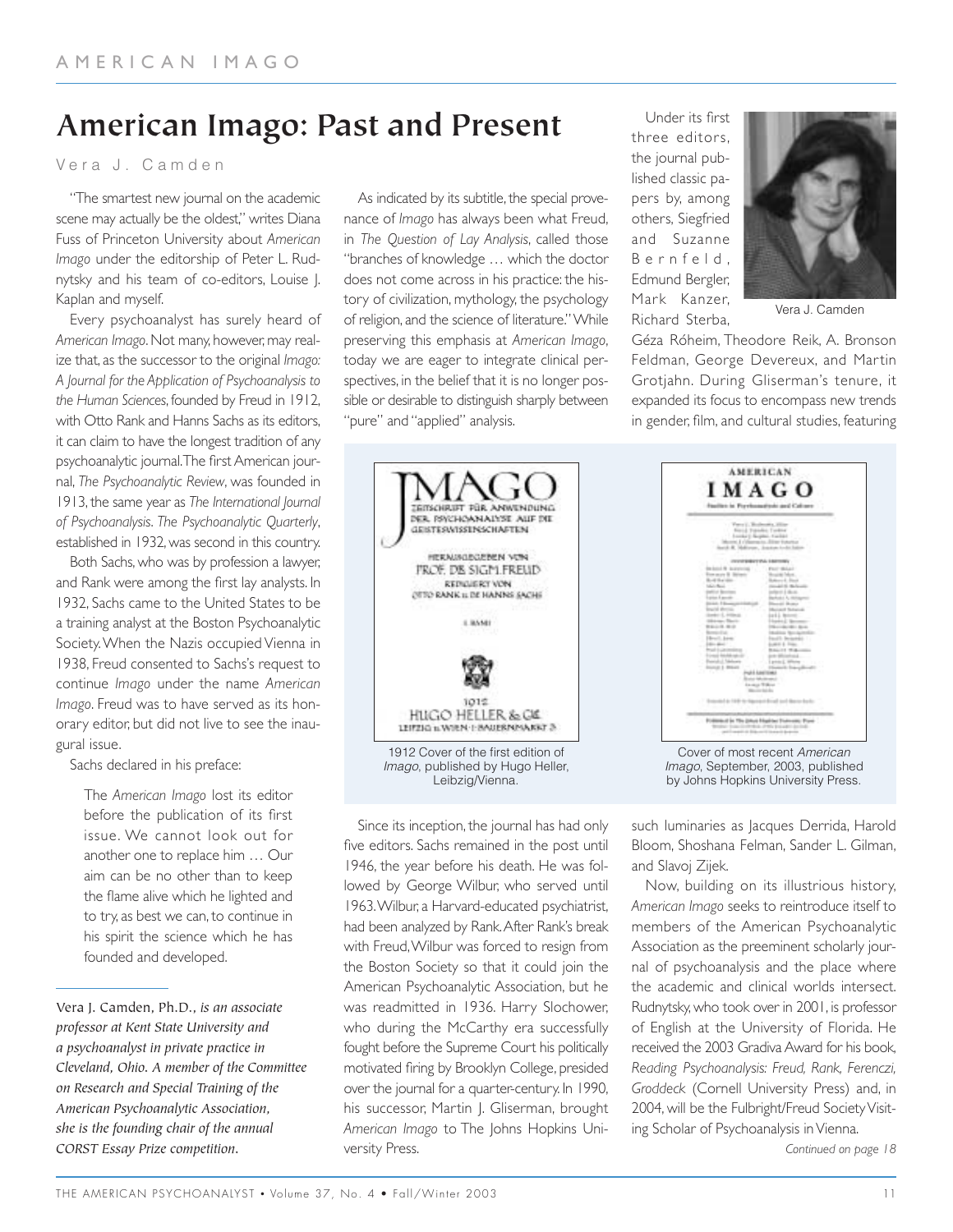# **Opportunities and Obstacles in Organizational Consultation: Joint APsaA and ISPSO Panel**

Mark F. Poster

A joint panel with members of APsaA and the International Society for the Psychoanalytic Study of Organizations (ISPSO) was held in Boston in June, in conjunction with the simultaneous annual meetings of both groups. Kenneth Eisold, co-chair of the Committee on Organizational Consultation of the APsaA and also President-elect of ISPSO, moderated.

In his opening remarks, Eisold noted that among the obstacles to psychoanalytically oriented business consultation were analysts' internal inhibitions against working in a business environment and providing concrete help, rather than therapy. Both the panel and its subject matter, he said, were "boundary events," each working at the boundary, between areas of inquiry and organizations, respectively.

Kerry Sulkowicz, chair of APsaA's Public Information Committee, remarked that psychoanalysis is in trouble from external and internal threats. One of the central notions of psychoanalysis is the concept of boundaries, which can be both a strength and a barrier in organizational consulting. Boundaries, often discussed in intrapsychic and interpersonal terms, can also be conceptualized in terms of organizations. He finds it ironic that the notion of boundaries was itself one of the biggest boundaries to organizational consulting. To psychoanalysts, boundaries are a way to protect the therapeutic frame and prevent the violation of ethical principles, but this idea can be taken too far and become reified, resulting in a distant and obsessional stance.This seeming paradox can be resolved by maintaining a critical attitude about when boundaries are being crossed, and what is going on, and why. Boundaries can be hiding places from emotional engagement, but they can also be helpful.The best work is often done at a boundary, where parties are pulled and stretched. Sometimes boundaries need to be crossed.

Kenneth Settel, co-chair of the Committee on Organizational Consulting of APsaA, traced his personal odyssey to becoming an organizational consultant, paying tribute to his mentor, Dr. Harry Levinson, a founder of ISPSO, who was in the audience.Twenty-five years ago, Levinson recruited Settel to teach in his psychoanalytically based training program for business leaders. Initially, Settel wasn't certain that doing organizational consulting was compatible with being a psychoanalyst, but he credits Levinson with helping him overcome this prejudice. In his work with organizational problems, Settel listens for unconscious processes, but does not speak to primary process.

Settel summarized what psychoanalysis offers to organizational consulting into two broad areas: First is the power of the unconscious, especially transference including that between the organization and the consultant. Second is an understanding of developmental needs.This can often explain seemingly irrational behavior.

Settel emphasized that he eschews psychoanalytic jargon, in favor of business language. Furthermore, he tries to help his organizational clients by providing a clear sense of what is going on and being direct.

Jon Stokes, director of the Tavistock Consulting Service in London, England, and pastpresident of ISPSO, outlined four major barriers to doing organizational consultation:

One is values and temperament. By encompassing an inquiry into emotional phenomena, psychoanalysis can be useful to the organizational consultant. However, to do organizational consulting, psychoanalysts may have to work with personality types different from themselves. Psychoanalysts, in Stokes' view, by temperament often overvalue thinking, are thin-skinned, easily hurt, and struggle with

interpersonal relationships. Business leaders, on the other hand, often prefer action to thinking and are thick-skinned and gregarious.

A second is frame of reference. Psychoanalysis is conducted within an individual framework, which is not immediately transferable to a group. Ethics at an organizational level are different than at an individual level. Dr. Stokes recommended reading Machiavelli's "The Prince" to gain an appreciation of this fact.Whereas Bion wrote about "introducing the individual to himself," Stokes likes to think of his work as "introducing the organization to itself." He tries to facilitate conversation within the organization.This does not require interpretation, other than to himself. He tries to get the staff in the organization to have the courage to explore deeper thoughts and feelings. In this regard, he referenced Christopher Bollas' "unthought known" and Bion's "thoughts waiting for a thinker".

The third is maturational experience, which affects how one deals with tensions and conflicts. Dr. Stokes believes that a "valency" for one of Bion's basic group assumptions can be generalized according to occupational field. For instance, doctors tend to have a valency toward dependency, psychologists toward pairing, and social workers toward fright or flight. He added that the asymmetric framework of psychoanalysis is notoriously unhelpful in learning how to deal in an experiential and maturational way with problems with authority.

The last barrier is lacking an understanding of the client's field of work. Only by gaining such an understanding can the consultant be of help. Stokes has a partner who is an MBA. He believes this helps him immensely working with business people.

Stanley Gold, chair of the Center for Psychodynamic Studies in Melbourne, Australia, began his remarks by crediting his own mentor, Harold Bridger of the Tavistock Clinic in London, for stimulating his interest in organizational consulting. Dr. Bridger taught him that psychoanalysis does not belong solely to the individual treatment setting, but also has applications in business, politics, and health care. Gold summarized Bridger's mentoring with three phrases:

Mark F. Poster, M.D., *is in private practice in West Newton, MA.*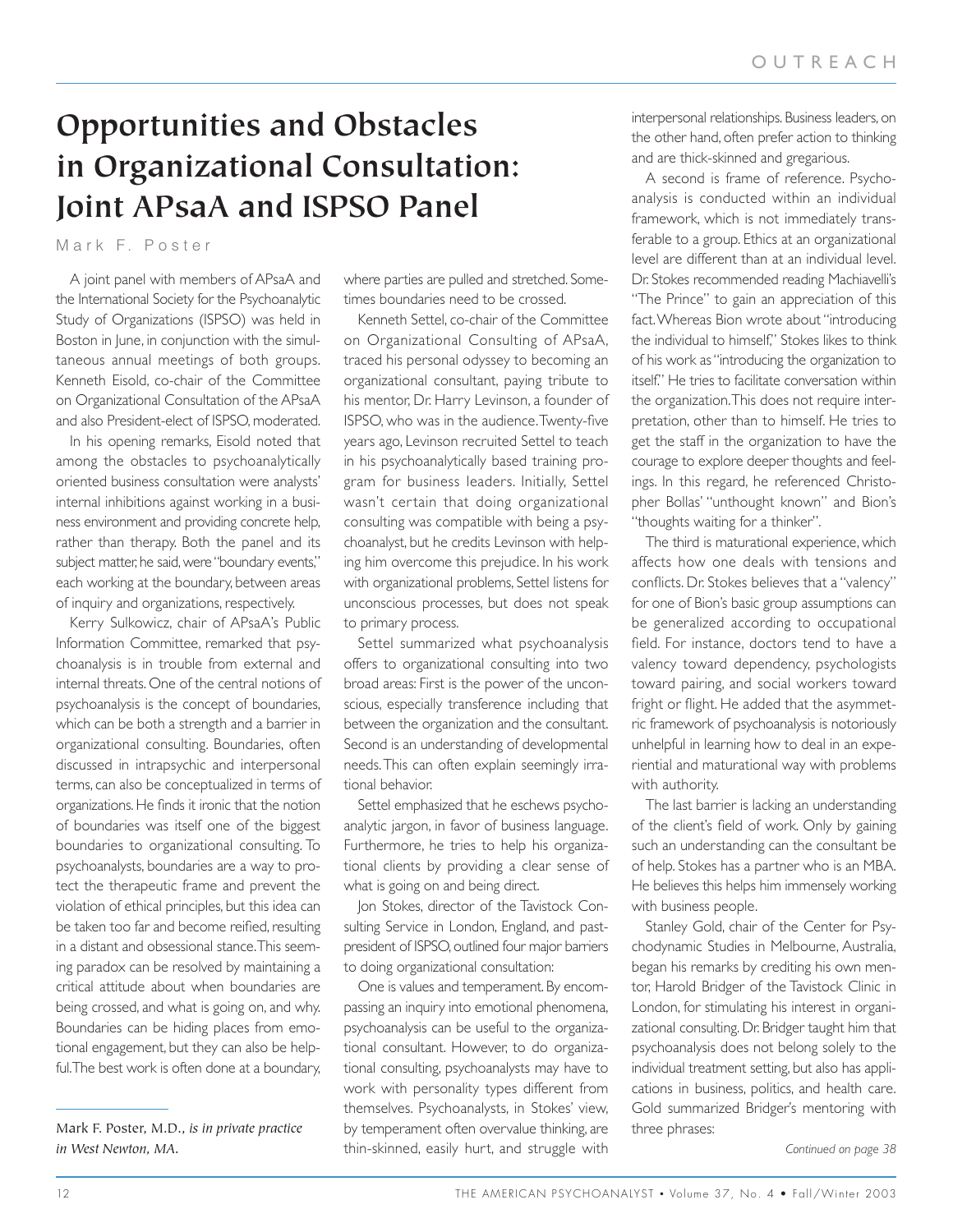# **Spotlight on Psychotherapy Training Programs**

## **Dilemmas and Accomplishments**

#### Robert S. White and Caryle Perlman

APsaA societies and institutes have been offering psychotherapy training since 1977, when the first program was established in Boston. Even at that time, there had already begun a progressive decrease in long-term psychotherapy training in all disciplines and an increasing emphasis on alternative therapies such as brief psychotherapy, cognitive-behavioral therapy, and psychopharmacology.This trend has accelerated in recent years. A motivation for starting the psychoanalytic psychotherapy programs was that the majority of psychologists and social workers were ineligible for full psychoanalytic training, since APsaA was primarily admitting psychiatrists. By 1999, there were 19 programs for adult psychotherapy training and 5 for child psychotherapy training associated with institutes and/or societies. Today, the situation in mental health education is even more dire. Many training programs in psychiatry, psychology, and social work offer little or no training or supervision in psychodynamic psychotherapy. It may well be that psychoanalytic societies and institutes will become the guardians of this important art.

This special TAP section will focus on problems in developing psychotherapy training programs.Talking with training directors around the country, we found a remarkable similarity of concerns and developmental problems. In starting psychotherapy training programs, typically there are fears that such programs will drain off candidates for full training, exposure to litigation will increase, and graduates will "pass themselves

Robert S. White, M.D., *is a member of the TAP editorial board. He is the president of the Western New England Psychoanalytic Society and an assistant professor of psychiatry at Yale University.* Caryle Perlman, M.S., *also a member of the TAP board, is on the faculty of the Chicago Institute for Psychoanalysis and the Institute for Clinical Social Work.*

off" as analysts. In fact, none of these have proved to be major problems. On the contrary, psychotherapy training programs have become a major source of new candidates. Perhaps a more fundamental barrier is confusion and controversy about the relationship between psychoanalysis and psychotherapy.

As Saporta and Pollack discuss in their article, we are not clear if psychotherapy is a type of watered down psychoanalysis or a discipline in its own right.A parallel tendency is to see teaching psychoanalysis to candidates

There is often a competition for institute faculty between candidate training programs and psychotherapy programs. Questions arise about which professions to accept, what level of experience to aim for, and how to integrate a variety of students. Additionally, programs experience various recruitment and marketing problems as well as shifts in enrollment over time.

Another major difficulty for societies and institutes is the fate of graduates of programs. Graduates usually form strong identification with the training program and wish to retain some affiliation. How welcoming are societies to non-analytic clinicians? Solutions vary around the country: inclusion in general membership, formation of allied associations for psychoanalytic thought, ongoing study groups, and use of some graduates as teachers in the training program.

In starting psychotherapy training programs, typically there are fears that such programs will drain off candidates for full training, exposure to litigation will increase, and graduates will "pass themselves off" as analysts.

as more prestigious than teaching psychotherapy. Often, teaching psychotherapy courses is viewed as a career step toward institute teaching, rather than valuable in its own right.

The article by Lightbody highlights typical problems in the evolution of training programs. Beginning programs struggle with the question of whether to offer an educational experience or training. Full training would include supervision, evaluation of students, and often requires personal therapy or analysis in addition to courses. Programs must clarify if their primary purpose is to be a feeder program for full training or to improve the practice of psychotherapy in the community.

The article by Schmidt illustrates that child training programs face many of the same tensions as adult training programs. One can see the same thread of conflict between the goals of psychoanalytic and psychotherapy training.

To explore this topic further, an excellent information resource is the Psychotherapy Training Workshop chaired by Alan Pollack and Sally Rosenberg at the annual meetings. As this TAP goes to press, APsaA is beginning a new psychotherapy initiative with a task force, to be chaired by Dick Fox, charged with the task of consolidating and enhancing the organization's engagement with psychoanalytic psychotherapy. **APSAA**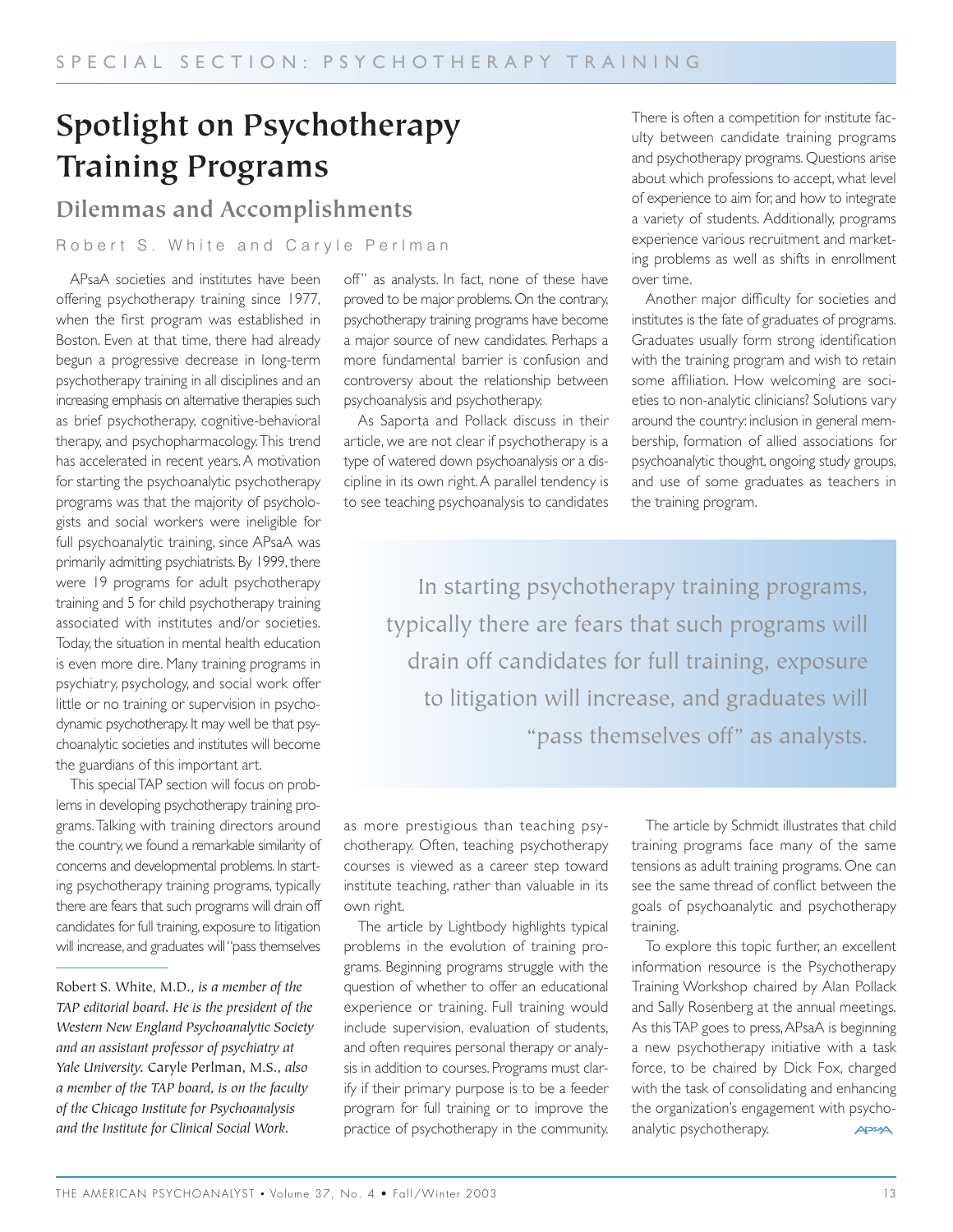# **New Life for Cleveland's Psychotherapy Program**

#### Richard Lightbody

Cleveland's Psychoanalytic Psychotherapy Program (PPP) got off to a great start in 1990, but by 2000, it had run out of steam. Two years later, it was restarted. Why and how



Richard Lightbody

did all this happen? That's what this essay by one participant will attempt to explain in the hope that these reflections may be of interest and assistance to other communities who are past the start-up phase.

An enthusiastic group of experienced analysts and candidates (the Steering Committee) set up the original program as a didactic seminar, two hours of class each week for two years. Well taught by excellent analysts, the program graduated some thoughtful clinicians, a number of whom continued in postgraduate study groups with senior analysts. Another cadre figured heavily in the formation of our local chapter of the Association for Psychoanalytic Thought (APT), a group of motivated professionals who meet to explore psychoanalytic subjects.

In the heady climate of new outreach activities in the '90s, the program's co-directors enjoyed the admiration and support of the broader Cleveland Psychoanalytic community.Related developments in our group, similar to outreach efforts across the country, were a low-fee treatment clinic, a new foundation, the formation of APT, enhanced opportunity for candidates,and major leadership roles for non-analysts.Those were exciting days for the overarching Steering Committee, but the prospect of change brought anxiety and a sense of vulnerability to our hitherto sheltered psychoanalytic organizations. Furthermore, the outward expansion of programs stressed a weak, volunteer-driven infrastructure in the Society.

Richard Lightbody, M.D., *chairs APsaA's Committee on Societies and Centers.*

Analysts seemed to be doing all the copying, filing, and organizational busywork themselves.

#### ORGANIZATIONAL ANXIETY

In retrospect, it appears we worked both inefficiently and with some fear, among other things, of liability and lawsuits. Because nobody wanted to be the target of litigation, there was a determined, if quiet, effort to avoid the prospect of *training* therapists who might then assert kinship. For example, some esteemed colleagues not involved with PPP had concerns that therapists participating in the program would represent themselves as analysts. Consequently, the program offered no supervision and no membership opportunity for graduates. Furthermore, liability worries at the Steering Committee level led to abandonment of an initial plan to refer cases from the low-fee clinic to PPP students, reducing still more the integration of the students into our community.

Despite our defensive response to organizational anxiety, a series of solid classes began every other year. But—PPP lost momentum after only four classes.That fourth class (1999- 2000) was small and attrition was high—only three of the initial six students managed to complete the course. After this unsatisfying experience, the program stalled. Lack of enrollment discouraged the two leaders from continuing; our analyst faculty seemed worn out and busy with other interests. It became evident that not a single student had gone on to full psychoanalytic training.

Clearly, something was not working. Indifference to the program's future set in.With the passing months came the realization of larger organizational problems.As a result, the analysts shifted their overall focus from the continuation of problematic programs to a new strategic planning effort.Through this process, recognition of our central weakness led to a merger of our Society and Institute into the Cleveland Psychoanalytic Center, complete with the hiring of an executive director with marketing and management know-how.

#### NEW ENERGY FROM APsaA

Simultaneously, new energy came from APsaA. By happy coincidence, a member of the Cleveland Psychoanalytic Center was on the Committee on Preparedness and Progress (COPAP). This committee reviews waiver requests from Institutes that want to provide full clinical training to those without so-called terminal degrees (i.e., Ph.D., M.D., D.S.W.), mostly M.S.W.'s. From this, two key things became apparent: (1) Supervision is a vital part of a psychotherapy course, as it provides a *convincing* experience that over time brings identification and often a wish for further training; (2) COPAP and its parent Board on Professional Standards had adopted formal policies defining acceptable minimal immersion for master's level applicants that precisely matched the two-year PPP program, provided it included supervision. In short, there were national as well as local reasons to bring in a supervision component.

We instituted three other innovations:

- 1. The Center's Executive Committee recruited a non-analyst graduate of PPP to be program coordinator, with a \$1000 yearly honorarium and a full tuition waiver for a repeat of the course. Coordinator Jacqueline Goodin has proven herself to be of immense value, bringing savvy and determination to re-inspire the PPP. Working with an active Analyst Advisory Committee, she keeps our focus on the students' experience, adjusting the course in response to frequent feedback.
- 2. We recruited two non-analysts as guest faculty.These experienced teachers, who were members of our local APT chapter, volunteered to co-teach segments on neurochemistry, psychopharmacology, and sexuality. Neither of these talented people is formally trained in psychoanalysis, but both are highly regarded and sympathetic colleagues.They collaborated with and, challenged the analysts to renewed effort.
- 3. We revised the curriculum to focus on practical matters, especially technique and adult clinical issues by shifting away from an emphasis on child development and psychoanalytic theory.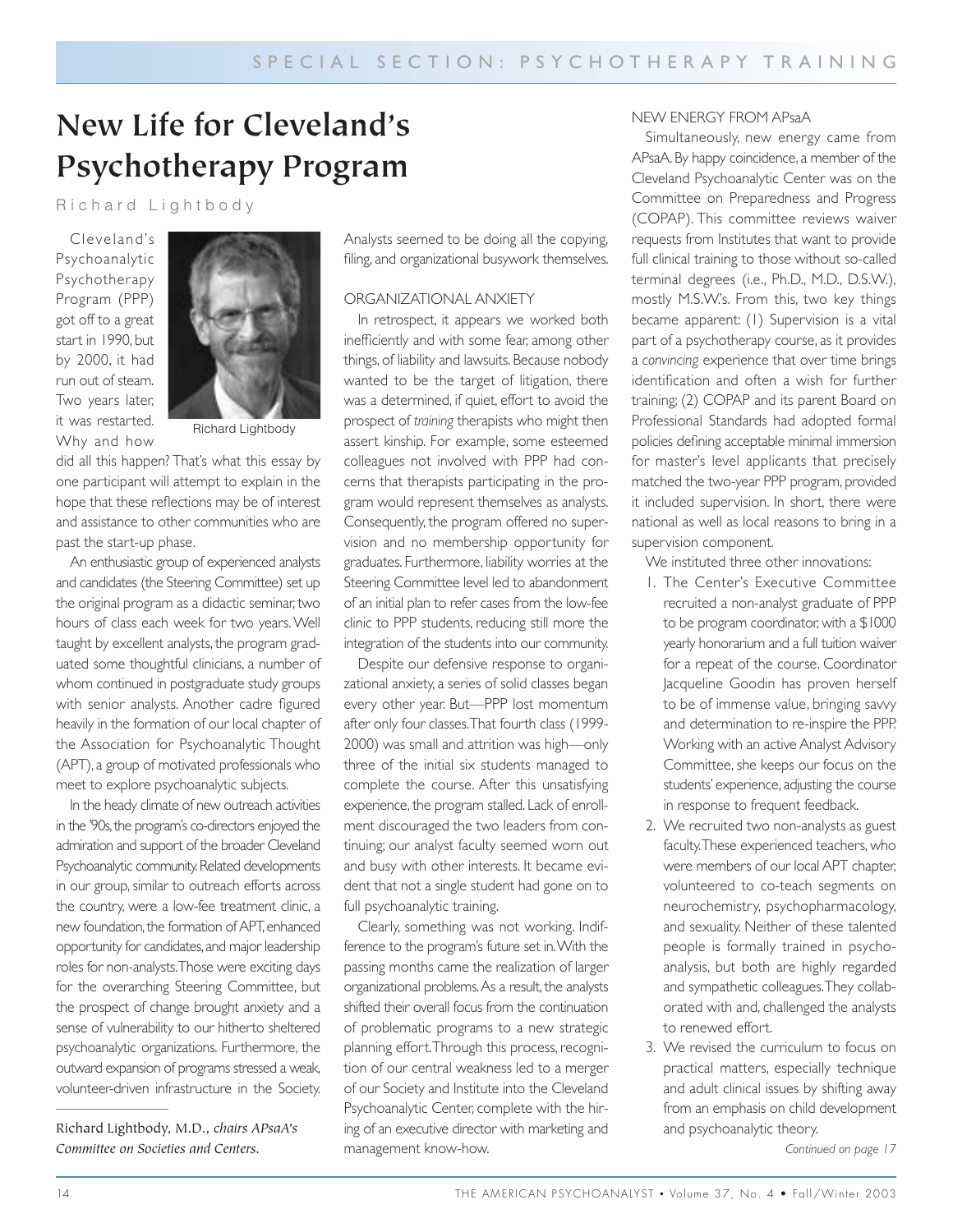# **The Role of Psychoanalytic Institutes in Training Psychotherapists**

#### José A. Saporta and Alan Pollack

The Boston Psychoanalytic Society and Institute founded the first psychotherapy training program among American psychoanalytic institutes in the late 1970s.The Advanced Training Program in Psychoanalytic Psychotherapy (ATP) became a respected and vital psychotherapy training program in Boston. Many ATP graduates have remained involved in the academic life of the institute.

The ATP was founded in part because of the diminishing presence of psychoanalysts (traditionally the main teachers for young therapists in training) as well as a diminishing psychoanalytic theoretical perspective in residency and other mental health training programs.Yet, to this day, paradoxically, psychoanalytic institutes do not play a leading role in training psychotherapists in the mental health community.

In spite of an obvious market, psychotherapy training programs both in Boston and at other psychoanalytic institutes in the U.S. have had similar recruitment problems. Despite the fact that many clinicians are interested in further psychotherapy training without becoming psychoanalysts, psychoanalytic institutes have not become the strong resource for psychotherapy training that one might expect.

We want to consider if there are systemic factors within the psychoanalytic establishment itself that contribute to the lack of vigor of psychotherapy training programs in psychoanalytic institutes.

#### AMBIVALENCE AND CONFUSION

One such institutional factor has to do with ambivalence and lack of clarity about the

José Saporta, M.D., *is on the faculty of the Advanced Training Program in Psychoanalytic Psychotherapy at the Boston Psychoanalytic Society and Institute. He has a private practice in Newton, MA.* Alan Pollack, M.D., *is chair of the Advanced Training Program and the Fellowship in Psychoanalytic Psychotherapy, Boston Psychoanalytic Society and Institute.*

relationship of psychotherapy to psychoanalysis. Psychoanalysts have struggled to define this relationship in theoretical discussions over the years, but there is still no consensus. Is psychoanalytic psychotherapy a watered-down application of psychoanalysis, or is it a separate practice, based on psychoanalytic theory but with its own set of skills, its own goals, and its own way of applying psychoanalytic theories of the mind to clinical practice?

Theoretical confusion leads to ambivalence about the practice of psychotherapy. Often, psychoanalysts offer psychotherapy because either psychological or practical limitations contraindicate psychoanalysis:Thus, a *limitation* becomes the basis for recommending psychotherapy. In contrast, if the evaluating psychoanalyst arrived at a clear formulation of the patient's goals and suggested they indicate psychotherapy (even if the patient were "healthy enough" and could afford psychoanalysis), then the recommendation would be made on positive as opposed to negative criteria. As a profession, our ambivalence and confusion are such that we do not have clear, agreed-upon, positive (as opposed to negative) criteria for recommending psychotherapy.

Psychoanalysts understandably want to practice a craft that they have worked long and hard to develop.Analysts sometimes evaluate themselves on the basis of the number of analytic patients versus therapy patients in their practice.

If psychotherapy is defined as a watereddown application of psychoanalysis, offered on the basis of negative indications, psychoanalysts may have mixed feelings about predominantly practicing psychotherapy.When psychotherapy is a source of conflict and ambivalence in theory and in our professional self-image, this can be enacted when we set out to train psychotherapists.The enthusiasm with which psychotherapy training is marketed may be muted compared to psychoanalytic training.

Psychotherapy training programs may be likely to hold an inferior place in the institutional hierarchy. In most institutes, assignments to teach in the psychoanalytic program carry greater status than teaching in the psychotherapy program, although many teachers personally enjoy teaching in the psychotherapy program. Usually, training analysts tend not to teach in the psychotherapy program.

#### OUTREACH TO THE MENTAL HEALTH COMMUNITY

The Boston Psychoanalytic Society and Institute have been active in reaching out to the wider mental health community by providing consultation and programs of interest and relevance.We have been offering a one-year fellowship in psychoanalytic psychotherapy as an introduction to psychoanalytic theory and practice. This fellowship has been very well attended.We have coordinated the curriculum with the ATP curriculum so that it can be a free-standing fellowship as well as serve as the first year of the ATP. (Trainees may apply to the ATP after the fellowship and move into the second year of the three-year ATP. ) The oneyear fellowship has provided more interested applicants for both the psychotherapy and psychoanalytic training programs.

Ideally, the quality of psychotherapy and psychoanalytic training programs should be equivalent. Students may select one training program over another because of a variety of factors, including different professional goals, preference for a different manner of working with patients, or interest in different clinical problems. At the point of entrance to the educational community, there should be a conversation about the person's personal and professional goals and which program would best suit his or her professional aspirations. But as long as theoretical confusion and personal and political ambivalence regarding the relationship of psychotherapy to psychoanalysis persists, psychoanalytic institutes will not be able to represent psychotherapy training programs In the most positive and legitimate light.

As a profession, we need to discuss the relationship between psychotherapy and psychoanalysis in theory and practice,and psychoanalysts need to talk about their work as psychotherapists. *Continued on page 17*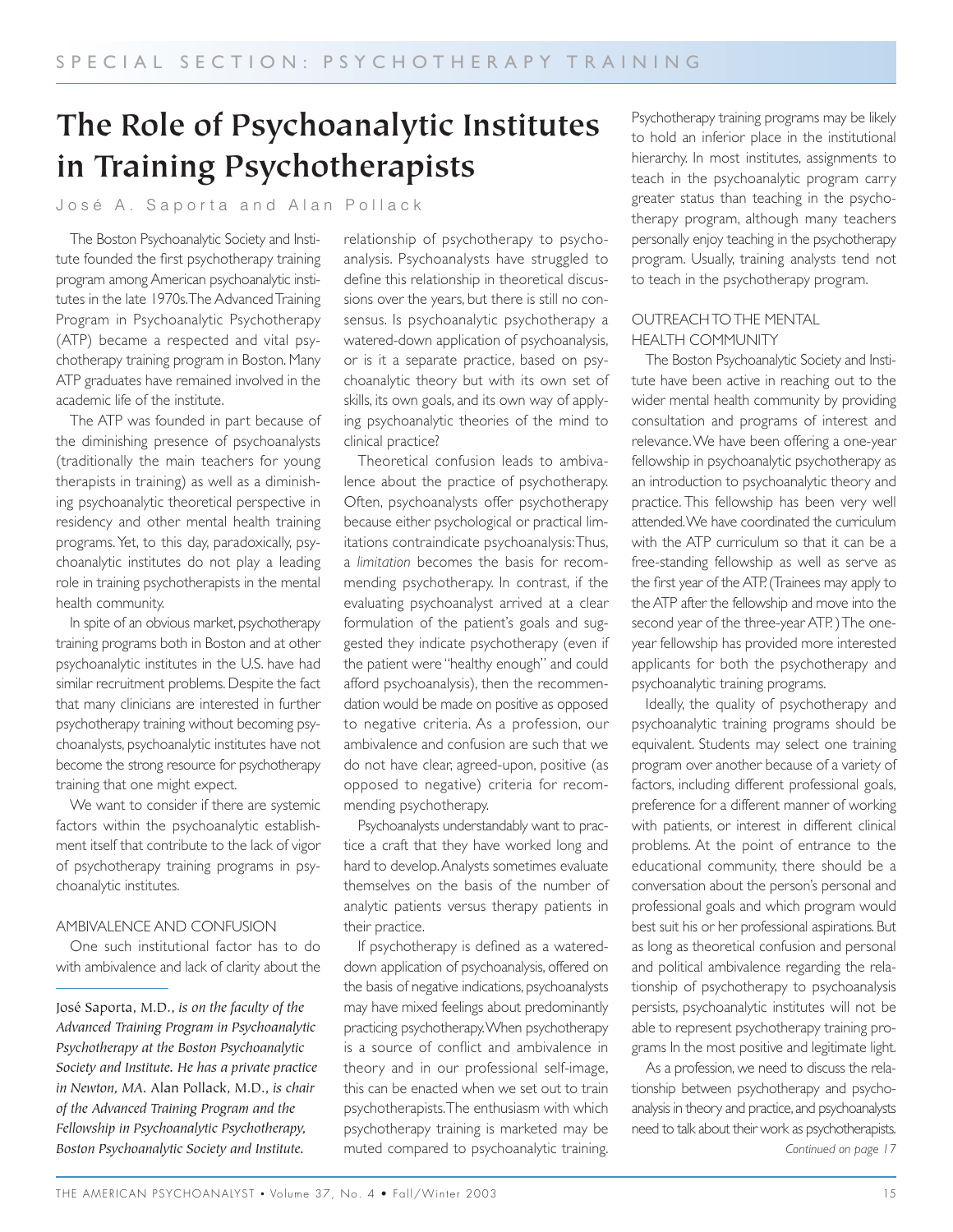# **The Child and Adolescent Psychotherapy Training Program at the Chicago Institute**

Erika Schmidt

The Child and Adolescent Psychotherapy Training Program (CAPT) of the Chicago Institute for Psychoanalysis, which began in 1962, trains a small number of mental health professionals from various disciplines to conduct individual child and adolescent psychotherapy.The changes in the CAPT program over its 40-year history reflect the shifting landscape of the mental health delivery system, the broadening of training opportunities for mental health professionals, and the tensions in psychoanalytic institutions between medical and non-medical practitioners, between adult and child clinicians, and between psychoanalytic and psychotherapy training.

When it started, the Child Therapy Program (CTP), as it was then called, trained social workers who were sponsored by the agencies they worked for. Agencies provided tuition support, time off for classes, and supervision. Since its establishment, 116 of the 148 students who entered the program have graduated. CAPT graduates work, often in supervisory or administrative leadership positions, in mental health clinics, social service agencies, schools, and medical settings as well as in private practice.

#### AN INNOVATIVE RESPONSE

The Child Therapy Program was originally designed to meet several goals: to train child therapists; to produce a new generation of child therapy supervisors and teachers; and to develop a model educational program for child therapists. As agencies that provided services to children sought more formal, in-depth teaching of child therapy, the Institute, whose faculty often consulted at these agencies, seemed a natural location for this training. In reality, social workers in agency settings provided most of the direct individual psychotherapy to children, many of whom suffered from significant emotional disturbance and family dysfunction. CTP was an innovative response to the existing situation.These children's mental health needs, combined with the lack of systematic child therapy training, led the Institute to initiate CTP, with support from the National Institute of Mental Health (NIMH) and community funding. CTP represented a compromise between those who supported a child analytic training program for lay analysts, like the European model, and those who believed the child analytic domain should be restricted to psychiatrists.

25 diagnostic evaluations of children and adolescents with varying problems and diagnoses.

#### UNIQUE LEARNING EXPERIENCE

The educational philosophy embodied in the process and requirements, carefully thought out by the program organizers, laid the groundwork for an extraordinary learning experience. Students become immersed in their clinical work and develop strong professional identities as psychoanalytically oriented child psychotherapists.

Peter Shaft, a 1989 graduate, says, "It was a privilege to participate in that exciting, scary environment. It was unlike anything else because of the opportunity to learn, to listen to unfolding process, to tolerate not knowing, and to acquire an understanding of transference and countertransference dynamics with a faculty who facilitated that kind of learning."

Judith Schiffman, a 1980 graduate, echoes these sentiments, "The foundation in clinical work with children also taught students how to think conceptually in ways that can be broadly applied to other forms of intervention with children and adults."

The foundation in clinical work with children also taught students how to think conceptually in ways that can be broadly applied to other forms of intervention with children and adults.

From its inception, the curriculum offered intensive, rigorous training. It purposely allowed for an integrative process over time, as the material was repeated, increased in complexity, and examined in lecture, seminar, and supervisory formats.Admissions criteria were stringent, suitability for learning and for treating children was carefully assessed, and a personal analysis was required. About 10 years ago, this requirement for analysis was modified to include an intensive psychotherapy alternative.The courses, meeting six hours a week over a four-year period, covered psychoanalytic theory, normal development, psychopathology, the therapeutic process with children, adolescents and parents, and clinical technique.The clinical component of the program included supervision of 4 treatment cases and

When CTP started, it attracted committed students and earned the respect of the community because of the quality and depth of its training.There were few viable options then for post-graduate clinical training in either adult or child psychotherapy. Doctoral programs emphasized research and policy; supervision and training within agencies was increasingly limited. The Child Therapy Program quickly became the standard for excellence within the Chicago mental health community. Over time, some modifications in the program have been made; for example, the requirement for agency sponsorship was dropped in the early 1970s. CAPT remains one of the few routes available for a comprehensive, integrated training program that emphasizes introspection, unconscious *Continued on page 17*

Erika Schmidt, M.S.W., *is a candidate at the Chicago Institute for Psychoanalysis and on the faculty of the CAPT program. She is also the coordinator, Child and Adolescent Specialization, Institute for Clinical Social Work, and associate editor, Child and Adolescent Social Work Journal.*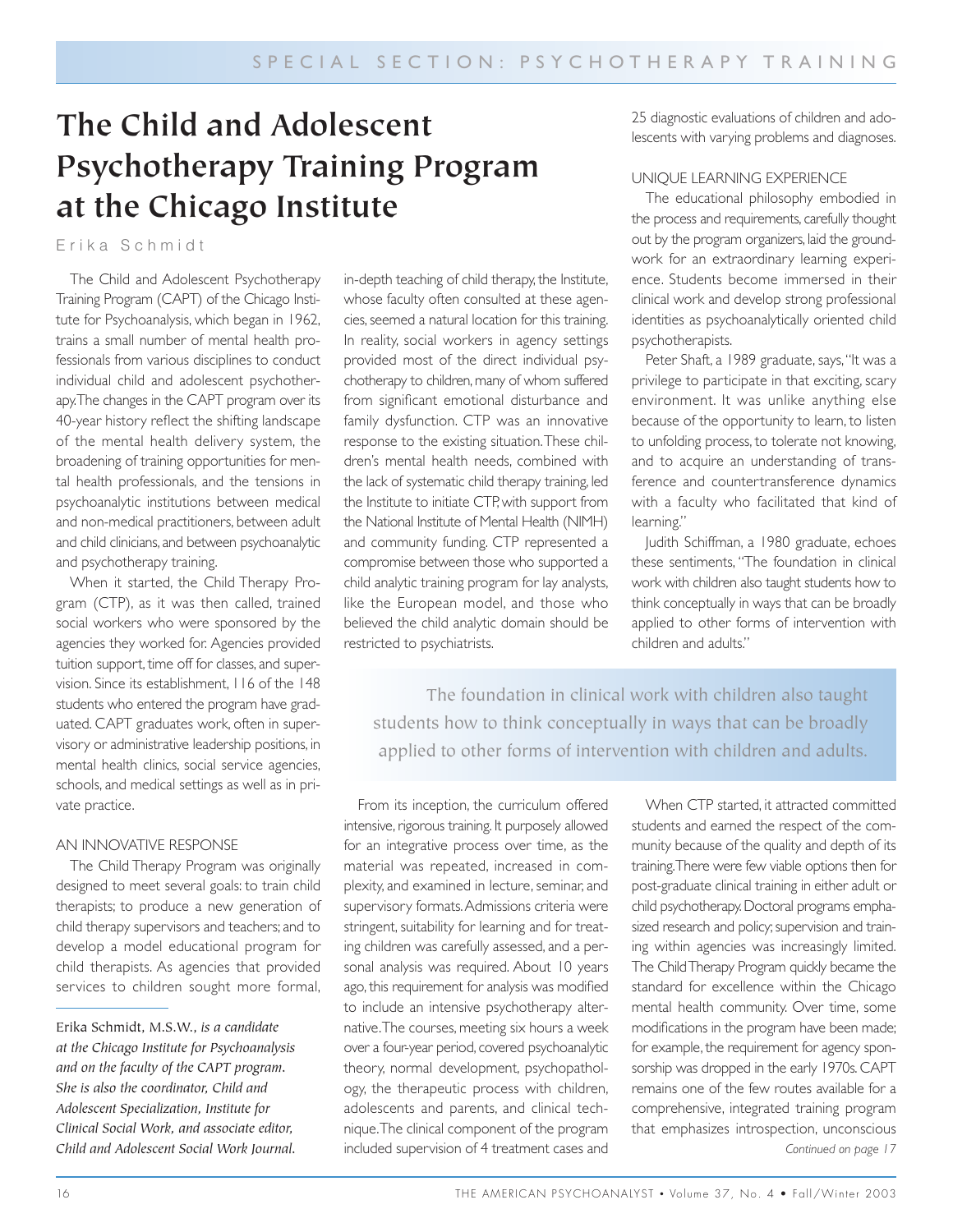meaning, subjective experience, and respect for therapeutic process.

#### AMBIVALENCE WITHIN

Within the Institute, however, there remains some ambivalence toward CAPT. Some have been skeptical, and at times openly antagonistic, about the Institute educating psychotherapists.This reflects similar conflicts within American psychoanalysis in general regarding non-medical therapists and the training of psychotherapists versus psychoanalysts. Though designed for agency personnel as education in child psychotherapy, not child analysis, many analysts within the Institute opposed such an educational offering, because it disturbed the mental health hierarchy.

Considerable effort has been made to distinguish CAPT as a corollary modality for teaching about different forms of intervention for different problems and populations. The perceived economic threat posed by CAPT graduates and students competing with analysts for a limited number of patients constituted a strong undercurrent to the discussion of training issues. In reality, the broader question has to do with the mission of the Institute and the conflict between those who see its function as the education of psychoanalysts and those who envision the Institute as a center for the study of psychoanalysis in many applications and a source for services to the community.

As a group, CAPT graduates and students have been an influential, potent force for psychodynamic psychotherapy within the community.They are committed to a psychoanalytic mode of thinking and devoted to providing psychoanalytic psychotherapy to a wide range of patient populations in varied settings, from child welfare agencies to private practice.

When the requirement for analysis was amended to include intensive psychotherapy as an option, the rationale was to widen a diminishing applicant pool. But the change also addressed an underlying tension within the relationship between the analytic Institute and its psychotherapy students. Requiring a personal analysis to assist the therapist in dealing with countertransference and the stresses of doing psychotherapy was sometimes perceived as psychoanalysis being considered a better kind of treatment rather than one with different aims. Questions about what constitutes excellent treatment and the boundaries between psychoanalysis and psychotherapy are not yet fully resolved.

#### CAPT'S CHANGING ROLE

As psychoanalysis has lost preeminence in the mental health field and training opportunities in other environments have opened up, the role of CAPT for clinical training has changed accordingly. Some students who would have gone into CAPT are now eligible for full analytic training. Five CAPT graduates have entered analytic training. Doctoral programs with strong clinical components are now available as are training programs in adult psychotherapy. Many CAPT graduates, who know what excellent clinical training consists of, have been instrumental in developing alternative training opportunities. Some examples are Joe Palombo, Louise Saltzman, and Woody Faigen at the Institute for Clinical Social Work, Judith Mishe at the New York Univerity doctoral program, and Judith Schiffman at the Northwestern Genetics Counseling Program.

At the present time, CAPT classes are smaller, the students are explicitly committed to the practice of child therapy,and they enter the program with a more eclectic educational background and less familiarity with psychoanalytic concepts.According to Director Colin Webber, "CAPT can thrive in this new training environment because of its unique emphasis on clinical child and adolescent psychotherapy training."

[Author's note: Thanks to former and current directors, Joe Palombo, Barrie Childress, Barrie Richmond, and Colin Webber, for answering many questions about the history and aims of CAPT.] **APSA** 

## Psychoanalytic Institutes

*Continued from page 15*

There also needs to be open discussion about the value of psychotherapy training for institutes and its place in the institutional hierarchy. By discussing and clarifying these issues, we can be clearer about what we teach and can be better advocates for psychotherapy training, and thereby play a more vital role in the mental health community. **APSA** 

#### New Life

*Continued from page 14*

In sum, we introduced a series of changes for a renovated venture in 2002: a requirement for weekly individual supervision; a non-analyst coordinator; a reconstructed curriculum; and guest faculty. Additionally, we benefited from the Center's revised organization and executive director.

#### POSITIVE BENEFITS

We had 20 inquiries for the current class. Ultimately, we enrolled a qualified class of nine, mostly experienced social workers, including one Ph.D., a Ph.D. student, and two M.D.'s for spice. One of the psychiatrists was a visiting professor from Korea whose local stay was only one year.We made room for him because of his wish to learn how to teach psychotherapy at the postgraduate level. We mail the second year's reading material to him in Korea. Adapting our rules to the wishes of students seemed a practical ideal.

Looking back on the first year of the resurrected PPP, we feel the program is doing well. Two of our students were finalists in APsaA's Fellowship Program, and now have senior analysts as mentors. Nearly half of the students have shown at least some interest in psychoanalytic training. Supervision is enormously popular, as reflected in student evaluations. We have kept PPP "in front of" the Center's membership with frequent communiqués, and have polled students often in order to tailor the program to their learning goals. Specific feedback is immediately relayed to the faculty after each teaching segment; global assessments of the program influence near and distant decisions.

We are beginning to recruit our next class, scheduled to start in September 2004.Although every current student came by word of mouth, we have developed a publicity brochure.With a streamlined decision tree, we are able to get done that which had previously been complex and anxiety producing. And we are already planning for succession of leadership. If we have learned anything, it is that new appointments are essential for continuing energy and ideas. **APSA**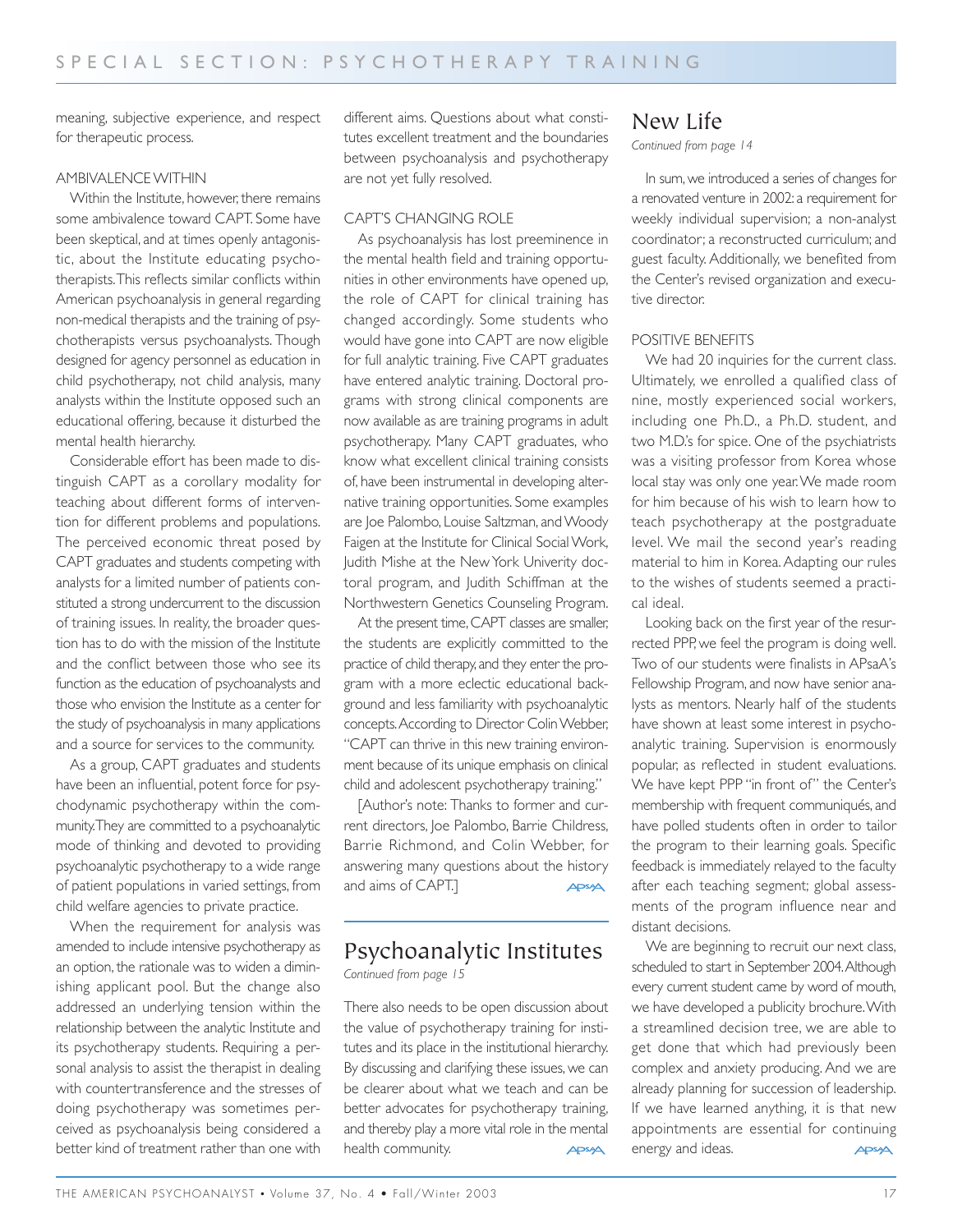## Electronic Communications a Natural for Psychoanalysis

Psychoanalysis, with its international reach and sparse population, is a natural for the application of electronic modes of communication.The last TAP contained a report on the Virtual Psychoanalytic Society.We posted the first complete TAP electronically to our association Webpage in the spring of this year.

Recently, two new electronic publishing ventures were announced, appropriately enough, via another electronic medium, our Open Line.

The International Council for Psychoanalytic Self Psychology announced the launching of its new interactive ejournal entitled *Psychology of the Self Online*. Editor Allen Siegel described the ejournal as a "communicative tool to connect the vastly dispersed global self psychology community." Siegel conceives of the community he serves as being geographically disadvantaged, sometimes without access to teachers or like-minded clinicians. He hopes that his journal can

help his readers feel they are not alone as they pursue their interests.

Using the Internet is economically advantageous, Siegel says, obviously keeping publishing and mailing costs down. Electronic publishing allows for the special trait of interactivity, and Siegel emphasizes this as part of the plans for the *Psychology of the Self Online*.

Siegel said he had been playing with the idea of an online journal for several years.The first time he proposed it to psychoanalytic colleagues the response was unenthusiastic and seemed "computerphobic."

Arnold Richards, *JAPA* editor, has also been impressed by the potential of electronic publishing in the psychoanalytic field. Richards told TAP that a new electronic publishing project was the brainchild of himself and Todd Essig, founder and director of The Psychoanalytic Connection, an online subscriber-funded resource for psychoanalytic information. Richards describes I-PPsa as "an

Internet-based press that will distribute to the psychoanalytic community material of interest that falls outside the purview of traditional paper presses. It will provide a venue for writing that does not fit easily into paper-based distribution channels, for multimedia and hypertext productions, for audio (and soon video) material, for experimental work outside recognized genres, and for out-of-print material that may no longer have commercial potential but is still of scholarly and clinical interest."

Howard Shevrin's novel, *The Dream Interpreters*, is the first book on their electronic booklist.The second volume will be selected unpublished papers by Jacob Arlow, and the third is expected to be unpublished papers by Leo Rangell.

*JAPA and Contemporary Psychoanalysis co-sponsor* I-PPsa, which is billed as a project of The Psychoanalytic Connection. For more information and to read the books, go to www.psychoanalysis.net/ iPPsa. Editor-in-chief is Steve Reisner.

## American Imago

*Continued from page 11*

The current editors have brought new members onto the editorial board including Robert S. Wallerstein, Peter Loewenberg, Arnold D. Richards, Sander L. Gilman, Rosemary H. Balsam, George J. Makari, Patrick J. Mahony, John Kerr, Judith E. Vida, and Robert A. Paul. They join Maynard Solomon,Adrienne Harris, Ellen Handler Spitz, Joel Whitebook, Bennett Simon, Alan Bass, Elisabeth Young-Bruehl, Laurie J.Wilson, and Donald Moss, among others.

Each issue has a thematic focus; the Fall issue has been designated annually as a special issue, with a guest editor. I served as editor of the Fall 2003 issue on "Early Women Analysts," which includes contributions by Madelon Sprengnether, Mary Bergstein, Rosemary Balsam, Nellie L. Thompson, and Judith Vida.The historical focus of this issue demonstrates how much of what is seemingly new in the study of psychoanalysis and gender has been anticipated and advanced by Freud and his cohort of pioneer women analysts.

Rudnytsky has also introduced a book review section to the journal.

Reflecting its dual mission as a scholarly and analytic journal, *American Imago* belongs to both the Council of Editors of Learned Journals, affiliated with the Modern Language Association of America, and the Council of Editors of Psychoanalytic Journals, chaired by Joseph Reppen.

Together with *Literature and Medicine*, also published by Johns Hopkins, *American Imago* is sponsoring a conference on "Psychoanalysis and Narrative Medicine," to be held February 19-22, 2004,at the University of Florida.The conference is made possible by the generosity of the Thomas H. Maren Foundation. The featured speakers are Jeffrey Berman, Rita Charon, Jody Messler Davies, Lynn Gamwell, Sander L. Gilman, Geoffrey H. Hartman, Norman Holland, David B.

Morris, Bennett Simon, and Frans de Waal. There will be a special exhibition,"The Private Life of Sigmund Freud: Photographs of Edmund Engelman," at the Harn Museum of Art. Papers are invited on all aspects of psychoanalysis, literature, and the arts and sciences of healing. For further information, please visit the conference website at www.english.ufl.edu/pnm.

Proud as we are of our past at *American Imago*, we look forward with equal excitement and optimism to the future.We welcome submissions on any topic from candidates, graduate students, or training analysts and senior professors. Papers may be sent as e-mail attachments to the editors at plr@english.ufl.edu.

Published quarterly and costing only \$36.00 per year for individuals, *American Imago* is not only the most venerable but also, we believe, the most innovative and the best bargain among analytic journals.We hope to find you in its pages! APSA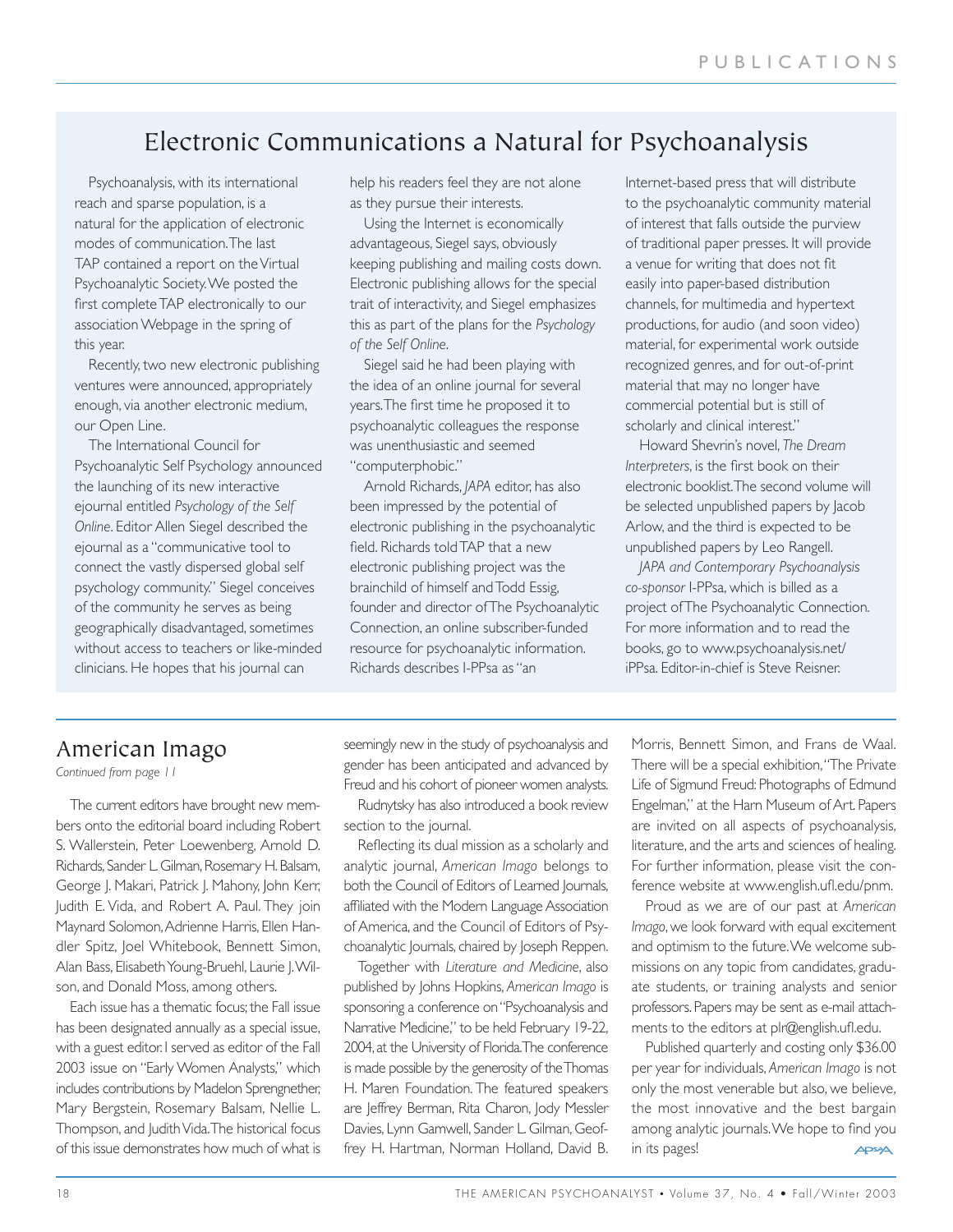# **APsaA Practice Guidelines Address Common Problems of Members**

#### Robert R. Cummings

When the topic of practice guidelines is raised, many clinicians feel like turning away and tuning out.This reaction may reflect years of disappointment after encountering practice guidelines from other organizations that appear to present prescriptive, cookbook approaches to clinical work and are linked to a diagnostic system that ignores salient considerations at the heart of psychoanalytic treatment. Such experiences have led some to lose hope that guidelines could possibly help them face the challenges of doing good work in the current health-care climate.

I hope to show how APsaA's six psychoanalytic practice guidelines are different, and how they can help clinicians construct a safer environment for conducting psychoanalytic treatment. They aim to convey explanations of psychoanalytic procedures as clearly and jargon-free as possible.They do not attempt to link symptoms and diagnoses with procedures and techniques.They were written to address frequently reported problems that psychoanalysts encounter when they establish a psychoanalytic treatment relationship about which outside parties raise issues and request information.These guidelines also aim to give substantial national support when a member's psychoanalytic work is challenged.

Some of these guidelines are lengthy instead of terse, because they are meant to serve well in a variety of circumstances. It is important from a legal perspective to convey throughout that the guidance being offered is neither prescriptive nor restrictive and thus should not be misconstrued as restraining practice (or "trade") or interfering with any analyst's clinical judgment.

#### TYPES OF PROBLEMS PSYCHOANALYSTS REPORTED

Over two decades, our Committee on Peer Review has assisted members individually and confidentially with their concerns about interactions with third parties in the context of their psychoanalytic cases. Members complained that many patients' psychoanalytic treatments were harmed when outside parties tried to intervene or obtain clinical information for various uses. Sometimes, these were thirdparty payers. Other times, they were attorneys, courts, or state licensing boards seeking the records for a wide variety of legal and investigative purposes. Sometimes patients, and analysts, too, were eager to seek thirdparty financial assistance because treatment seemed impossible to arrange without it. When claims were filed, the third-party payer would request clinical information or charted records in order to authorize payment for treatment. Later, these requests re-emerged when the patient applied for disability, life, health care, and other forms of insurance. Sometimes, the request was retroactive and the outside party wanted the complete health-care record copied and sent to them for review. Sometimes, they directed the analyst to create specifically detailed summaries of the clinical treatment to send to the third party for review.

Analysts reported situations where third parties claimed that the patient had signed a consent that made the third party a "stakeholder" in the treatment process. On this basis, the third party sought to become "part of the treatment team" and conduct ongoing review of the treatment. Some patients expressed concern about this involvement and about releasing private information for external purposes. Others were not so concerned initially, and later were startled and surprised to learn about information that had been released and how it might be affecting their lives, for example, if they were denied a job, a job promotion, or insurance.

Often feeling isolated and alone, analysts have struggled to respond to what they experienced as a machine-like bureaucracy that thinks in ways alien to psychoanalysis.They dis-



Robert R. Cummings

cussed with the patient and tried to explain to the outside party why compliance with some third-party requests would be harmful to the patient's treatment. Analysts often became uneasy and unsure of their circumstances, either because they had created little in the way of a health-care record of the patient's treatment, or because the analyst had created extensive records mainly composed of analytic process notes that the analyst did not want to share with the patient or the outside party.

In some cases, the patient contacted the third party for advice about claims procedures and heard objections to the option that the patient and analyst could establish a private treatment arrangement outside the auspices of third-party authorization.The third party claimed to be willing and able to authorize any "medically necessary" treatment for the patient. In some cases, they warned the patient that any other arrangement should be considered suspicious and of dubious value. There were cases in which patients shared with the analyst that the third party criticized the analyst as being "unusual," "uncooperative," "practicing outside the bounds of normal community standards," or "a dinosaur" that was trying to "exploit" the patient and the third party. In some instances, the third party claimed that psychoanalysis causes "regression" and fosters "dependency," two elements that the third party regarded as unhealthy approaches that produce more pathology and suffering for the patient. Sometimes, the third party used this objection as the basis for recommending that the patient immediately transfer to another clinician who would conduct treatment as approved by the third party.

Robert R. Cummings, M.D., Ph.D., *is chair of the Committee on Peer Review. He is a training and supervising analyst with the Southern California Psychoanalytic Institute and has a private psychoanalytic practice in Laguna Hills, California.*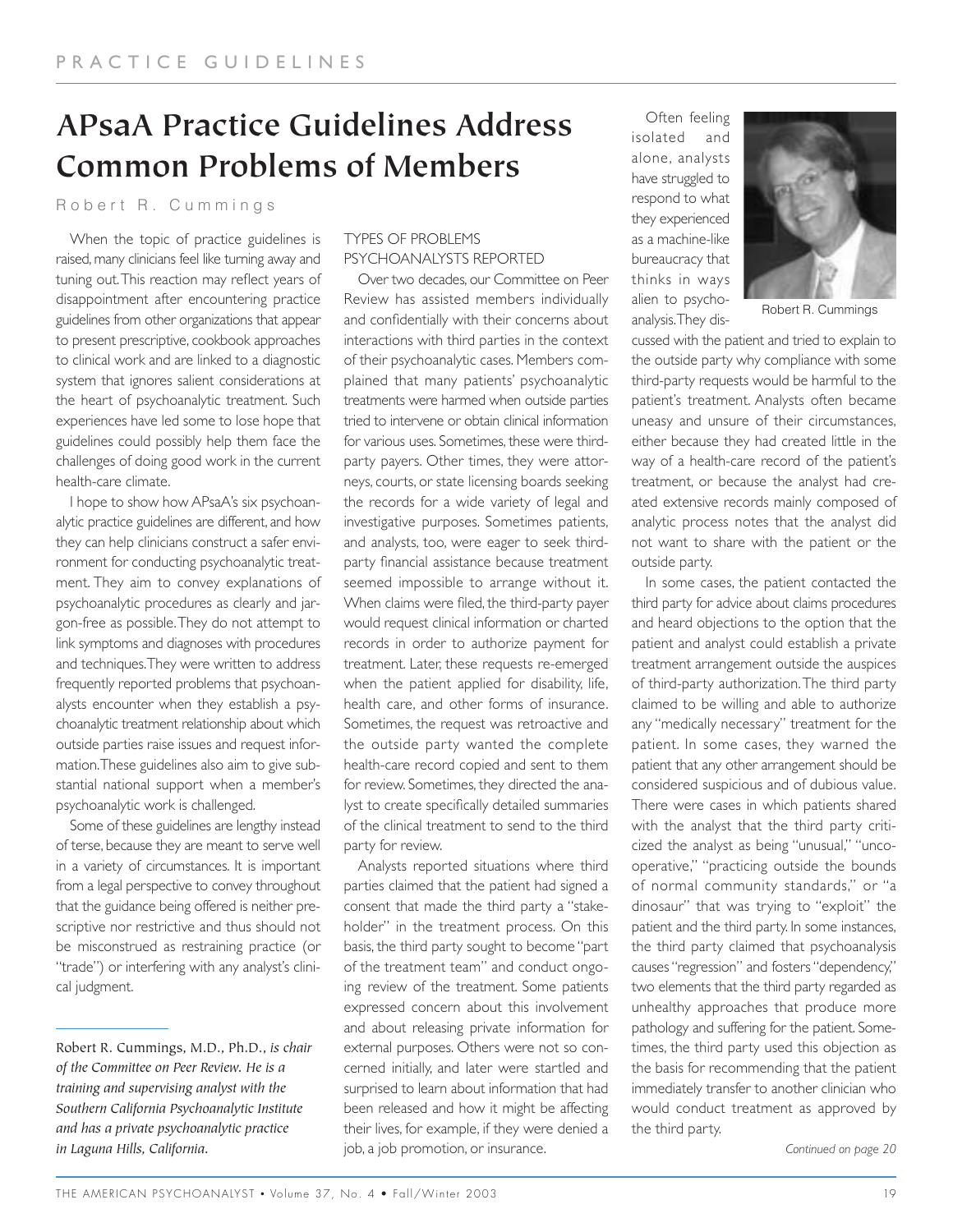## Practice Guidelines

*Continued from page 19*

When disputes arose in the context of ongoing treatment, as for example when there was a change of insurance carrier, some situations escalated into fraud investigations to determine whether or not the analyst had accepted third-party subsidy for treatment not authorized by the third party. Federal entitlement programs, like Medicare, and other third parties have expanded the definition of fraud to include billing errors, lack of adequate documentation of treatment sessions, and any treatment that is retroactively determined by the

#### APsaA PRACTICE GUIDELINES CAN HELP AND SUPPORT IN SEVERAL WAYS

Ideally these guidelines are used prospectively, for example, at the time when psychoanalytic treatment is first being considered, to explain policies about third-party involvement in treatment. In a more limited way, they can also be helpful once a difficult situation develops. If the analyst and patient oppose third-party efforts to impose ongoing review on the analytic treatment, the guidelines can be used to suggest to the third party an alternative review procedure that eliminates any need for the psychoanalyst who is treating the patient clinically to release confidential

Use of the guidelines can open a dialogue that reduces the probability that the patient will lose confidence in the analysis and suffer an untimely ending to the treatment.

third party not to meet their standard of "medical necessity." Random or specific fraud investigations have sought review of single or even many of the analyst's charts.Third parties have demanded return of reimbursement for treatment they consider fraudulent under these new definitions.

Members have complained that third parties have encouraged licensing boards to investigate analysts for alleged misconduct and practices that are alleged not to meet community standards. Often when our members contacted us, they shared how surprised they were to find themselves embroiled in these distressing circumstances.They reported that such disputes have had chilling effects on their lives and imposed a siege-like state on their patient's treatment that frequently resulted in a premature and clinically unsatisfactory ending of the treatment.

Because our committee's help does not serve as legal advice, many members have had to seek the help of an attorney to resolve these situations. Some analysts have had to return several years worth of reimbursements, amounting to many thousands of dollars, to settle these disputes.

information to the third party. Use of the guidelines can open a dialogue that reduces the probability that the patient will lose confidence in the analysis and suffer an untimely ending to the treatment. Discussion of concepts presented in the guidelines provides opportunities for the patient to gain clarity about the conditions for third-party authorization of treatment, the likely effects of those conditions on treatment, and the actual amount of subsidy that the third party is likely to provide for psychoanalytic treatment.When a third party criticizes an analyst who does not chart progress notes or charges for missed sessions, the practice guidelines provide some support to verify that the analyst's approach is recognized and approved by our national organization.

#### THE SIX APsaA PSYCHOANALYTIC PRACTICE GUIDELINES

Below are brief descriptions of the guidelines and the publications in which they appear:

1. Informed Consent to Review—benefits and risks that patients may consider in deciding whether or not to give consent for the analyst to create and release

documents containing clinical information for third-party review of psychoanalysis and modified psychoanalytic treatment (CPT 90845). (This revised guideline is published as a centerspread in this issue of TAP.)

- 2. Charting Psychoanalysis—the foundations for the recommendation that psychoanalysts not create and chart session-by-session progress notes for psychoanalysis and modified psychoanalytic treatment (CPT 90845).This guideline clarifies the differences between progress notes, process notes, working notes, and research notes. (*Journal of the American Psychoanalytic Association*, 1997, 45/2: 656-672.)
- 3. External Review of Psychoanalysis—the foundations for the recommendation that psychoanalysis be pre-authorized by a method of review conducted by a psychoanalytic consultant, who reports to the third party only on whether or not psychoanalysis is warranted; also recommendation that pre-authorized psychoanalytic treatment should not be subjected to ongoing review and presents reasons for this recommendation. (*The American Psychoanalyst*,Vol. 34, No. 2, 2000)
- 4. Charting Psychoanalysis, a Clarification—the reasons why charting of progress notes, including the creation of check lists that constitute progress notes, is not recommended for psychoanalysis and modified psychoanalytic treatment. (*The American Psychoanalyst*,Vol. 34, No. 2, 2000)
- 5. Appointment Records—how appointment and financial records, if kept, are considered to be part of a patient's health-care record; also the customary practice of charging a fee for missed appointments, the need to clarify such policies with the patient, and the recommendation that the patient clarify these matters with the third party to reach agreement about who will be responsible to pay this fee. (*The American Psychoanalyst*,Vol. 34, No. 2, 2000)
- 6. Interacting with Third Parties—the technical necessity for establishing a safe, *Continued on page 21*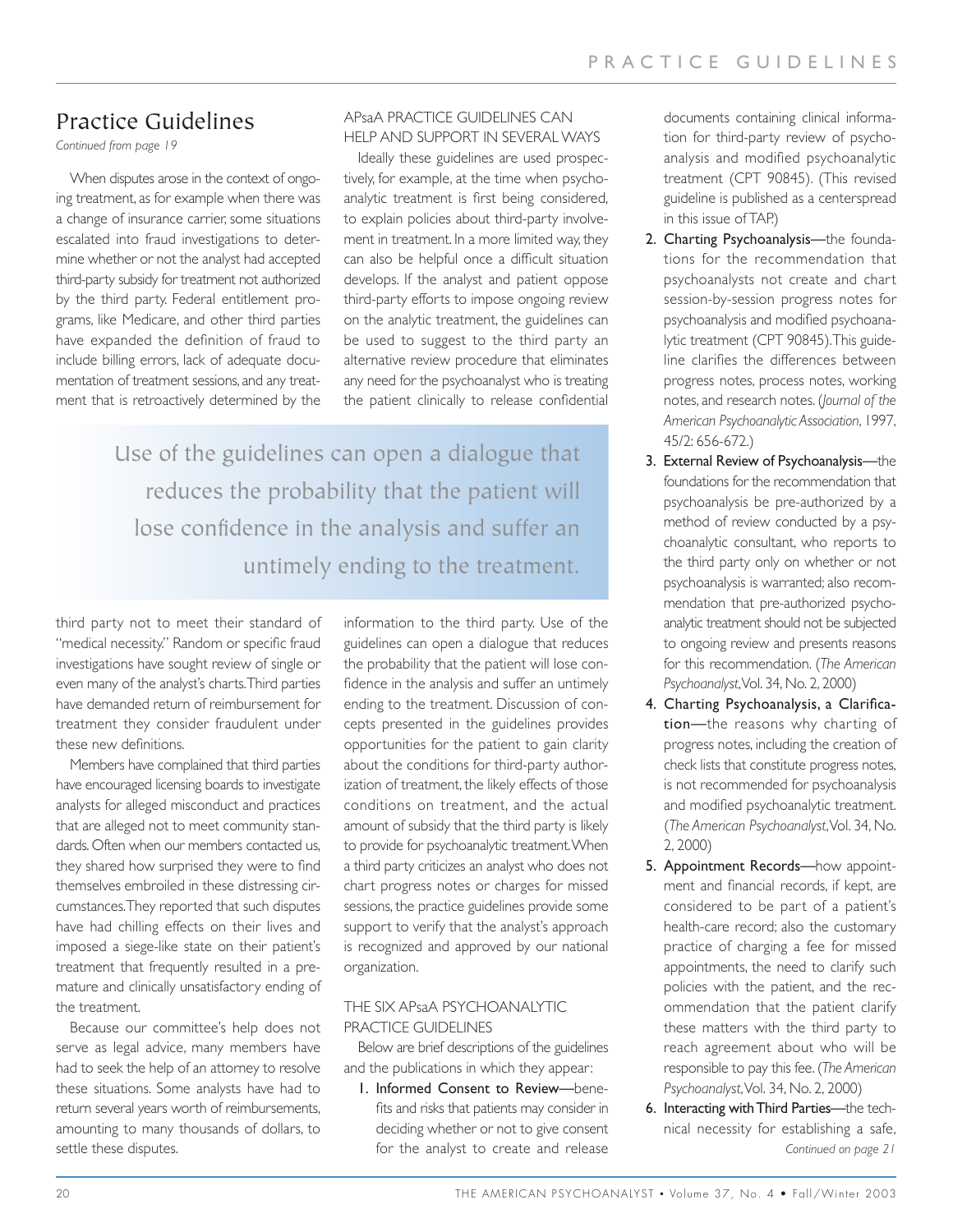private, confidential treatment situation to conduct psychoanalysis and modified psychoanalytic treatment (CPT 90845). This comprehensive document presents ten conditions that serve to create such a safe environment to conduct treatment in conjunction with third-party authorization and subsidy. It also includes solutions to a variety of problems and dilemmas that members have encountered over the past two decades while conducting treatment that involved third parties. (Cummings and Gray, in publication,TAP, Vol. 36, No. 4, 2002.

#### PEER REVIEW CLINIC DISCUSSION ABOUT CHARTING

The Committee on Peer Review offers a clinic at each national meeting, where members have discussed models for a health care record for psychoanalytic treatment that would be consistent with APsaA practice guidelines on charting (numbers 2, 4, and 5 above) and allow for clear differentiation between the official record and any private notes the analyst may keep separately.

Such a model might include five items:(1) the financial record, (2) documentation of a clinical assessment (or evaluation), the treatment planning process, and the treatment plan on which the patient and analyst agreed, (3) notes to document the occurrence of forms of treatment or recommendations by the analyst that the analyst believes are outside the usual scope of psychoanalysis (e.g.prescription of medication, psychological testing, referral to a neurologist, etc.) (4) any third-party correspondence and a note documenting the patient's consent for this correspondence, and (5) a discharge note.

The six APsaA guidelines also point to a few general considerations that might guide individual clinicians as they develop their model for creating psychoanalytic health-care records. The guidelines recognize that confidentiality for individually identifiable health-care records belongs to the patient, not to the analyst. Since the patient has the right to review anything in the chart, it is reasonable to conclude that everything in an official health-care record should be written with the understanding that the patient will read it during treatment or in the future.

The "Charting Psychoanalysis" guideline (number 2 above) establishes the basis for the recommendation that psychoanalysts refrain from documenting psychoanalytic treatment session-by-session. It explains why the creation of session-by-session progress notes can be detrimental to the treatment process and is unnecessary. In the Clinic, we try to help colleagues identify information that is appropriate to chart and that which is inappropriate. For example, in charting the clinical evaluation and treatment planning process, psychodynamic formulations and clinical speculations are inappropriate because they are hypotheses rather than facts.

that a mighty challenge sometimes emerges from outside the consulting room. For example, during World War II and for many years afterward, Eastern Europe's psychoanalysts faced successive governments that outlawed endeavors like psychoanalysis that aimed to help individuals think more freely and clearly for themselves. Many psychoanalysts chose emigration as their only viable choice.

Now in this country, our committee's efforts to research and develop these six practice guidelines have vividly informed us of the experience of many analysts and analysands who engage in psychoanalytic work in a culture whose socio-economic leadership has shown

When the challenge has stemmed from third-party goals to maximize profits by denying care wherever possible, or from ideologies that view a freedom-seeking treatment like psychoanalysis in a negative light, the six practice guidelines have been used effectively by many courageous members in legal proceedings.

#### ACCESS TO HEALTH-CARE RECORDS

In today's practice environment, any written record is discoverable. By law, many outside parties have gained rights and abilities to access individually identifiable health-care records, in some cases without the patient's informed consent.They include private insurance companies and government entitlement programs like Medicare and Medicaid. Even with legal protections like the psychotherapist-patient privilege (Jaffee-Redmond case), statutory protection of "psychotherapy notes," and various state provisions supporting confidentiality for mental health-care treatment, all existing health-care records are discoverable if ordered by a court of law, including the clinician's private notes on the case.The APsaA guidelines can help clinicians protect the separateness of their private notes from the official case chart. State statutes of limitation can guide clinicians who choose to eliminate out-of-date charts from their files.

#### FACING TODAY'S CHALLENGES

Engaging in good psychoanalytic work often requires courage to face seemingly impossible challenges. The most formidable challenges commonly emerge from the psychoanalytic exploration of inner life.Also, history shows us suspicion and sometimes active hostility rather than support for psychoanalytic work in recent years.We have come to understand some of the economic and ideological motivations for this active non-support.That understanding has influenced the development of these guidelines.

When challenge arises from misunderstanding of psychoanalysis, unfounded fears that psychoanalysis will harm patients, or legitimate concerns to guard against fraudulent, wasteful, and exorbitant expenditure of limited resources, these guidelines offer ways that psychoanalysts and analysands can cooperate with third parties to allay these concerns.

When the challenge has stemmed from thirdparty goals to maximize profits by denying care wherever possible, or from ideologies that view a freedom-seeking treatment like psychoanalysis in a negative light, the six practice guidelines have been used effectively by many courageous members in legal proceedings.Their efforts as well as APsaA's organized program to address and inform government actions are helping to substantiate the quality, aims, and effectiveness of psychoanalytic work, maintain freedom to offer private, confidential treatment to patients, and highlight the motivations of the opposition for all to see. APSA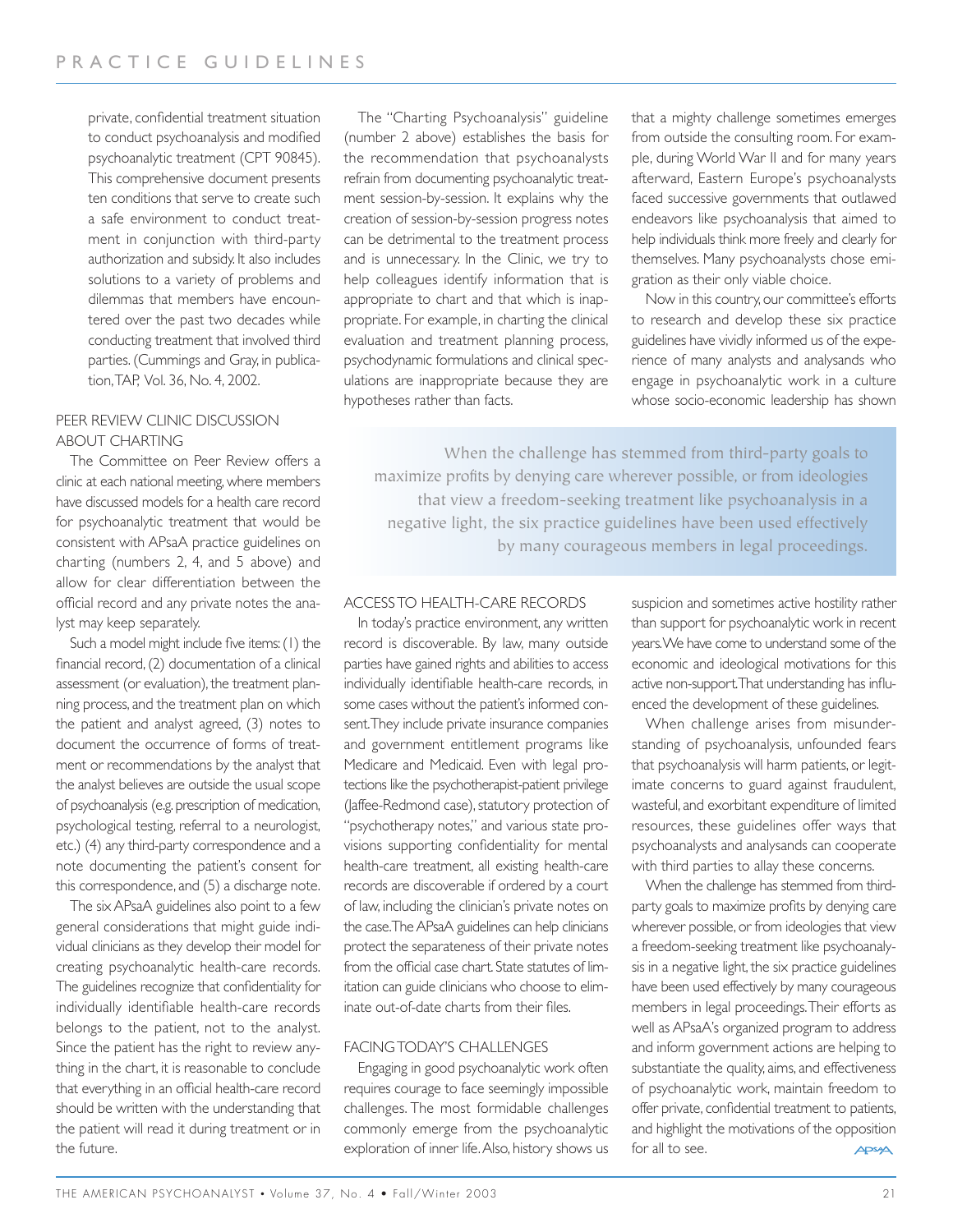# SHRINK *watch*

# **Therapy Room Stars in Award-Winning Commercials**

#### Dottie Jeffries

#### Empathy.

Psychoanalysts for years have debated the role it should play in treatment: how empathy does or does not, should or should not, impact their work with patients. But recently, in the world of advertising it's been empathy—hands down, no debate—that enabled an internationally renowned ad agency to build a successful and sophisticated campaign for its Fortune 100 client.

If you tuned into the television broadcasts of Wimbledon 2003 or the U.S. Open, you might have caught the clever campaign for IBM e-Business on Demand Solutions, developed by Ogilvy & Mather, New York.The setting for the award-winning commercials (*Adweek* Campaign of the Year) was none other than the "therapy room." Here a shrink, personifying IBM, is the listener who projects a sense of caring and support to the "patient," i.e., the IBM customer or potential customer.

# IBM @server

In the commercials' therapy room, these customers emote about their anxieties, describing to the shrink an actual business situation topped off by the all-too-familiar "What does it mean?" "What do I do?" The well-cast actor playing the shrink calmly replies with a statement or two of support and observation, often imbued with a subtle twist of humor.

Dottie Jeffries *is staff director of public affairs for the American Psychoanalytic Association.*

#### PITCHING EMPATHY

Viewers cannot help but feel the empathy. Even if one doesn't understand exactly what IBM's e-Business Solutions are about, one still has a sense that the commercials are about people's anxiety—but that yes, with the right kind of support, there just might be a solution.

"We've worked with IBM for a number of years," remarked Chris Wall, senior partner and co-creative head of Ogilvy, who has been behind most of the agency's work with this company."Increasingly, we had become aware of our empathy for the poor schmuck who has to make the decision for his/her firm of choosing a company who can work with them in solving particular business problems that require extensive levels of services.

"These decision-makers have nightmares," continued Wall. "The scale of their decision really grips them, as well as the decisionmaking process itself. These people are often writing seven-figure checks and their anxiety at times seems to them almost unbearable."

Ogilvy wanted a campaign that conveyed IBM's empathy for and support of its customers.To do that in the realm of television commercials, what came to mind for Ogilvy was the therapy room with a patient telling a shrink about his/her dreams and anxieties … and finding a listening ear.

"The use of dreams gives us permission to make the anxiety real," Wall said. "And the use of a shrink and therapy gives us permission to say that the service provider is empathetic to the customers' business situations.These are sophisticated ads that speak to a sophisticated audience. The ads also show that high-level business executives are no different than you and me—that they are just as anxiety-ridden as we are and share the same vulnerabilities."



Chris Wall, ad agency Ogilvy and Mather senior partner and creator of the "Dream" ad campaign for IBM.

#### BEYOND GIZMOS TO HUMAN SOLUTIONS

In the IBM commercials, Ogilvy has used the same cast for a year. Last October, Ogilvy began the campaign with a "gizmos" campaign, a series of ads in which inventions were pitched to the management team to solve all problems. But this year, Ogilvy wanted to take the ad campaign beyond gizmos, recognizing that business solutions come about by people helping other people, and so came up with the idea of the "Dreams" campaign.

Seeking a top notch cast for this campaign, Ogilvy reviewed the character actors who had appeared in the previous IBM ads.They chose "the best of the best of these actors—kind of the greatest hits of the IBM cast," Wall said.

Through the well-chosen character actors and the therapy room venue, the audience experiences the anxiety of the patients as real and feels that the shrink ( IBM) is there to help and LISTEN.

According to his Ogilvy bio,Wall's first love is technology, especially as it relates to popular culture. He's been the creative director on IBM, Lotus Development, Microsoft, and Apple Computer.

Imbued with humor and speaking to a human truth, this most effective use of the shrink and therapy room in popular culture works to engage the public. APSA

22 THE AMERICAN PSYCHOANALYST • Volume 37, No. 4 • Fall/Winter 2003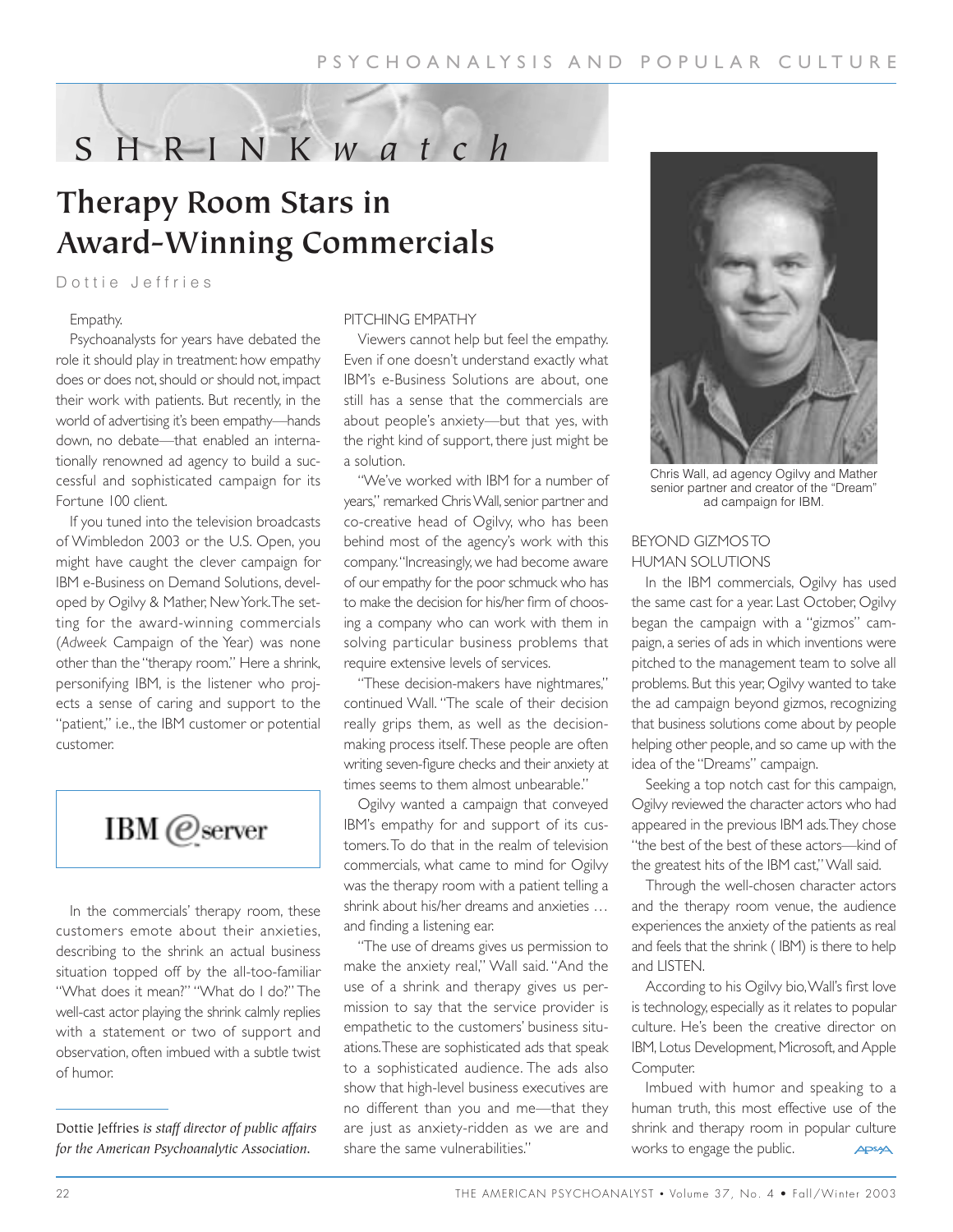## POLITICS and PUBLIC POLICY

# **Illegal Privacy Notices Fail to Protect Medical Privacy**

Deborah C. Peel

As we feared and predicted, the effects of requiring over 600,000-plus "covered entities" to comply with the Amended Health Insurance Portability and Accountability Act (HIPAA) Privacy Rule led immediately to the loss of privacy rights and dismantling of medical ethics across our nation.

The diabolical complexity and apparent contradictions in the 1,500 pages of dense bureaucratic regulations caused the worst possible outcome: Attorneys in every state wrote Privacy Notices that simply omitted mention of the state laws and medical ethics that are more protective of privacy, even though HIPAA requires notices to include them. HIPAA, intended as the "floor" for medical privacy protections, has instead become the "ceiling."

Take a close look at the Privacy Notices you have received.They are so authoritatively written that they make the loss of privacy seem like a done deal.

Since the April 14, 2003 compliance date, most Americans have received multiple Privacy Notices from "covered entities" informing them that their personal health information is being used and disclosed for routine purposes without their permission. The notices come from every kind of covered entity, including health professionals, clinics, labs, hospitals, pharmacies, dentists, and insurers.

We reviewed dozens of Privacy Notices from around the nation in researching our federal lawsuit against the U.S. Department of Health and Human Services (HHS), filed April 10, 2003. Not a single one is legal.

Few Privacy Notices even offer the option of consent. Most notices inform patients that they have the right to request restrictions, BUT all carefully stated that covered entities do not have to honor such requests. That point was often emphasized in intimidating caps, such as,"We do NOT have to agree to this restriction."

The preamble to the Amended Rule states clearly:"The Privacy Rule provides a floor of privacy protection. State laws that are more stringent remain in force. In order not to interfere with such laws and ethical standards, this Rule permits covered entities to obtain consent. Nor is the Privacy Rule intended to serve as a 'best practices' standard. Thus, professional standards that are more protective of privacy retain their vitality." 67 Fed. Reg. at 53,212.

The citations from HIPAA which require notices to include the stronger privacy protections in state laws and medical ethics follow:

45 CFR 164.520(b)(1) Required elements.The covered entity must provide a notice that is written in plain language and that contains the elements required by this paragraph.

 $(ii)(C)$  If a use or disclosure for any purpose described in paragraphs  $(b)(1)(ii)(A)$  and  $(B)$  of this section [treatment, payment and health care operations and other uses and disclosures permitted by the Rule without authorization] is prohibited or materially limited by other applicable law, the description of such use or disclosure must reflect the more stringent law as defined in 160.202 of this subchapter.

45 CFR 160.202 More stringent means, in the context of a comparison of a provision of state law and a standard, requirement, or implementation of specification adopted under … this subchapter, a State law that meets one or more of the following criteria:

(4) With respect to the form, substance, or the need for express legal permission from an individual, who is the subject of the individually identifiable health information, for use or disclosure of individually identifiable health information, provides requirements that narrow the scope or duration, increase the privacy protections afforded (such as by expanding the criteria for), or reduce the coercive effect of the circumstances surrounding the express legal permission, as applicable.

Jim Pyles, our attorney on privacy and lobbying issues, explains the effects of the foregoing language:"It is to require covered entities to include in their written notice to patients any state law (constitution, statute, regulation, rule, common law, or other State action having the force and effect of law) that prohibits or materially limits any disclosure that is permitted without authorization by the Amended Privacy Rule.The required elements for the notice do not include more protective ethical standards, but the notice is required to include the individual's rights and the covered entity's legal duties with respect to protected health information. Ethical standards would seem to fall into the category of legal duties since practitioners can be held liable for malpractice for failing to abide by their ethical standards."

He concludes, "Any notice that does not include mention of more privacy-protective state laws and ethical standards is in violation of the Privacy Rule."

The public has reacted to Privacy Notices with dismay and resignation. Most people have no idea that they received illegal notices or that the notices were supposed to tell them how to protect their personal health information. So the public has been mistakenly led to *Continued on page 25*

Deborah C. Peel, M.D., *is co-chair of the Committee on Government Relations and Insurance.*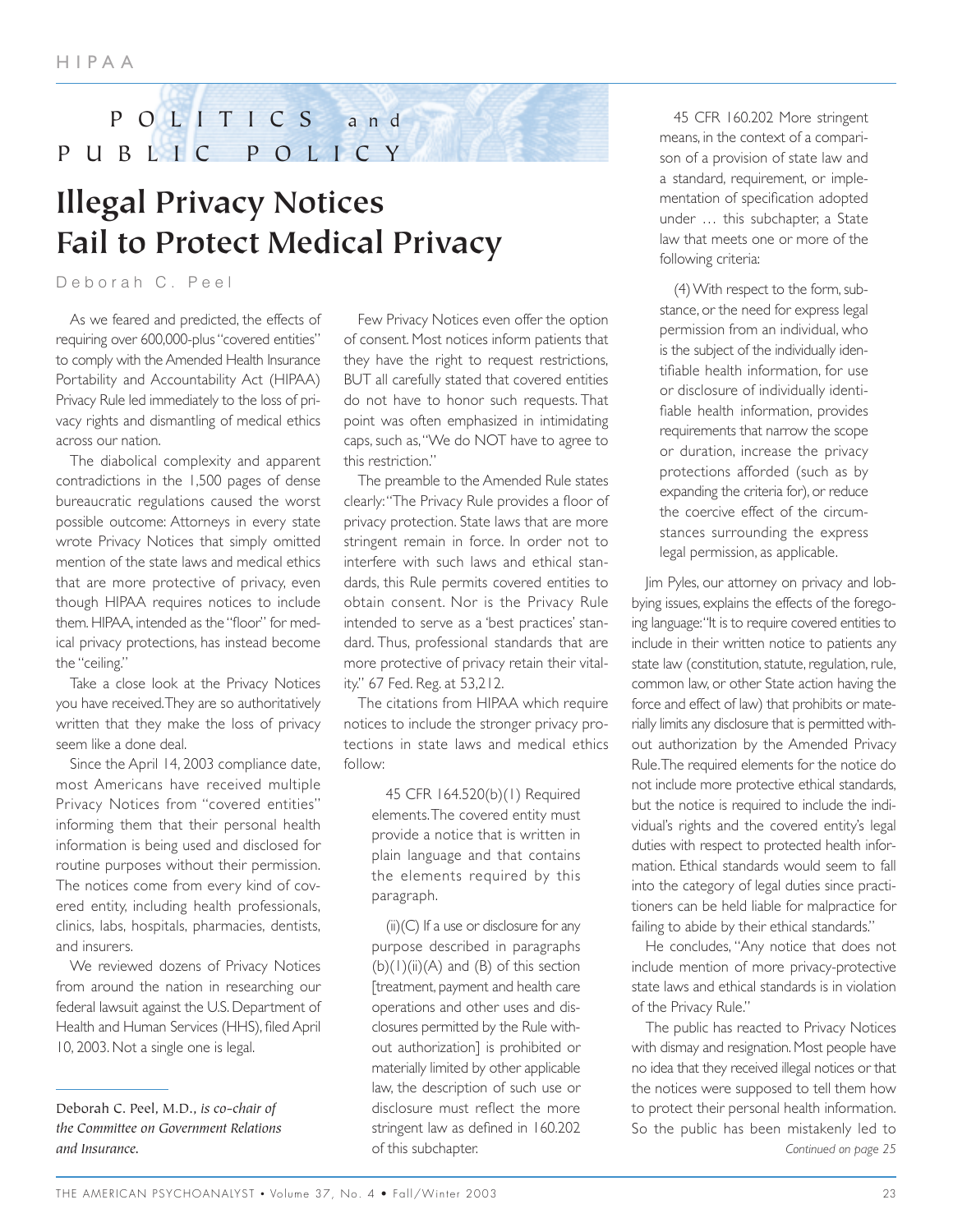# **Everything You Wanted to Know about HIPAA and Were Afraid to Ask**

#### Robert S. White

#### WHAT IS HIPAA?

The Health Insurance Portability and Accountability Act of 1996 includes mandates on privacy standards, electronic transmission standards, and unique health identifier standards. The privacy standards, known as the Privacy Rule, were finalized in August 2002 and went into effect on April 14, 2003. It is this Privacy Rule that most affects analysts and other mental health clinicians.

#### WHO DOES HIPAA COVER?

If you are a healthcare provider and you engage in at least one "standard electronic transaction" during the year, you are a "covered entity." A standard electronic transaction includes any transmission of information between two parties to carry out financial or administrative activities related to health care, by use of the Internet, leased lines, and dial-up lines, as well as use of tape or disk. It does not include faxing information from a paper fax machine.

The most common example of a covered analyst is a clinician in private practice who accepts insurance and uses electronic transmission to submit insurance claims. If you send all your insurance claims by paper submission, you are not covered.You also may be covered, even if you do not use electronic submission in your private practice, if you work in a clinic or hospital that uses your name and provider ID to electronically bill for services. (This question is currently under review.)

Even if you are not a covered provider, you should know the requirements of the Privacy Rule. Each health-care provider needs his/her own privacy policies and procedures. These are, of course, subject to state law, but the federal law provides a useful guideline. The Privacy Rule may be used by the courts to set

Robert S. White, M.D., *is a member of the TAP editorial board. He is the president of the Western New England Psychoanalytic Society and an assistant professor of psychiatry at Yale University.*



a standard by which to measure privacy issues. Medicare has indicated its intent to require electronic submission in the next several years, but practices with fewer than ten full-time equivalent employees are likely to be excluded.

#### WHAT IS THE HIPAA PRIVACY RULE?

The Privacy Rule establishes a federal "floor" of rights that individuals have with respect to privacy and access to "protected health information" (PHI). PHI is any information that both identifies an individual and contains health information. Health-care providers remain subject to state law, which may provide stronger privacy protections. In addition, health-care providers are subject to ethical and professional practice standards. Health-care providers may decide to offer greater protections than those required by HIPAA.

#### WHAT IS REQUIRED TO COMPLY WITH THE PRIVACY RULE?

- A written Notice of Privacy practices to be given to patients
- A written set of privacy policies and procedures
- A "business associate" contract with any entity that handles identifiable health information on behalf of the provider.

#### WHAT ARE PATIENTS' RIGHTS UNDER THE PRIVACY RULE?

- To receive adequate notice of PHI uses and disclosures.
- To know how to exercise their rights.
- To disclose only the minimum PHI necessary.
- To request restrictions on uses and disclosure of PHI and to know when that right may not be granted.
- To receive confidential communications.
- To inspect and copy the medical record, with some exceptions.
- To amend the medical record, with some exceptions.
- To receive an accounting of any disclosures, with some exceptions.

#### WHAT ARE THE PROVIDERS' RESPONSIBILITIES UNDER THE PRIVACY RULE?

- To provide the patient with a written Notice of Privacy practices.
- To make a good faith attempt to obtain written acknowledgment of receipt of the notice.
- To have written policies and procedures for the use and disclosure of PHI.
- To obtain written authorization for certain non-routine uses and disclosures.
- To provide an accounting to the patient upon request for certain non-routine disclosures.
- To provide patients with access to medical records, with certain exceptions.
- To maintain written documents for a period of 6 years.

#### WHEN CAN THE PROVIDER USE OR DISCLOSE PROTECTED HEALTH INFORMATION WITHOUT WRITTEN CONSENT?

When the patient consults with a healthcare provider, he or she is considered to give consent for routine disclosures of protected health information for the following purposes:

• Treatment—For example, discussion with others currently providing treatment, consultation on or supervision of treatment issues, obtaining and making referrals, discussion with medical doctors.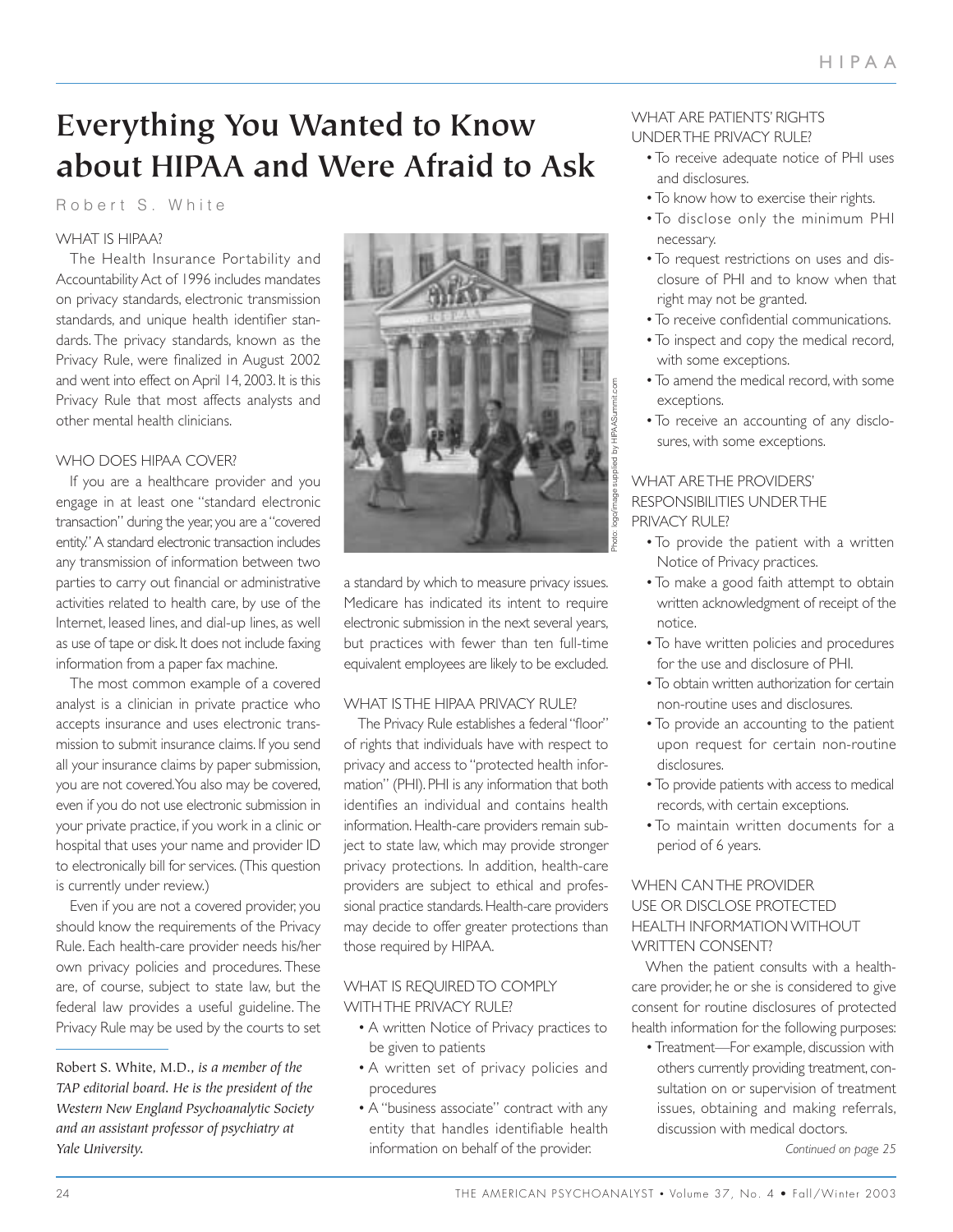- Payment—For example, sending a claim to an insurance company or submitting a managed care treatment plan. Note that the American Psychoanalytic Association ethical standards prohibit the psychoanalyst from ever sharing confidential information with non-clinical third-parties without the patient's consent.
- Health-care Operations—For example, quality assessment, hospital privileges, and training programs.

The health-care provider is encouraged, but not required to notify the patient or take patient preferences into account. State law takes precedence if its requirements are stricter. In mental health practice, it is always best to inform patients of these routine disclosures and obtain their informal or formal consent.

#### WHEN MUST THE PROVIDER OBTAIN WRITTEN AUTHORIZATION?

Most non-routine use and disclosure of PHI require a written authorization.

#### ARE THERE EXCEPTIONS TO OBTAINING WRITTEN CONSENT FOR NON-ROUTINE USES AND DISCLOSURES?

Subject to state law, there may be a number of exceptions, such as those listed below, when the provider may disclose information without written consent. However, it is always good practice to inform the patient when possible.

- Danger to self or others
- Communication with family in an emergency
- Public health activities
- Prevention of abuse or neglect
- Law enforcement or court subpoena
- Research
- Workers' compensation

#### WHAT ARE "PSYCHOTHERAPY NOTES"?

These are notes by a mental health professional documenting or analyzing the contents of a private counseling session. Psychotherapy notes are intended to contain information that is sensitive and to be used only by the treating provider.These notes must be separated from the rest of the medical record. Psychotherapy notes may not contain prescription information, time of sessions, modality of treatment, clinical tests, diagnoses, or summary of progress. (All these belong in the official medical record.)

Psychotherapy notes may not be disclosed without a separate written authorization. Moreover, providers are not required to grant patients access to psychotherapy notes unless required by state law. Health-care plans may not make benefits conditional on the patient's authorization of the release of psychotherapy notes. It is not yet clear if psychotherapy notes are discoverable in litigation, so the absolute privacy of such notes is also unclear.This is governed by state law. Some state laws do allow more liberal disclosure of psychotherapy notes.

If you are a covered provider and need to develop these documents, most professional associations have specific guidelines and sample forms.You should consult these sources and legal counsel, as the requirements are complicated and much more detailed than I can indicate here. For more detailed information, see

Illegal Privacy Notices

*Continued from page 23*

believe they lost the right to consent to the release of personal health information.After all, official looking Privacy Notices appear to say they have no rights under federal law.

HHS never intended for citizens to have to become experts on the medical privacy laws of their states. But unless citizens already happen to be experts on state privacy laws and medical ethics, they will conclude the right to medical privacy has been eliminated.

Your help is essential to correct the widespread public belief that medical privacy ended and to make sure people understand that state laws and medical ethics actually prevail. More than any other group, psychoanalysts understand the effects of privacy violations: discrimination, job loss, shame and humiliation, and the elimination of effective psychotherapy and analysis. Speak out and write. Publicize our lawsuit and our efforts to restore every American's right of consent and constitutional right of privacy. Help save privacy, a basic human right. APSA

the article on the members section of the APsaA website, Directions for Complying with HIPAA Privacy Standards. **APSAA** 

## Research Training Program

The Anna Freud Centre Program at the Yale Child Study Center announces the first New Haven Psychoanalytic Research Training Program to be held April 20-24, 2004.The program is modeled after the successful summer research training programs that have been sponsored by the IPA at University College London, for the past several years.APsaA and the American Psychoanalytic Foundation cosponsor the training program.

The program aims to provide intensive training in empirical approaches to psychoanalytic research.The faculty consists of investigators with experience in study design and implementation in the areas of development, process, and outcome.

Participants will have the opportunity to present and discuss their own research projects and goals with faculty and other attendees. The program will include practical feedback that should facilitate grant writing and fund-raising.

Applications are due by March 1, 2004 and should be submitted to Linda.Mayes@yale.edu. Questions can be directed to the same address. Applications, which should not exceed six pages, should include a brief CV, and details of the applicant's research interests and goals, current research involvement, and the project he or she plans to present at the meeting.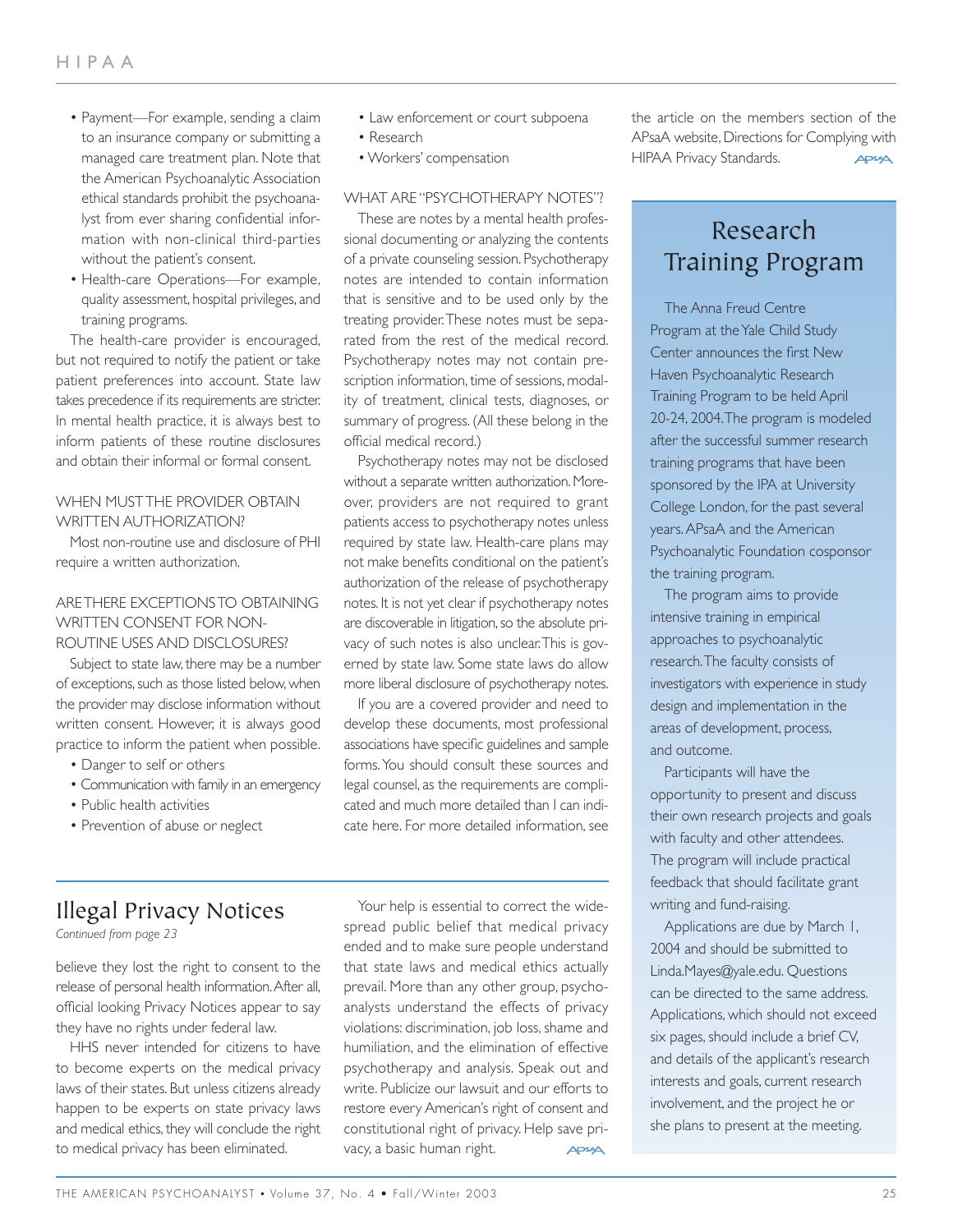## TECH *notes*

# **Protecting Your Computer**

Paul W. Mosher

As the percentage of computer users with high-speed Internet connections gradually increases, the dangers to those connected computers are growing as well. It's your responsibility to protect your computer, particularly if you have an always-connected highspeed link to the Internet. If you are a "covered entity" under HIPAA, you are also legally

"TechNotes" *runs in each issue of TAP, with the aim of educating us about aspects of technology and communications relevant to our work.*

required by the new Security Rule (not to be confused with the Privacy Rule) reasonably to protect any computer which has any identifiable patient data on it (such as copies of letters or email you have written or received, billing information, and, of course, any clinical records).You must also document the steps you have taken to create such protection, including from unauthorized access and data loss.These steps must also include a reasonable backup plan and a disaster recovery plan.You need to do these things even if you use a slower dial-up connection.

In addition to the critical importance of always running a virus checking program, keeping the data files for the virus checker (a.k.a. "definitions") up-to-date on a weekly basis,and checking your computer regularly for "spyware" (described in the previous column), you must also be certain that your computer is sealed off from attempts to access it through the Internet. On a PC, this access could be gained through "open ports." These are not physical connections, but various protocol numbers that allow connections from other computers, including those of hackers, through your single Internet cable.

To check if your computer is vulnerable to such attacks, I suggest you use the free "Shields Up" program, which can be accessed directly from the www site of Gibson Research Corporation at http://grc.com.If you find that your computer is vulnerable, then you must install either a hardware or software "firewall." One wellrespected free software firewall is "Zone Alarm" available at http://zonelabs.com. **APSAA** 

Writing and presenting works in progress: We discussed procedures for presenting and discussing papers at APsaA meetings.We also talked about making this Mid-Career Analyst meeting a setting where analysts could present papers that are deliberately still unfinished or in a rough stage.This would not only motivate people but also encourage them to share and develop ideas as well as exchange views on how psychoanalytic papers can become more experimental and innovatively written.

Presenting unconventional cases: Several analysts raised the dilemma of where and how to talk about cases that question our usual conventions and techniques and push the limits of our assumptions about our roles as analysts. We all agreed that we needed a place where we could talk about cases of this kind in an open, non-judgmental setting.We called for discussions that go beyond the limits of theory and technique. In addition, we expressed the need for an atmosphere that was exploratory rather than competitive, plus an approach to cases that involved more acknowledgement of confusion, and acceptance of feelings about our mistakes as well as pride in clinical work that is both unconventional and controversial.

If anyone would like to present a paper or a case, contact me at 415-824-8432. **APSA** 



# *membership*

# **Finding a Voice for Mid-Career Analysts at APsaA**

Zoe Grusky

The Mid-Career Analyst Discussion Group met for the first time at the 92nd Annual Meeting this past June in Boston.The group, which plans to convene annually at the Spring meeting, welcomes graduates at any stage of their careers who have questions about their role and involvement in APsaA.

Please come to our meeting to raise any of your concerns about the mid- career phase of

being an analyst, to add new topics to our agenda, ask questions, or just get acquainted.

Three topic areas of particular interest emerged from our discussion group:

- Committee work
- Writing and presenting papers or works in progress
- Presenting unconventional cases that don't fit into defined theories

Committee work: Everyone at the meeting shared information and questions about the workings of various committees, who can and cannot join, and the appointment process. Lists were circulated so we could become more familiar with names and functions of various committees and explore expressing an interest in joining one or more of them.

Zenobia Grusky, Ph.D., *who chairs the Council Membership Committee, is a graduate of and faculty member at the San Francisco Psychoanalytic Institute. She is on the clinical and teaching faculty at UCSF and California Pacific Medical Center and has a psychoanalytic practice in San Francisco.*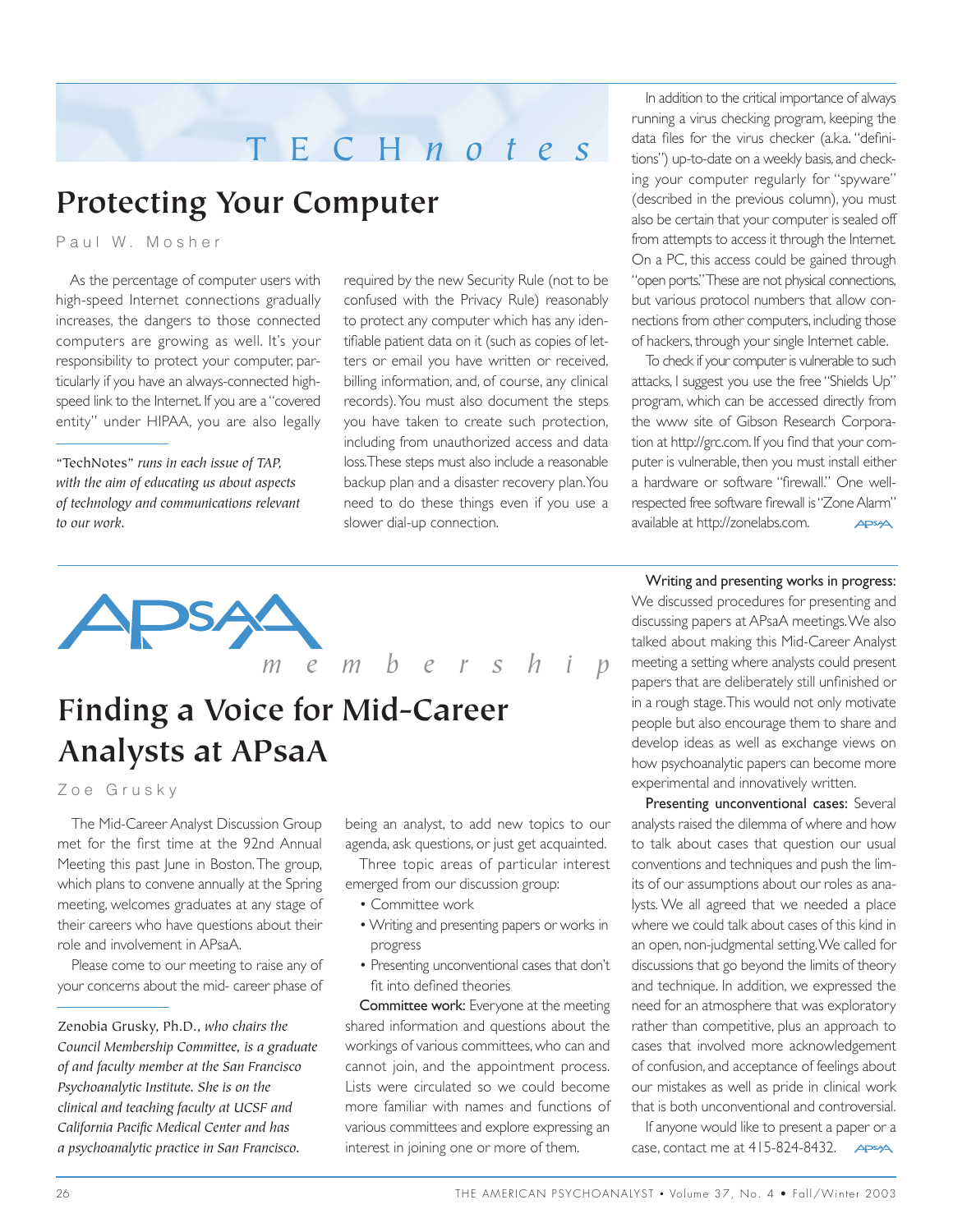## **APsaA's Stunning New Fellows for 2003-2004**

The American Psychoanalytic Association Fellowship Program is designed to bring mental health professionals in training or immediately post training, and also early career academics who are interested in psychoanalysis and applied psychoanalysis to APsaA to facilitate their exposure to our field. Seventeen individuals are selected each year from close to a hundred applicants.The biographies below of the Fellows for 2003- 2004 describe a group with substantial achievement, scholarly activity, diversity of interests and backgrounds.We enthusiastically welcome them to APsaA.

Debra Anderson, M.S.W., Ph.D., is an assistant professor of social work at the University of Nebraska, Omaha. Long interested in applying psychoanalysis at a macro level, she completed a doctoral



Debra K. Anderson

dissertation in public administration entitled, "The Application of Psychoanalysis to Public Organizations: Method, Practice and Theory." Since then, she has published articles about psychoanalysis and organizations in the journals, *Free Associations, Administrative Theory and Praxis,* and *The American Review of Public Administration*. Other research interests include organizational identity, organizational change, and the teaching of social work.A founding board member of the Center for Psychotherapy and Psychoanalysis, she serves as the coordinator for continuing education. She also maintains a consulting practice, using psychoanalysis to work with non-profit and public organizations.

Dana Blue, M.S.W., is a doula and doula teacher for the Seattle Midwifery School and a psychotherapist in private practice. Blue spent more than a decade working in child welfare agencies, and in 1996



Dana M. Blue

was named Pediatric Pulmonary Fellow in Social Work at Children's Hospital and Medical Center. She is a founding member and past president of the Pacific Association for Labor Support, and founding member and longtime education committee member of Doulas of North America (DONA); as such she has had the opportunity to help shape the ethics and standards of practice for this emerging profession. Her work has been informed by a study of British Object Relations. She credits being present for the labor, birth, and early postpartum life of many new families with a growing ability to tolerate and learn from intense affective states, and her writing and teaching reflect this understanding of primitive emotional development.

Rebecca Brendel, M.D., J.D., is a graduate of Yale College, where she earned a bachelor's degree in philosophy. She earned her medical and law degrees from the University of Chicago. She is a fourth-year res-



Rebecca W. Brendel

ident in adult psychiatry at Massachusetts General and McLean Hospitals, where she is chief resident in consultation-liaison psychiatry. Her areas of interest include law and psychiatry, psychiatric ethics, human rights and psychodynamic psychiatry. She sits on ethics committees at Massachusetts General and McLean Hospitals and is the chair of the Human Rights Committee at Massachusetts Mental Health Center. She hopes to combine her broad interests in psychiatry and law in clinical practice and public policy roles, beginning with a fellowship in forensic psychiatry during the 2004–05 academic year.

Tiziano Colibazzi,

M.D., received his medical degree from the Universita' Cattolica del Sacro Cuore in Rome in 1999. He is currently a PGY3 psychiatry resident at McGaw Medical Center of Northwestern



Tiziano Colibazzi

University. He has special interests in philosophy, molecular biology, neuroscience, and transcultural studies. He worked as a postdoctoral fellow on an Intramural Research Training Award at the NIMH Division of Cellular and Molecular Regulation 2000-01. He is also studying Spanish to become more familiar with the Latino cultural world. His goals are to combine his interest in research with his passion for psychoanalysis in the context of validation studies and to advance a synthesis of the broad but unintegrated body of research knowledge pertinent to psychoanalysis.

#### Gabriele Dillmann,

Ph.D., is assistant professor of German at Denison University in Granville, Ohio, where she teaches courses in German and Austrian literature as well as German language and cul-



Gabriele Dillmann

ture.After studying philosophy and psychology in Heidelberg, Germany, she earned her doctorate in Germanic Languages at the University of California at Los Angeles with a dissertation on a self-psychological interpretation of the work of Austrian poet and writer Ingeborg Bachmann. At the same time, she was also studying contemporary psychoanalytic theory with a special emphasis on Kohutian self-psychology. Dillmann's current literary interests are centered in the period of German Romanticism, but further include authors of later periods whose works illuminate and enhance our understanding of the human psyche and individual pathology. She is working on a book project that investigates the conjunction of narcissistic injury and suicide in literary works of the Romantic period and beyond.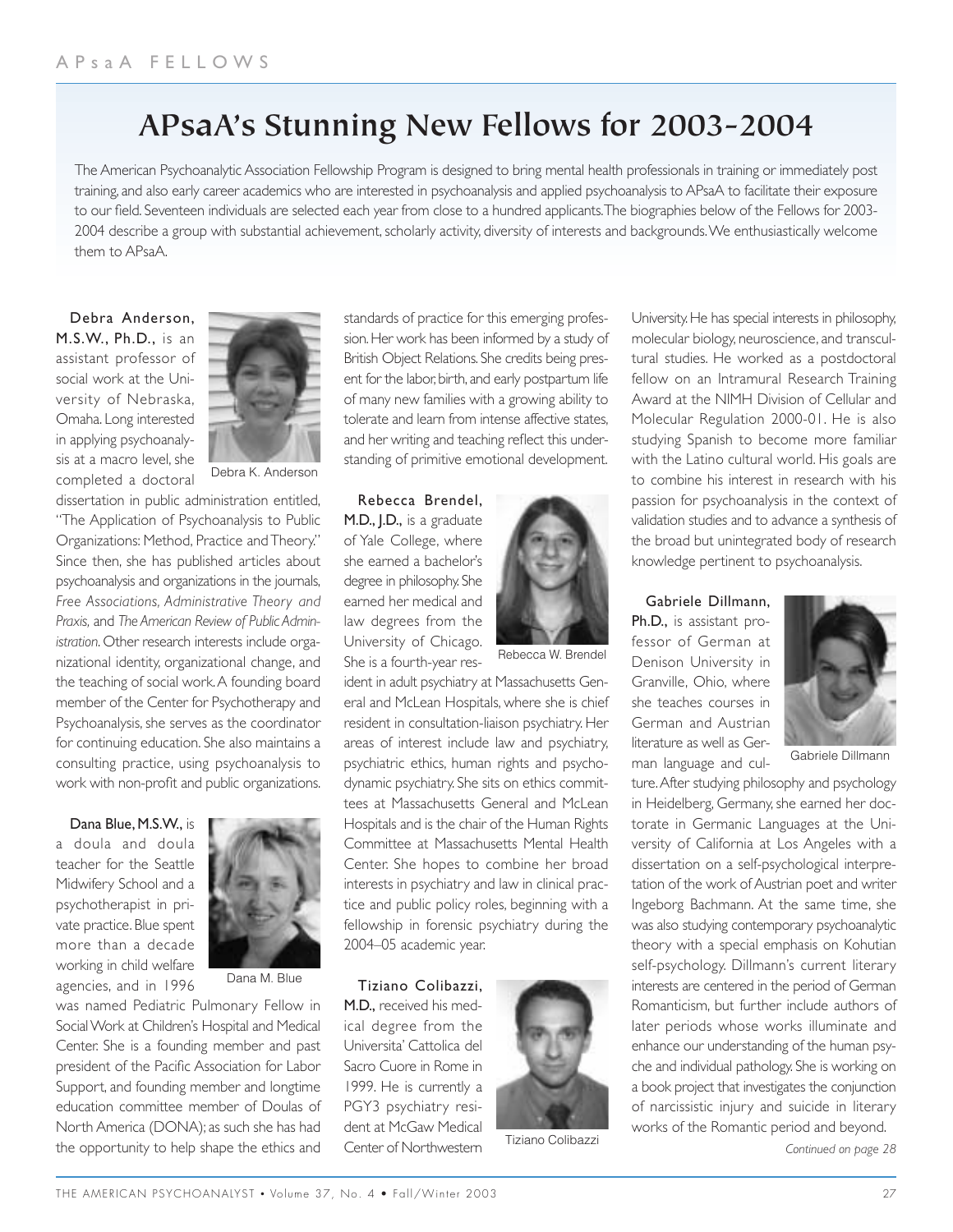#### 2003-2004 Fellows

*Continued from page 27*

Peter Freed, M.S., M.D., is co-chief resident in psychiatry at New York Presbyterian Hospital—Cornell Payne Whitney Clinic. His interest in psychiatry, and the interface between neurobiology, culture,



Peter J. Freed

and individual psychology, began in college, where he spent several years teaching English and math to prison inmates. During medical school, he worked extensively with homeless families, and his experiences led him to become interested in correlating psychodynamic hypotheses with neurobiological findings. His senior project as a resident will be to develop a neuropsychoanalytic hypothesis of adult crying that could be tested empirically using fMRI. Freed was a recipient of the NIMH Outstanding Resident Award in 2002.

Adam Goldyne, M.D., is a fourth-year psychiatry resident at Columbia University. Goldyne completed medical school at the University of California, San Francisco. While a medical student, he helped inte-



Adam J. Goldyne

grate psychiatric services into a student-run homeless clinic.As a resident at Columbia, he has been very involved in medical student education. He created and now teaches a course which has become part of the thirdyear medical student psychiatry clerkship, entitled "Psychodynamics: Mind, Personality and Formulation." The course focuses on the clinical utility of psychoanalytic understanding for managing patients in all medical specialties. In the past year, Goldyne has received the Arnold P. Gold Humanism in Medicine Teaching Award from the Columbia College of Physicians and Surgeons, as well as the Association for Academic Psychiatry Fellowship. His clinical interests include psychotherapy, forensic psychiatry, and psychosomatic medicine.

#### Michael Groat, M.S.,

is a Clinical Psychology Fellow at the Capital District Psychiatric Center, Albany, New York, and a Ph.D. candidate in the Department of Counseling Psychology at the University at



Michael D. Groat

Albany. Groat has helped rekindle psychoanalytic dialogue in the Albany region. As a doctoral student, he has taken a significant leadership role in working to create study groups, case conferences, and presentations on psychoanalytic topics in the Albany area. Using cross-cultural migration theory as a guide for understanding adaptation to cultural change, Groat's dissertation addresses the shifts in identity that upwardly socially mobile individuals face as they move from one socioeconomic "culture" to another. His interest in the intersection of psychoanalysis and socioeconomic cultural transition evolves from his own experience as a first-generation college student.

Simone Hoermann, Ph.D., is a psychologist at Columbia Presbyterian Medical Center in New York, where she conducts research on the effects of psychological assessments. Born and raised in Austria,



Simone Hoermann

she received her Ph.D. in clinical psychology from the University of Innsbruck. A grant from that university enabled her to do a Visiting Fellowship at the Personality Disorders Institute of New York Presbyterian Hospital-Weill Cornell Medical Center. During this fellowship, Hoermann investigated health service utilization and attachment styles in individuals with personality disorders, and became interested in psychoanalysis and psychotherapy research. During her subsequent postdoctoral fellowship at the same institute, Hoermann was involved in a treatment study for borderline personality disorder, and, in this context, also investigated neurocognitive aspects of borderline pathology.

David Huang, M.D., is a graduate of the Uniformed Services University of the Health Sciences and is currently a PGY3 psychiatry resident at the University of Texas Health Science Center,



David L. Huang

San Antonio. Originally interested in orthopedic surgery, Capt. Huang studied biomedical engineering as an undergraduate at Harvard College. During medical school he became increasingly interested in the contributions of psychodynamic theory and clinical interventions to understanding patients and improving patient care. As a PGY2 resident, he presented a paper, "Psychodynamics in Medical Education: A Medical Student's Perspective," to the American Academy of Psychoanalysis and Dynamic Psychiatry. He looks forward to the study and practice of both child and adult psychiatry.

Meg Jay, M.A., is a Ph.D. candidate in clinical psychology and women's studies at the University of California, Berkeley. Her interdisciplinary dissertation— "A Feminist Object Relations and Empirical



Meg Jay

Analysis of Melancholy Gender:A Forty-Year Study of Adult Development in Women" uses Chodorow's feminist object relations theory to add nuance to Butler's concept of melancholy gender, which was inspired by Freud's *Mourning and Melancholia*. Jay's objectrelated understanding of melancholy gender suggests that the relationship between gender and depression is moderated by attachment, and this relationship is examined empirically in a longitudinal study of women begun in 1958. Jay also conducts assessments and psychoanalytic psychotherapy with children and adults, teaches undergraduate courses on women and gender, and participates in a study of psychoanalytic therapeutic process.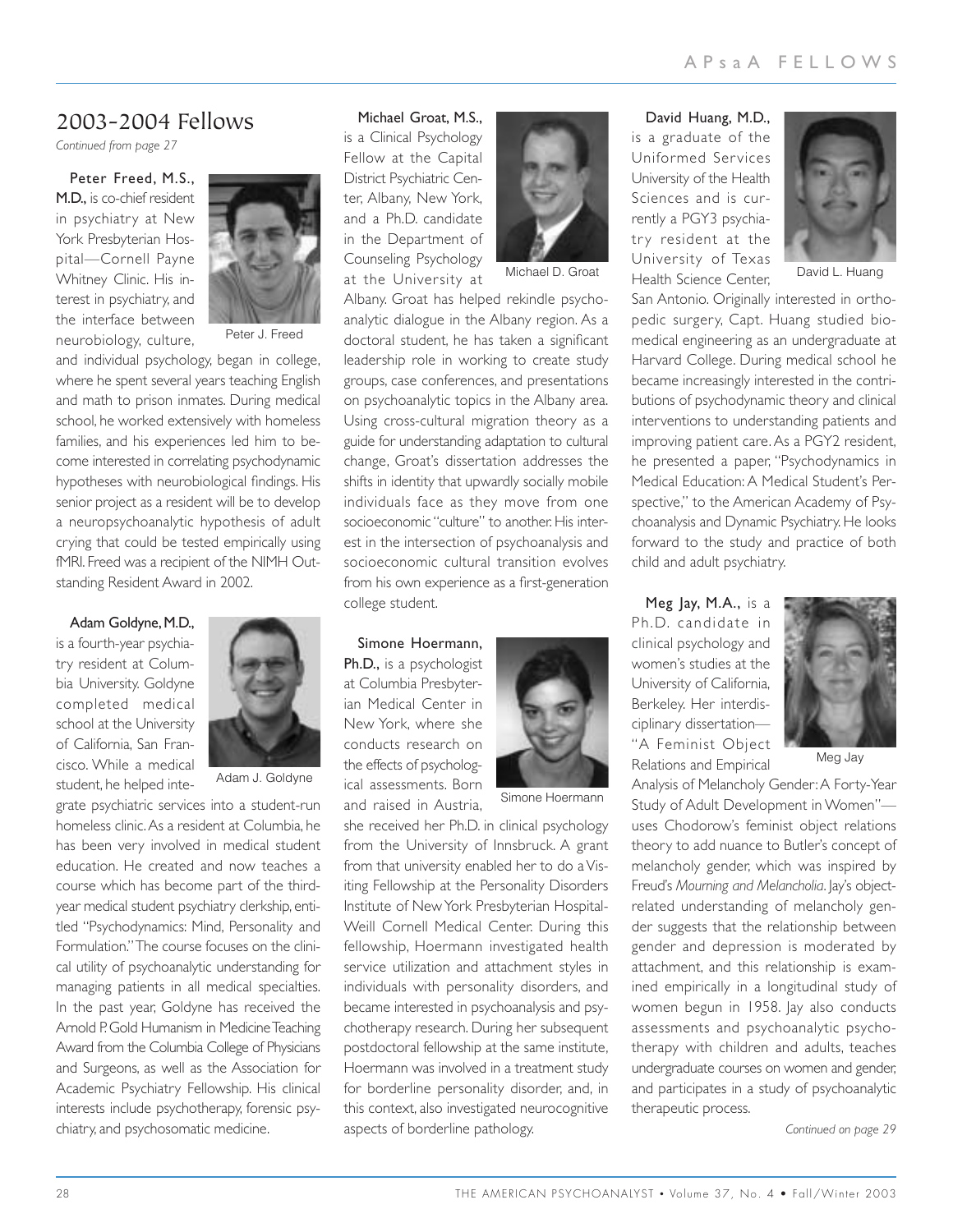Madeleine Lansky, M.D., is a recent graduate of University of California, San Francisco/ Langley Porter Psychiatric Institute, where she completed both her general psychiatry residency and child and adoles-



Madeleine Lansky

cent psychiatry fellowship. A long-standing interest in psychoanalysis has inspired Lansky to find bridges in her clinical work between somatic, psychiatric, and psychodynamic realms. She has served as a consultant to hospitals, medical practices, and schools regarding the management of psychiatric issues. She enjoys teaching practical, psychodynamically-informed interventions to professionals outside of the mental health care world. Lansky has research interests in intrapsychic responses to medical illness and in somatoform disorders as a projective process. She currently practices adult, child, and adolescent psychiatry in Berkeley, California. She also teaches medical students at UCSF and provides consultation to an agency specializing in psychotherapy for foster youth.

Birgit Möller, psychologist, is a visiting researcher in the Department of History at University California, Los Angeles. She is writing her dissertation, "Psychotherapy with Traumatized Refugee



Birgit Möller

Children and Their Families," in which she analyzes psychotherapeutic treatments in an outpatient clinic for refugee children at the University of Hamburg, where she is a research associate. Her dissertation is advised by the Sigmund-Freud-Institut Germany. Möller is the project manager of a psychotherapeutic project for traumatized children in Kosovo. She is also coordinator of the Network Southeast Europe, which promotes and supports psychodynamic child psychiatry and psychotherapy in Southeast European countries, where she has organized and directed several seminars. She has been spokesperson for the German Health Professional Network of Amnesty International, and is a member of the International Network for Interdisciplinary Research about the Impact of Trauma of the Hamburg Institute for Social Research.

Andrés Nader, Ph.D.,

is an assistant professor of German Studies and Comparative Literature at the University of Rochester. In 1999 he received his doctorate from Cornell University for a dissertation that



analyzed, from a psychoanalytic perspective, poems written by inmates in the Nazi concentration camps. A book on the same topic is forthcoming under the title, *Traumatic Verse*. His interest in trauma studies developed from interviewing survivors of the Shoah in Berlin under the supervision of Dori Laub. His interest in psychoanalysis stems from growing up in a family of psychoanalysts in Argentina. He has published and presented on trauma, psychoanalysis,and poetry;on images of the enemy and homophobia after 9/11; and on the historical and political contexts of psychoanalysis.

Ann Schwartz, M.D., is an assistant professor of psychiatry and behavioral Sciences at Emory University School of Medicine in Atlanta, Georgia. Her primary clinical responsibilities are as director of the



Ann C. Schwartz

Consultation-Liaison (C/L) Service at Grady Memorial Hospital. Her primary research interests are in trauma and PTSD. She presented her research data in a poster entitled,"Trauma in the Inner City: Prevalence and Group Treatment of an African- American Mental Health Community," at the APsaA 2003 Winter Meeting. She has an interest in learning more about psychoanalytic approaches to the mind in order to bring a unique perspective to her clinical and research work and provide another way of understanding the role of trauma in personality and the mind.

Adam Spivack, M.D., is a staff psychiatrist at Yale University Health Services and an assistant clinical professor in the Department of Psychiatry,Yale School of Medicine. Born and raised in New York City, Spivack



Adam D. Spivack

received a bachelor's degree at Yale before completing medical school at the University of Rochester and psychiatry residency training at Yale. While in college and medical school, Spivack had a strong interest in AIDS activism. He received a public policy internship at the American Foundation for AIDS Research (AmFAR) in Washington, D.C. Spivack is interested in residency training and medical student education. At Yale, he has participated in residency recruitment and served on the Graduate Education Committee and Medical Student Education Committee. Spivack has an interest in film, and is involved with Film Fest New Haven, New Haven's annual independent film festival.

#### William Wood, M.D.,

M.A., is a PGY-IV resident and the Massachusetts General Hospital administrative chief resident in the Massachusetts General/McLean Psychiatry Program. Prior to completing



William C. Wood

medical studies at the University of California, San Francisco,Wood worked as an economist at the World Bank and developed intervention programs for women with infants at risk for poor growth as a Fulbright Scholar in Chile. While at UCSF, he conducted research on screening of early childhood mental health problems. His current focus is exploring how psychoanalytic theory can inform the design of preventive mental health programs, public policy, and media campaigns to promote education about mental health.Wood is chair of the American Psychiatric Association Committee on Residents and Fellows and is a representative on the APA Board of Trustees. His passions include playing the bass, composing music, and learning Chinese. **APSA**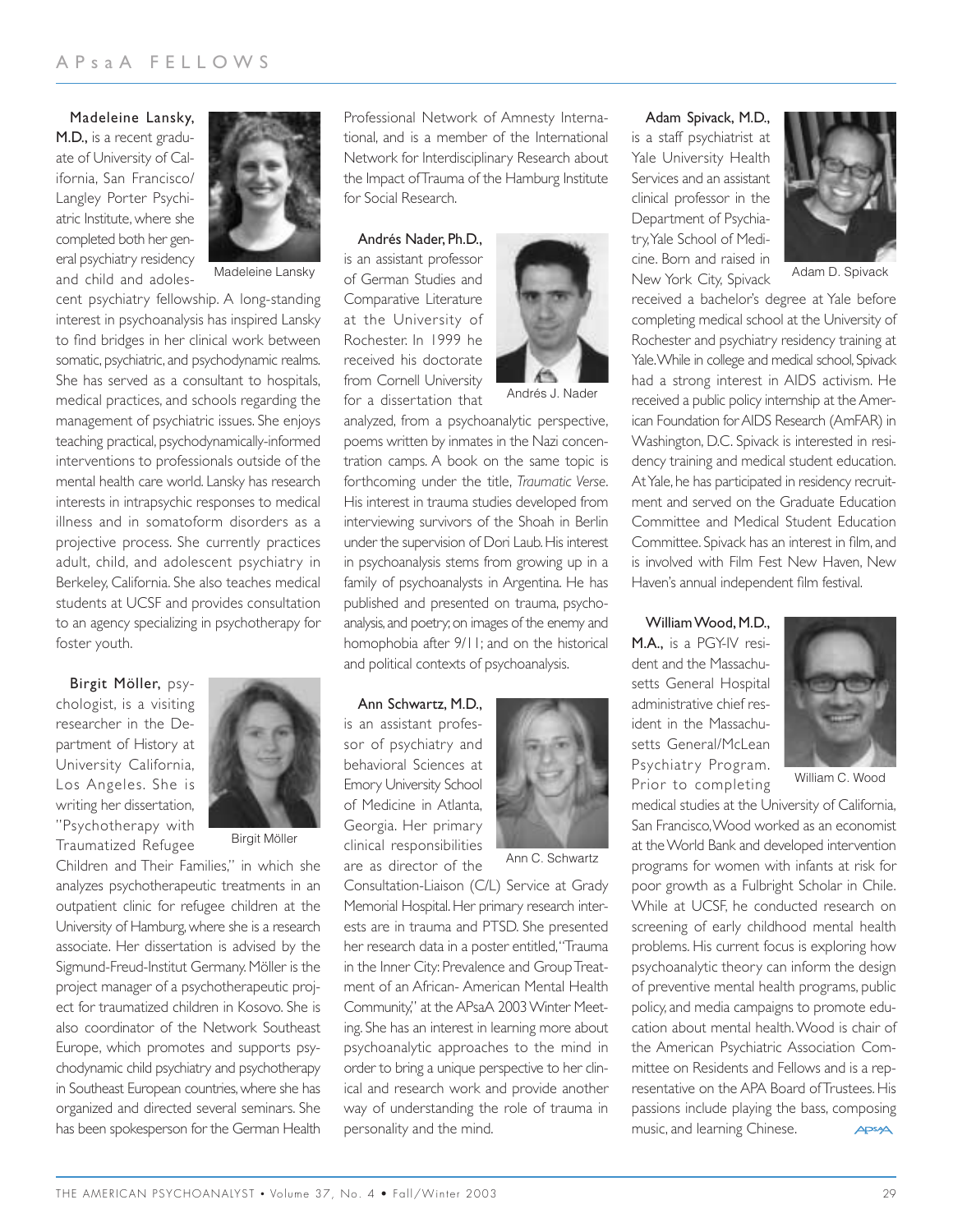# **Diagnosis: Arrogance and Exclusivity Treatment: Public Information, Humble Pie, Outreach**

Strategic marketing studies, strategic plans, retreats, and task forces are all tools organizations, including ours, use to promote change.A couple of years ago, APsaA invested heavily in a strategic marketing project, coordinated by committee chair Glenn Good and professional consultant Lee Zacharias.The report, formally issued in August 2002, delivered the distressing news that as an organization and a profession we are seen by non-analytic mental health colleagues as arrogant, close-minded, elitist, exclusive, unwelcoming, and insular. Some of us were shocked, others not surprised, others probably not interested.

The problem with such big investments in organizational change is follow-through. And follow-up. Does change actually occur after a plan or a retreat or a task force report? Does a diagnosis lead to treatment? The last TAP included a report by Allan Compton on the Omnibus Science Initiative, a plan to increase the presence of psychoanalytic science within our organization that culminated in a set of recommendations in 2000.The report card on the effectiveness of the Omnibus Science Initiative is excellent.

How have the findings and recommendations of the Strategic Marketing Report fared in the year since their delivery? At an all-day symposium on marketing held at the June 2003 APsaA meeting, a gathering of experts each gave an answer to the question: What struck you most about the strategic marketing report?

Mel Bornstein, the sole analyst on the panel, urged that we give attention to the meanings and motivations among members that contribute to the situations cited in the marketing report. Bornstein described a pervasive *insular attitude* that he feels is antithetical to the genuine ideals of psychoanalysis and our organization and leads to splits and difficulty dealing with narcissistic injuries, humiliation, and betrayals.

Author/social historian Douglas Kirsner wondered: Were our problems due to an authoritarian structure left over from *fin de*

*siecle* Vienna? He pointed to other possible themes.The data of psychoanalysis are based on secret relationships, causing knowledge to be transmitted "esoterically." (The dictionary definition of "esoteric" is "private, secret, belonging to the select few.") Analysts as a group are self-preoccupied and tend to not pay sufficient attention to outcome or effectiveness, says Kirsner.This internal focus, Kirsner believes, leads to haughtiness and causes people to see us as unintellectual. Fundamentally, there is too big a gap between the level of *claimed knowledge* and *actual knowledge*. Claimed knowledge is the basis of accreditation, certification, training analyst anointment. Our hierarchical structures are rife with this. Kirsner's prescription: We must change the organizational mindset vis-à-vis claimed vs. real knowledge.

Bernard Gertler is a group relations expert and an analyst with the William Alanson White Institute. He charged us to pay more attention to group processes within our organization. The individual model of psychoanalysis overemphasizes the individual at the expense of the organizational levels of understanding. Gertler's main point was that we have many competing tasks that should be clearly articulated. A systems framework is needed to understand our problems more thoroughly, and there needs to be greater permeability between the organization and its external environment.

Sybil Stershic, speaking as a marketing professional, explained the special features involved in marketing a service such as analysis or training. Services, as opposed to commodities, are intangible, created and consumed simultaneously, time-perishable, and have uneven quality because of human factors. Consumers evaluate services based on reliability (doing what was promised), assurance (conveying trust and confidence), tangible factors (e.g., clean, attractive spaces), empathy (do staff care?), and responsiveness. This list highlighted the crucial task of evaluating our potential patient's or student's experience from initial point of contact (publication or phone call) through delivery of service. Summarizing Stershic's perspective in a report to the membership, Jim Hansell, who chaired a briefer symposium based on the all-day session at the June meeting, reported on the symposium's finding to the membership. He said,"We need to be aware that every interaction we engage in represents our 'brand' and shapes our public image."

What has happened concretely since the marketing report was issued to address the issues raised? On a national level:

- We have a new quarterly publication, *Forward!*, edited by Sandy Walker, that reports on "best practices"—successful local outreach and marketing efforts that are exportable to other locales.
- APsaA hired Dottie Jeffries as staff director of Public Affairs.
- President Newell Fischer has been traveling around the country visiting nearly 40 societies and institutes and holding town meetings to present the report and discuss local responses. Newell shows a video of the non-analyst mental health professional focus groups, where our colleagues dissect us in most unflattering terms.
- Each TAP is now reviewed by a board member looking solely for unwitting instances of "arrogance." Our aim is to have one of the organization's most visible publications avoid unwitting instances of arrogance or exclusivity in our language or focus.
- A new membership proposal is in the works, with the aim of making it easier for non-APsaA graduates who are qualified analysts to join the organization.
- A network of local analysts has been established to promote marketing and outreach locally and to share ideas.
- Training workshops in marketing, as described above, are held annually at the national meetings. A new brochure on child analysis has been published.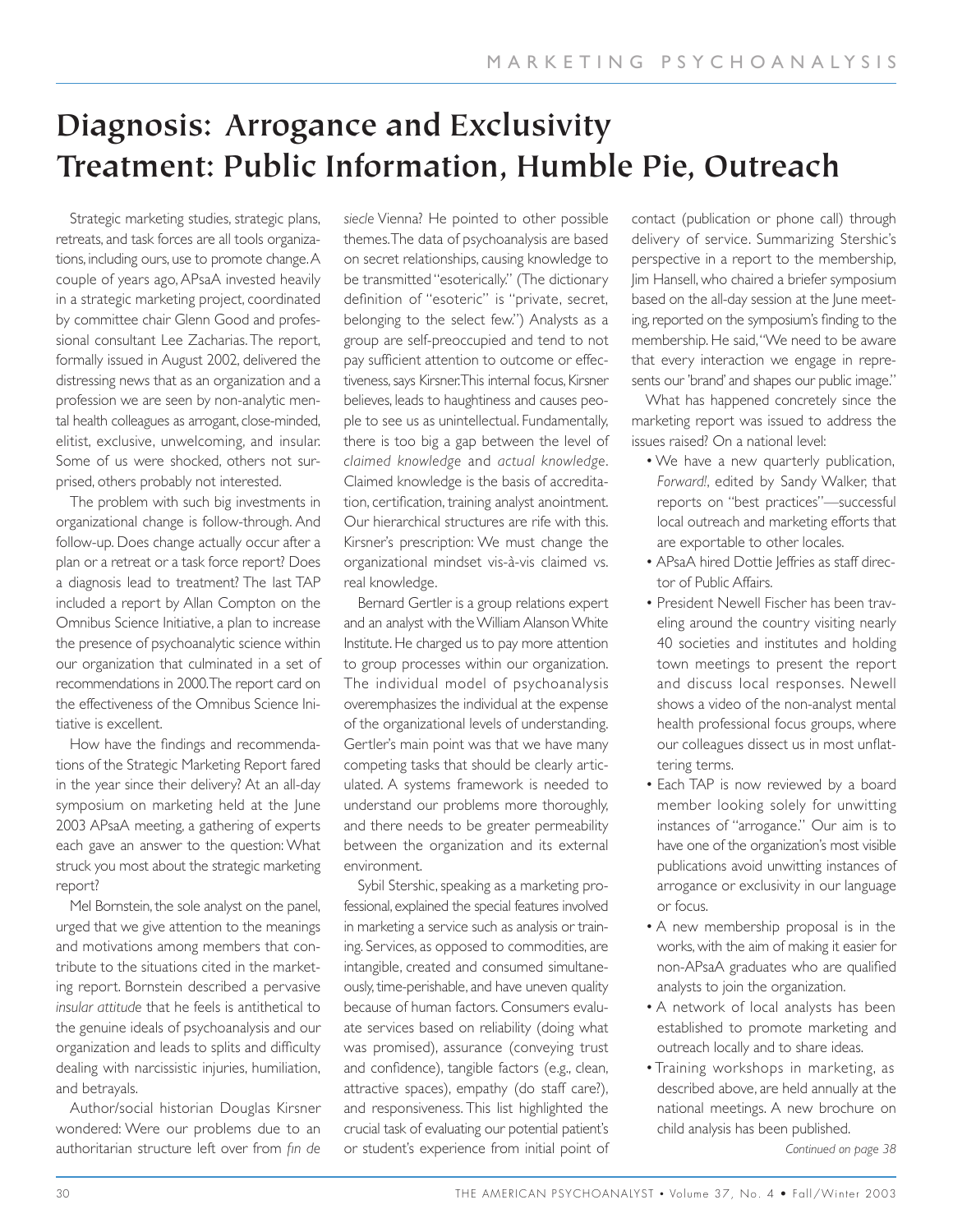### Thurber Interview

*Continued from page 4*

no longer around. What I was surprised by, both during my time in these houses and once I got back home, was how much I had personally identified with these structures. I have often thought of constructed space as another kind of body, especially these domestic dwellings that have been witness to human drama and activity of all sorts.As a middle-aged woman, I found these spaces particularly poignant and easy to relate to—one middleaged body to another older one, a body in decline. In some way I felt that by photographing these spaces, I was bearing witness and paying homage to lives that I knew nothing about and to the structures, the bodies that had housed them.

The analytic offices were very different. First of all, I was dealing with spaces that were still very much inhabited and inhabited by many, many people.And I was dealing with objects, and objects, like space, have a charge and strong presence of their own. So I felt that I was definitely dealing with a situation that allowed less room for my own projections. In some sense, I felt that I had come full circle to the first images that I made in my grandmother's house a few decades earlier.

*Q. Tell me a little about light. Photography is about light. It pulses in the analytic office and the window of the abandoned house.*

A. Light has always been an important element in my interior work. I trace that to a series of images that I made around the death of my close friend and surrogate mother, Anna Stearns.When Anna died in the late 80's, I went into her home to make a record of it.Without thinking about it, I made one set of images before the furniture was removed and then went back in once the house was stripped to make another set. I was stunned to discover that the images of her house with all the furniture removed spoke more about her spirit than the furnished shots did. I think it had a lot to do with the way the light raked throughout these spaces. It felt like the light was a stand-in for her presence. She was an amazing person, so it made perfect sense to me that she would show herself in such a way.

*Q. Roland Barthes wrote of the photograph, "Its testimony bears not on the object but on time." Abandoned houses and psychoanalysis are both about time.*

A. When I think about the abandoned homes, I definitely think about time, a time that is no longer. When I think about the analytic interiors, I think about the notion of time in a different way.There seems to be a way in which the process of analysis involves suspending time in the linear sense. The energy in the offices I photographed often manifested itself as a palpable sense of immediacy and anticipation, very different from what I experienced in the abandoned homes. Having said that, there is a way that time seems to stand still in these abandoned structures that feels similar to the kind of suspension of time that I talk about in the ana lytic offices.  $\triangle$ PSA $\triangle$ 

## BPSI Library National Remote Resource

The Hanns Sachs Library and Archives, a part of the Boston Psychoanalytic Society



and Institute, welcomes analysts outside the BPSI community to become a Friend of the Library. Library Friends have borrowing privileges and are able to visit the library and use the extensive collections, both in person and remotely. To see what the Sachs library contains, go to the BPSI website at www.bostonpsychoanalytic.org and enter the library page. Click on "access the library collection." The library continues to acquire new journals and books. It has recently acquired the capacity to allow remote access to ten or so of their subscription journals. For information on becoming a Friend of the Library, contact librarian Vivien Goldman at library@bostonpsychoanalytic.org or phone at 617-266-0953.

## An Instant Classic!

THE ANALYST'S ANALYST

Within

#### Lora Helms Tessman 0-68163-351-8 2003 372pp. \$57.50

"This is a deeply satisfying scholarly report of a brilliant piece of qualitative research. It has opened my eyes to aspects of the analytic process that have been obscure to me after a quarter of a century behind and many, many years on, the couch. It is an essential read not just for all practitioners but for anyone with curiosity about the true nature of the psychoanalytic process."

Peter Fonagy, Ph.D., FBA



### JOURNAL OF INFANT, CHILD, AND ADOLESCENT **PSYCHOTHERAPY** Kirkland C. Vaughans, Editor Susan Warshaw, Associate Editor

Launched in 2000, JCAP has brilliantly fulfilled its mandate: It provides child analysts and therapists with a psychodynamically based forum dedicated to child practice and addresses the impact of recent theories and research findings on child treatment issues. From the impact of attachment research on child therapy to the treatment of self pathology in childhood; from therapeutic issues attendant to foster care and divorce to the role of parent work in child and adolescent treatment  $-$  JCAP provides a comprehensive overview of child and adolescent therapy as it is conceptualized and practiced in the 21st century.

JCAP is published quarterly, and each journal issue is approximately 150 pages in length. Domestic and Canadian rates for Volume 3 (2004) are \$75.00 for individuals: \$165.00 for institutions. To begin your subscription or to request a free sample issue, contact:

Marie Bernich at 201-358-9477 mbernich@analyticpress.com

The Amalystic Press, Inc.<br>ph:300.328.6579 - 1ax: 201.760.3735 15% online discount on books: TAPBooks@analyticpress.com www.analyticpress.com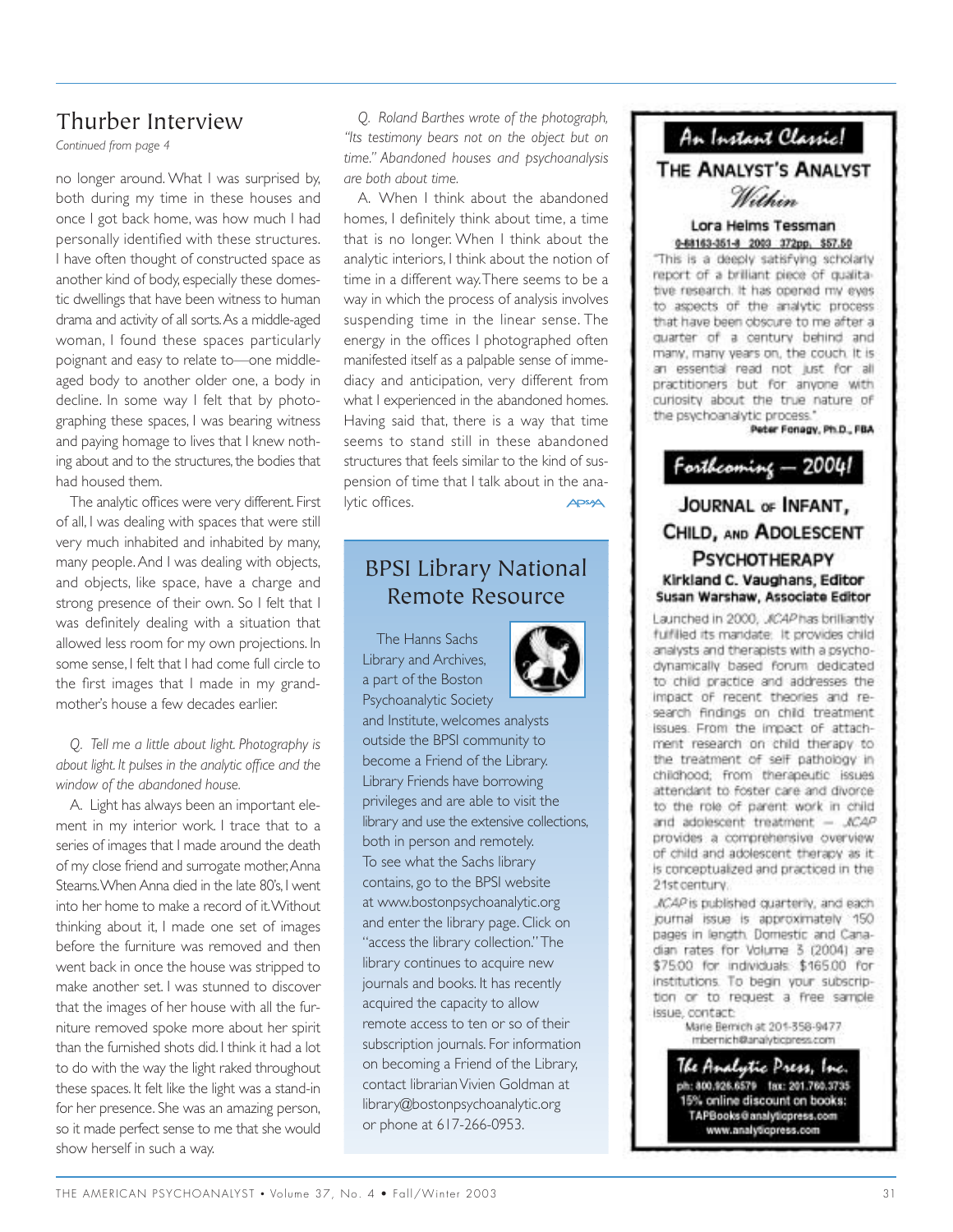# **The Curriculum Column**

*We at TAP are pleased to introduce a new column that we hope will become a regular feature. Each "Curriculum Column" will take up different aspects of the psychoanalytic curricula from our various training programs around the country. By making this information more available through TAP, we hope to provide candidates and analysts with useful information that can enrich their discussions about educational planning. Please let us know if you would like to feature some aspect of your curriculum in a future column, or if there is another topic you would like us to consider. We welcome your reactions and recommendations.*

Lee Jaffe (LeeJaffe@compuserve.com)



# **Beginning with Freud**

Lee Jaffe and Ellen Rees

Several years ago, the Project 2000 Commission of the Board on Professional Standards (BOPS) investigated the educational methods of our APsaA institutes. Among other things, institutes were surveyed about the inclusion of Freud's writings in the curriculum. Most institutes presented Freud in well-developed, specific courses, but no longer in the spirit of Talmudic scholarship. Some institutes organized courses around the historical development of Freud's thinking, others focused on basic concepts and topics, and a few sought to understand how Freud derived his theories from his clinical observations. In general, the trend seemed to be to read Freud more sparingly than in the past.While his writings were still considered to be essential reading at most institutes, the manner in

which Freud's thinking and theorizing were included varied considerably.

#### **CHOICES**

Because the field of psychoanalysis continues to evolve, rethinking the curriculum in analytical training programs will be an ongoing effort. Deciding on the most effective ways to teach Freud's ideas will continue to be an important part of reworking that curriculum. The educational goals, pedagogical approaches, and faculty resources of an institute will influence choices about which of Freud's writings to include, when to include them, and in what ways. For example, a curriculum committee might choose to emphasize the historical development of Freud's thinking or to emphasize his way of thinking, how he derived his conceptual formulations from his clinical observations, or to emphasize his ideas and concepts that are considered essential to contemporary psychoanalytic thought.

Curriculum committees might use other criteria as well. Favorite papers by Freud might be chosen, or those deemed to be the most significant of his contributions, or those that best demonstrate the emergence of a model of mind, of a concept, clinical phenomenon, technique, or cultural observation.Whichever strategy is decided upon, the more candidates know about the thinking that went into choosing the Freud that they read, the better they will be able to understand his ideas, and the better they will be able to integrate Freud's ideas as they learn about psychoanalysis.

As an illustration, consider an educational strategy that emphasizes Freud's relevance for contemporary psychoanalytic thinking. While analysts may not share a consensus, some agreement is likely if we try to articulate Freud's essential contributions to current psychoanalytic theorizing. Compiling such a list could be of help to institutes in planning their curricula and their bibliographies, particularly new institutes and those with limited resources.

As a start, consider the following four contributions:

- Freud recognized the primacy of unconscious mental life, of psychic reality, and unconscious fantasy.
- He elaborated a theory of unconscious motivation and defense, developed the concept of a dynamic unconscious, and delineated its operational rules.
- He discovered that dreams were motivated. had meaning and could be interpreted.
- He also made the body integral to psychoanalytic theory.

To initiate this column, we are planning several articles that we hope will stimulate discussion about various ways to teach Freud's monumental contribution to psychoanalytic knowledge.We will present different points of view along with some examples of Freud's papers to illustrate a given approach. In future issues, we will cover other topics and share examples of curricula from various institutes.**APSA** 

Lee Jaffe, Ph.D., *is senior faculty at the San Diego Psychoanalytic Institute, editorial associate for JAPA, a member of the editorial staff of TAP, and a member of the Project 2000 BOPS Task Force.* Ellen Rees, M.D., *is a training and supervising analyst and former chair of the Curriculum Committee at the Columbia Center for Psychoanalytic Training and Research. She is on the Editorial Board of JAPA and a member of Project 2000.*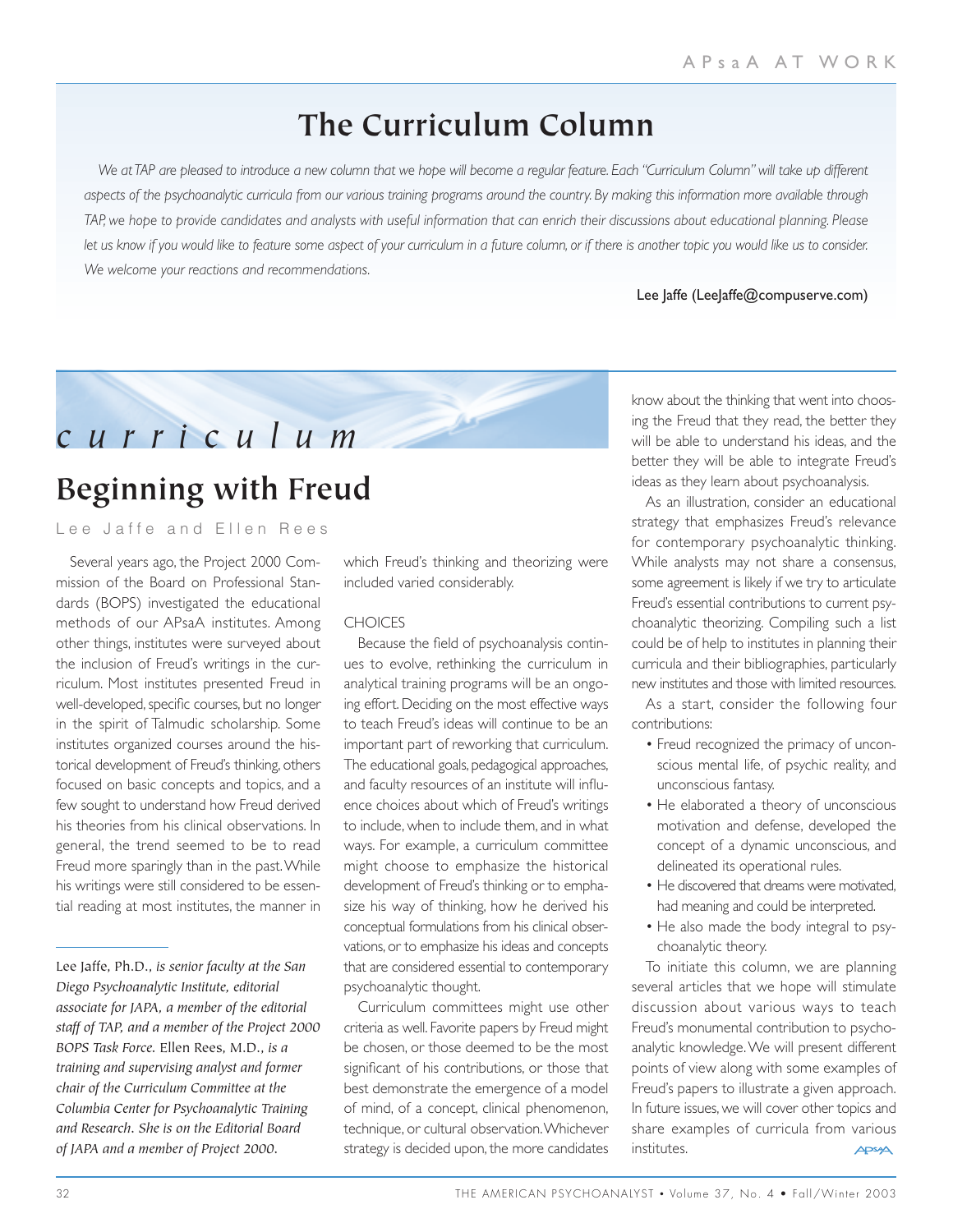# **New Committee to Promote Psychoanalysis through the Arts**

Laurie Wilson

The American Psychoanalytic Association has decided to establish a Committee for Arts and Psychoanalysis. I have been asked to chair the group.

The committee's mission will be:

- To promote outreach through interdisciplinary work in the arts and psychoanalysis.
- To create a cadre of professionals who can publicize the value of a psychoanalytic approach in the arts by identifying and creating teams of analysts/arts professionals in each field: music, visual art, performance/ drama, film, and literature.

Laurie Wilson, Ph.D., *earned her art history doctorate from CUNY. Trained at NYU Psychoanalytic Institute, she is faculty member and clinical associate professor of psychiatry, NYU Medical Center. She practices in New York City. Her recent book is Alberto Giacometti: Myth, Magic and the Man.*

The initial goals for these teams will be to identify current and forthcoming events about which conferences and symposia could be organized.Additionally, the teams might contact university departments to arrange for a variety of other interdisciplinary activities and to promote teaching that includes a psychoanalytic perspective.The teams will be invited to set other goals according to their expertise and positions in academia and the art world. The committee will put together a speaker's bureau prepared to participate in museum exhibitions, lecture series, and other public events.

The committee, which will be under the Division on Societal Issues, was the brainstorm of Kerry Sulkowicz, who initiated the proposal. It has already generated considerable enthusiasm within the organization.

The membership of the committee thus far includes: Leon Balter, Frank Baudry, Hillary Beattie, Harold Blum, Vera Camden, Bradley Collins, Stuart Feder, Phillip Freeman, Bill Jeffrey, Esther Dreifuss-Kattan, Donald Kuspit, Janice Lieberman, Peter Loewenberg, Rose Carol Washton Long, Humphrey Mor-



Laurie Wilson

ris, Julie Nagel, Louis Nagel, Martin Nass, Nancy Olson, Lois Oppenheim, Gilbert Rose, Alina Rubenstein, Fred Sander, Paul Schwaber, Nellie Thomson, and Joann Turo.

There are undoubtedly many more APA members with a strong interest in the arts. I am hoping that they will want to participate in this broad effort that can simultaneously serve as outreach and ongoing development in interdisciplinary work.

To be effective, we shall need both psychoanalysts and individuals from the arts and academia. I expect to begin with a small working group but expand as time goes on. Please contact me if you or anyone you know might be willing to be part of this activity, laurie.wilson@nyu.edu. **APSAA** 

## Crisis on Our Threshold

*Continued from page 3*

"We should not do things in a piecemeal fashion." Such a position proposes that we avoid any changes in our current governance or the way we function because such changes will undermine and confuse the more comprehensive planning process now unfolding.The contention is a piecemeal approach will result in a patchwork of alterations that will prove contradictory and inconsistent with a broader plan of governance. I fear this reasonablesounding proposition is a prescription for organizational inertia.

Yes, we may have to undo or modify changes implemented now if they prove to be inconsistent with a more comprehensive reorganization plan. But the difficulties that may eventuate are far less dangerous than the prospect of treading water for the three to five years needed to complete a comprehensive reorganization plan. For instance, we must move forward NOW in opening new avenues for membership, and for developing new alliances with groups that do not fit our mold.These efforts may well require amendments to our bylaws.We must rethink our financial priorities if we are to seriously invest in the future and do effective outreach. We must strive for a greater level of professionalism within our Association and develop our organization's infrastructure if we are to meet the future—before it is behind us.We simply cannot afford to wait for a comprehensive organizational plan to take form and congeal.

If we continue to wait until June 2006 (less than 3 years from now) and do not aggressively and effectively market ourselves, find new avenues to membership, and interest and facilitate young people to seek training, we

can predict that by then our organization's demographics will look like this:

- The average age of our total membership will be 65
- The average age of our TA's will be 73
- 14% of our members will be 80+
- 30% of our members will be 70+
- 28% of our members will not be paying dues

This is alarming! A professional association with these demographics will be unable to support an aggressive, creative, and forwardlooking agenda.

Though introspection and contemplation have great appeal in our professional lives, our vitality and indeed our survival will require risk taking, innovation, and some *chutzpah*. We must carefully and thoughtfully plan for the future, but at the same time boldly deal with the challenges and crises that are on our threshold. **APSAA**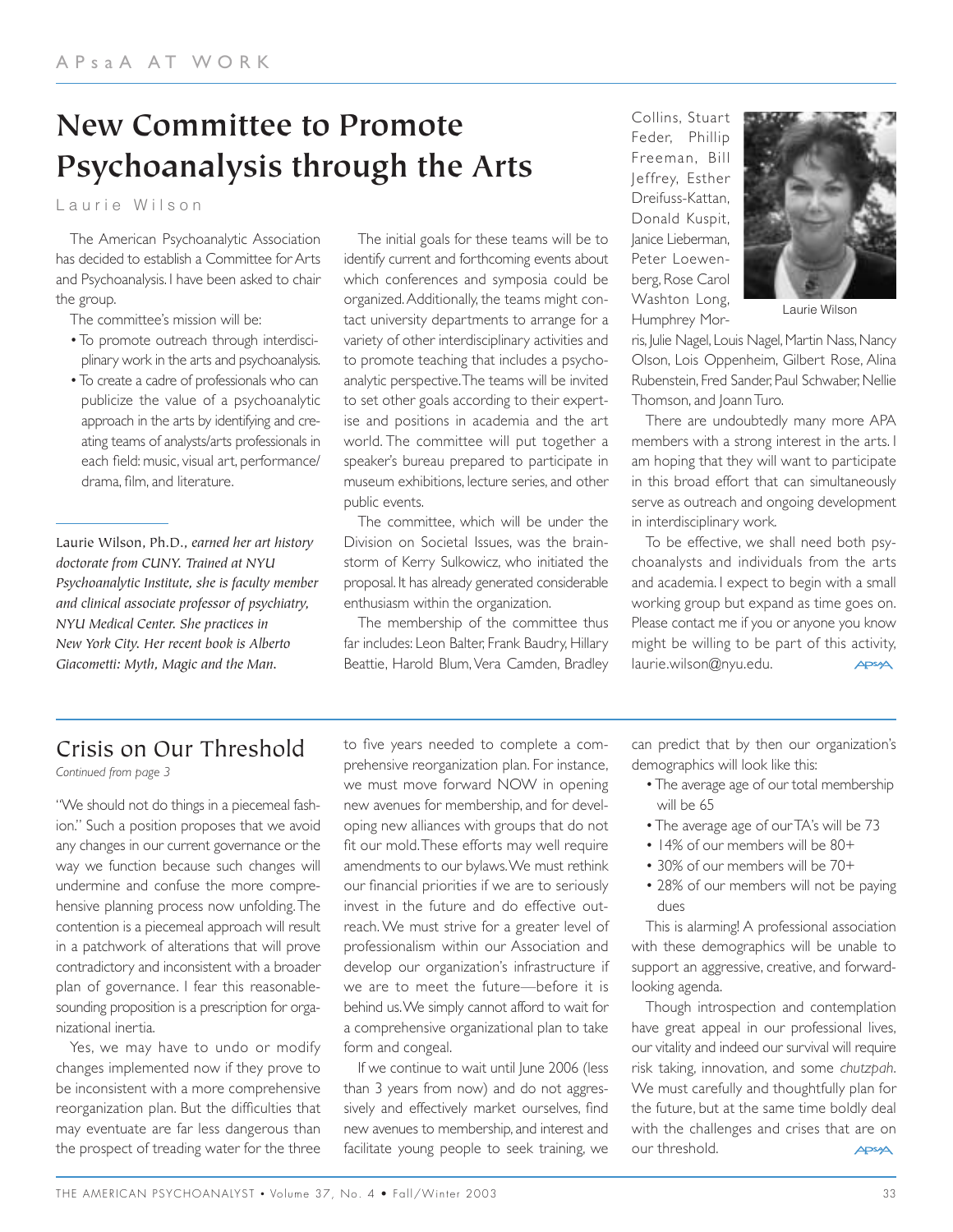The stakeholders in the organization were from differing educational backgrounds, had different degrees, and were diverse in gender, nationality, ethnicity, as well as racial,

## **An APsaA Fable for Our Times**

Ronald M. Benson

#### THE CHALLENGE

Once upon a time in a galaxy far, far away, a group of psychoanalysts realized they needed to reorganize their association.They were all intelligent and learned as well as committed people who were each devoted to their individual views of psychoanalysis. They wanted to call the new association APsaA and wished it to be representative, comprehensive, and inclusive.They also wanted it to value and promote high-quality standards, excellent education, careful and verifiable research, and pluralistic theoretical positions. They further wanted it to be national in scope; compatible with other national, local, and free-standing organizations devoted to similar ideals and interests; and to be part of an international organizational structure.

They wanted it to be a home for local organizations of similarly minded individuals, some of whom were devoted to professional and membership services, some more interested in educational and academic matters, and some to both.They wanted it to be collegial and user-friendly and to be responsive and dedicated to the public interest, especially in clinical and ethical matters. Pragmatically, they wanted a streamlined, democratic, professional governance and management system. They wanted it to conform to all applicable laws, local and national, and to the laws and customs in every state where it operated. Finally, they wanted it to be fiscally responsible and economically affordable.

#### THE COMPLICATIONS

The preceding organization had almost 100 years of history and a structure that was last revised nearly 60 years ago. Its members and the local organizations that were included in the national body were distributed from coast to coast and from the far north to the deep south. Each local organization had a unique history and all were quite different from one another despite being roughly similar in function.

Ronald M. Benson, M.D., *is chair of the Board on Professional Standards.*



Ronald M. Benson

economic, and social backgrounds.Their ages ranged from fairly early adulthood to quite old age. Some were clinicians, some researchers, some academics, some authors. Some were deeply involved with psychoanalysis as a primary professional (and personal) identification. For others, it was only a part, sometimes a small part, of their identity.

Furthermore, many didn't really know one another very well.They often only knew each other through statements made on emails, positions taken publicly on political or governance issues, offices held, or occasionally through articles written for publication, some many years ago. Some only knew each other via rumors, gossip, or innuendo. Most had never had the opportunity to really sit down with one another to discuss their ideas, philosophies, backgrounds, worries, or hopes. Sound bites were more usual than deep conversations or extended personal relationships.

For those who did know each other well, many had formed alliances based on friendship or other common characteristics that resisted alterations in "their organization," even when good ideas for change were developed.They may even have been the teachers or students of one another. Some had been in analysis with others who were now their fellow stakeholders.

With all this disparity, consensus was elusive.

#### THE TRANSFORMATION

Yet, somehow, a great transformation took place. Every stakeholder remembered that they and their fellow stakeholders were colleagues and were all devoted to psychoanalysis.They addressed their own motivations and tried to assume the most mature attitudes possible.They reflected upon the forces, inner and outer, that compelled them toward their present attitudes and opinions.They did their best to separate past from present, inner and outer, fantasy and reality.

#### THE OUTCOME

So the stakeholders wisely chose fair and respected representatives to develop an architecture for their newly constituted organization. They adopted a detailed plan for constructing the organization in its new configuration. Everyone agreed to put their cherished, personal beliefs, identifications, and allegiances aside and really listen to one another's points of view. They agreed to be open-minded and not play identity politics, the politics of radicalism, the politics of demonizing people or positions, or the politics of favoring tactical victories over long-term solutions based upon careful consideration of novel ideas and of wise, principled compromise and consensus. They all agreed and acted on the premise that immediate personal advantage was always to be subordinated to the greatest good for the greatest number for the long term. Partisanship was seen as an impediment to the eventual good and not a virtue.

The stakeholders devoted a large amount of energy and their communal financial resources to getting the best and most objective advice they could about the possible options available to achieve their common goals. They were sufficiently patient so that all proposals were thoroughly discussed and debated until all points of view had been heard and all pros and cons illuminated. When the process had ripened and the final proposals and alternatives were brought forth, each variation was impartially considered and the stakeholders voted their fully informed convictions.

Naturally they succeeded and all issues yielded to wisdom and common sense.After the vote was tallied and a decision reached, everyone united and worked diligently to make the consensus and majority decision work optimally.

Of course, the consensus decision turned out to be the best,worked exceedingly well,and accomplished all of the aims of the stakeholders.

And they all lived happily ever after. **APSA**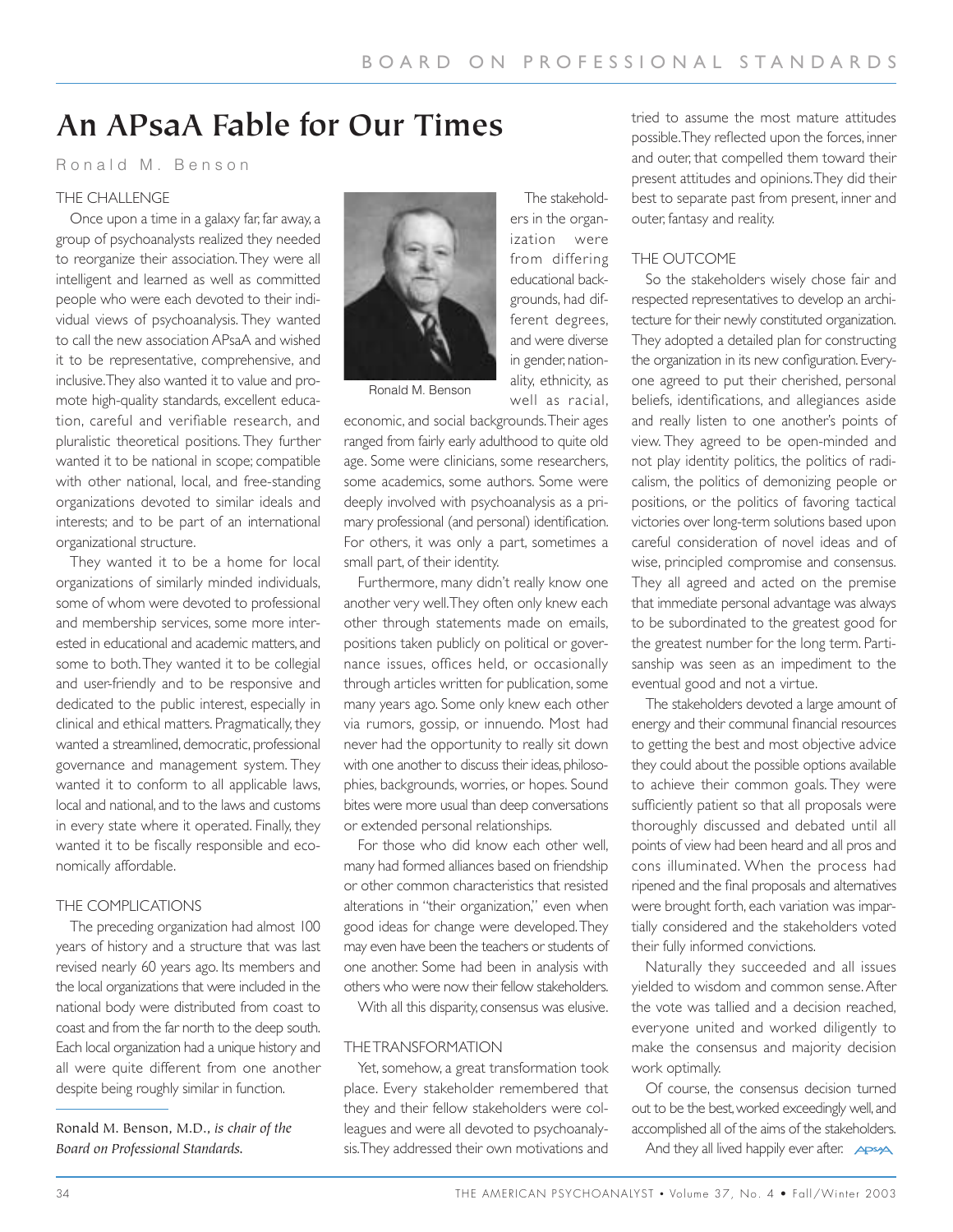# **Dean Stein Arrives to Take Administrative Helm as Executive Director**

With an annual operating budget of \$2 million, a national office staff of 13, and the anticipated 2004 retirement of veteran and beloved administrative director Ellen Fertig, APsaA stood in need of a highly experienced professional organizational director. New Yorker Dean K. Stein, formerly deputy executive director of the charitable Dyson Foundation and previously executive director of Chamber Music America, a national, membership-based arts organization, was selected by the search committee. The Council approved his hire in June 2003, and he arrived for work in November.

Stein's tenure at Chamber Music America featured the impressive feats of increasing the organization's earned income tenfold and its individual membership by a factor of six.

In the months just before Stein's arrival, APsaA's electronic and paper communications pathways were replete with references to "we'll wait for Dean Stein to help decide this …," testifying to the eagerness with which his arrival was anticipated. Issues that awaited him include a major overhaul of our organizational website, assisting the American Psychoanalytic Foundation with problems of staffing, organization, and fundraising, and less reliance on consultants in various areas.

TAP interviewed Stein in the weeks just before he began work at the organization:

*Q. When you first noticed the job posting, what was your reaction when you saw it was a psychoanalytic organization? Had you much of a preconception about psychoanalysis or psychoanalysts?*

My first reaction was: (a) this is a professional membership association and I've had a great deal of experience leading similar kinds of organizations; (b) the membership is comprised of people who are committed to helping other people—that sounds like a group I would want to devote my energy and expertise to; and (c) from my limited knowledge of this field, it appears that there is important work to be done and that seems like a valuable challenge. I have a number of close friends

who have gone through analysis and it was always a fascinating process.

I've always placed a high priority on working with interesting and interested people and the Association certainly seems to fit the bill.

*Q. What will be your first priorities when you arrive, besides getting oriented and getting to know people?*

I don't think getting oriented and getting to know the people should be minimized.This is an organization with a long and distinguished history. It is also an organization defined by an extraordinarily involved membership. I see my first priority as making sure I understand the history and getting to know as many members as possible. A membership organization like APsaA must reflect the interests and concerns of its members. I can only be effective to the degree that I understand those interests and can work to realize them. Having said that, it seems clear that a top priority will be working with the volunteer leadership to help move the Association back into legal compliance regarding its governance and use that process as an opportunity to determine the best operational structure for the organization. Beyond that, I would hope that my experience of leading other membership associations will allow me to free up the hundreds of APsaA members from the organizational/administrative work they've been doing on behalf of APsaA and allow them to concentrate on the truly important issues facing the field and the Association.

*Q. What do you see as our biggest problem(s) organizationally?*

From my limited interaction with Association leadership so far (and as I alluded to above), working with the leadership to move the organization to a place where it is in compliance with not-for-profit law appears to be an issue that needs addressing immediately. In doing so, I would hope that the various membership interests will feel well represented,



Dean Stein, APsaA's new Executive Director, Arrived November 3.

while at the same time the Association will function more smoothly.

*Q. What has impressed you most about our group; what are our assets from your perspective, looking at us from the outside as someone with a great deal of experience in non-profits?*

There have been many things that impressed me about the Association. First, the members appear to be an incredibly committed group; they care deeply about their profession, about helping people, about the future of the field, and about the health and strength of their membership association. Second, the members of APsaA are all highly educated and thoughtful people—that allows for an extremely high level of discussion to take place.

At the Steering Committee meeting in October, several people commented that the move to an executive director versus an administrative director reflected the ongoing development of the organization. Skills in development (fundraising) and technology development are, for example, more commonly expected of an executive director as opposed to an administrator.

—Prudy Gourguechon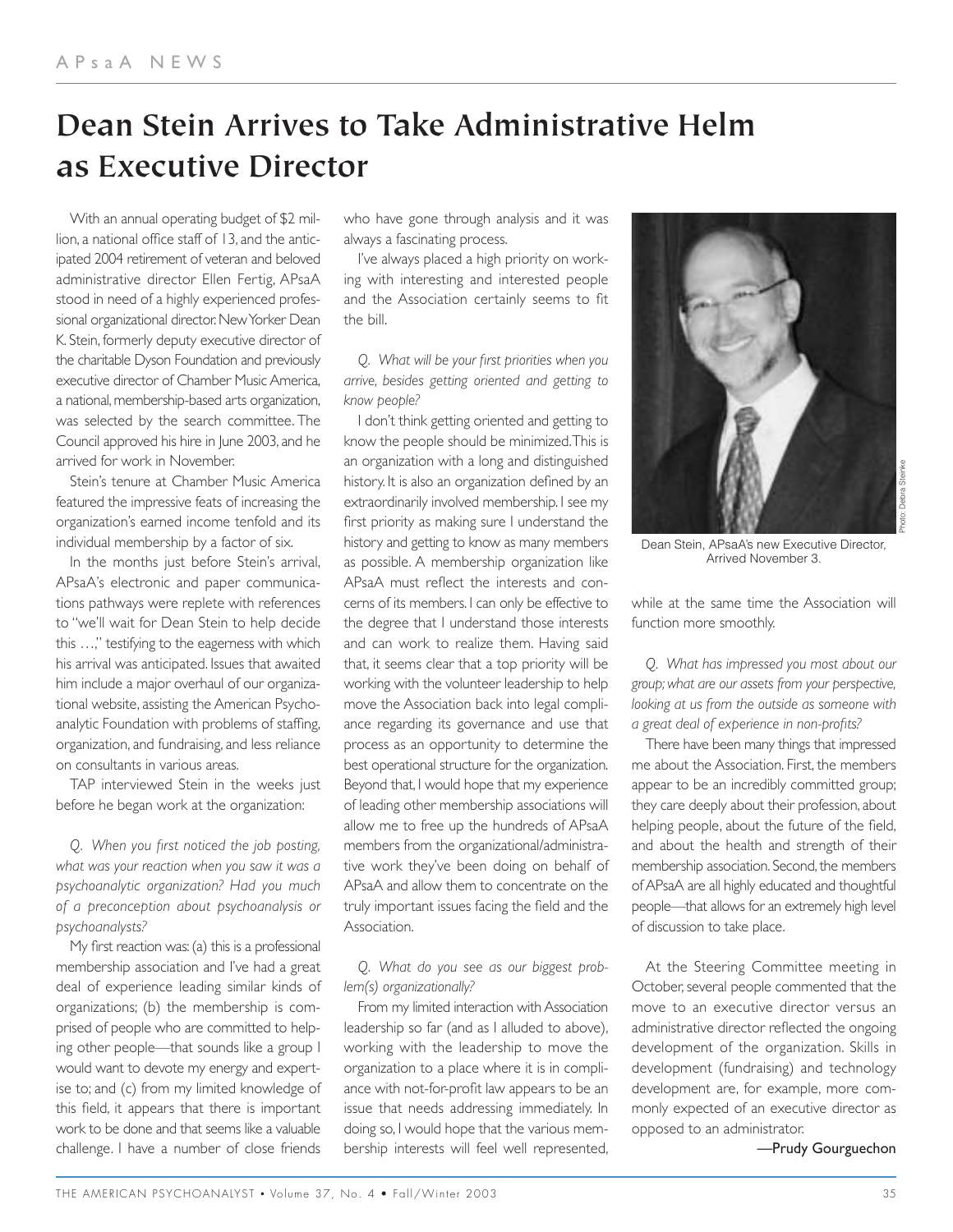#### WINTER 2004 MEETING, AMERICAN PSYCHOANALYTIC **ASSOCIATION**

New York, New York January 21-25, 2004 For information: *Phone* 212-752-0450 *Website* http://www.apsa.org

#### WORKING AT THE FRONTIERS Annual Congress, International Psychoanalytical Association

New Orleans March 10-14, 2004 *Website* http://www.ipa.org.uk

#### XIV IFTA WORLD FAMILY

THERAPY CONGRESS Istanbul,Turkey March 24-27, 2004 For information: *E-mail* info@ifta2004.org

#### 93RD ANNUAL MEETING, AMERICAN PSYCHOANALYTIC ASSOCIATION

San Francisco, California June 23-27, 2004 For information: *Phone* 212-752-0450 *Website* http://www.apsa.org

#### PSYCHOANALYSIS AND THE HUMAN BODY: BEYOND THE MIND-BODY DUALISM 6th Delphi International Psychoanalytic Symposium Delphi, Greece October 27-31, 2004 For information: *E-mail* Delphi@med.upatras.gr *Website* http://delphi.med.upatras.gr

## Kenneth Calder, M.D., 1918–2003

Kenneth T. Calder, who served as APsaA's president in the late 1970's, died on April 23 at the age of 85. Before he became aware of early signs of Alzheimer's disease a few years ago, he had been enthusiastically engaged in analytic practice and teaching, and deeply involved in the work of several local, national, and international psychoanalytical organizations, often as a leader.Typically, Calder bore the sufferings that life imposed stoically, with an outwardly unemotional acceptance, speaking of them as factual. He was rather allergic to pleas for sympathy, to demands for help—for *himself*.



Kenneth Calder

His realization that he needed to retire from active

professional work was the second great blow Calder had endured in recent years. The first was the long illness and death of his wife,Abby Knowlton Calder. Knowlton, a much honored physician, was the mainstay of his life.Their love for each other and the regard each felt for the other's qualities of heart and mind, their significant accomplishments and contributions, were evident to all who knew them.The differences in their origins, temperaments, social and conversational ease enriched them both. Each sparkled with pride and pleasure when speaking of the other.

38 THE AMERICAN PROPERTY AND THE CONSULTER CONTRACT CONTRACT CONTRACT CONTRACT CONTRACT CONTRACT CONTRACT CONTRACT CONTRACT CONTRACT CONTRACT CONTRACT CONTRACT CONTRACT CONTRACT CONTRACT CONTRACT CONTRACT CONTRACT CONTRAC Calder was born in northern Michigan into a working class family. He achieved his education largely by his own efforts; these included caddying on golf courses as a boy. He developed into an expert, but unusually unboastful, golfer. He had his first psychiatric training in Cincinnati in its psychoanalytic heyday. Coming to New York after two years as an Army psychiatrist, he completed psychoanalytic training at the Columbia Center, and subsequently repeated the academic program at the New York Psychoanalytic Institute, graduating in 1954. He was a training and supervising analyst at New York and later also at Downstate, now the N.Y.U. Psychoanalytic Institute. He was chairman of the Committee on Psychoanalytic Education of the American Psychoanalytic Association from 1969 to 75, and was president of APsaA from 1976 to 77. He was also treasurer and a vice president of IPA.

Among the great pleasures and rewards of his life, one thinks of his love for and pride in his children, Mary and Tom, his cottage in the countryside of West Virginia, long evenings spent in conversation with friends in his home, accompanied by his wife's superb dinners and wines he selected, often with an eye to their worth, a residue, perhaps, of the financially straitened boyhood he never forgot. He glowed on seeing the pleasure he could give others.

Although his manner tended to be reserved, he could be fiercely critical of those whom he believed failed to live up to the high standards of character he set for himself—of honesty, modesty, and authenticity. In his stirring address to the American Psychoanalytic Association upon his retirement as president, he told his colleagues about his own approach to self-analysis, including revealing glimpses of what he regarded as weakness, moral imperfections, remarks he regretted making, actions he wished he could take back. He told a dream and showed, again with extraordinary candor, how the image of his former analyst and a continuing transference relationship were represented in it. It is a classic psychoanalytic paper, memorably portraying Kenneth Calder at his best—intellectually ambitious, truthful, courageous.

—Shelley Orgel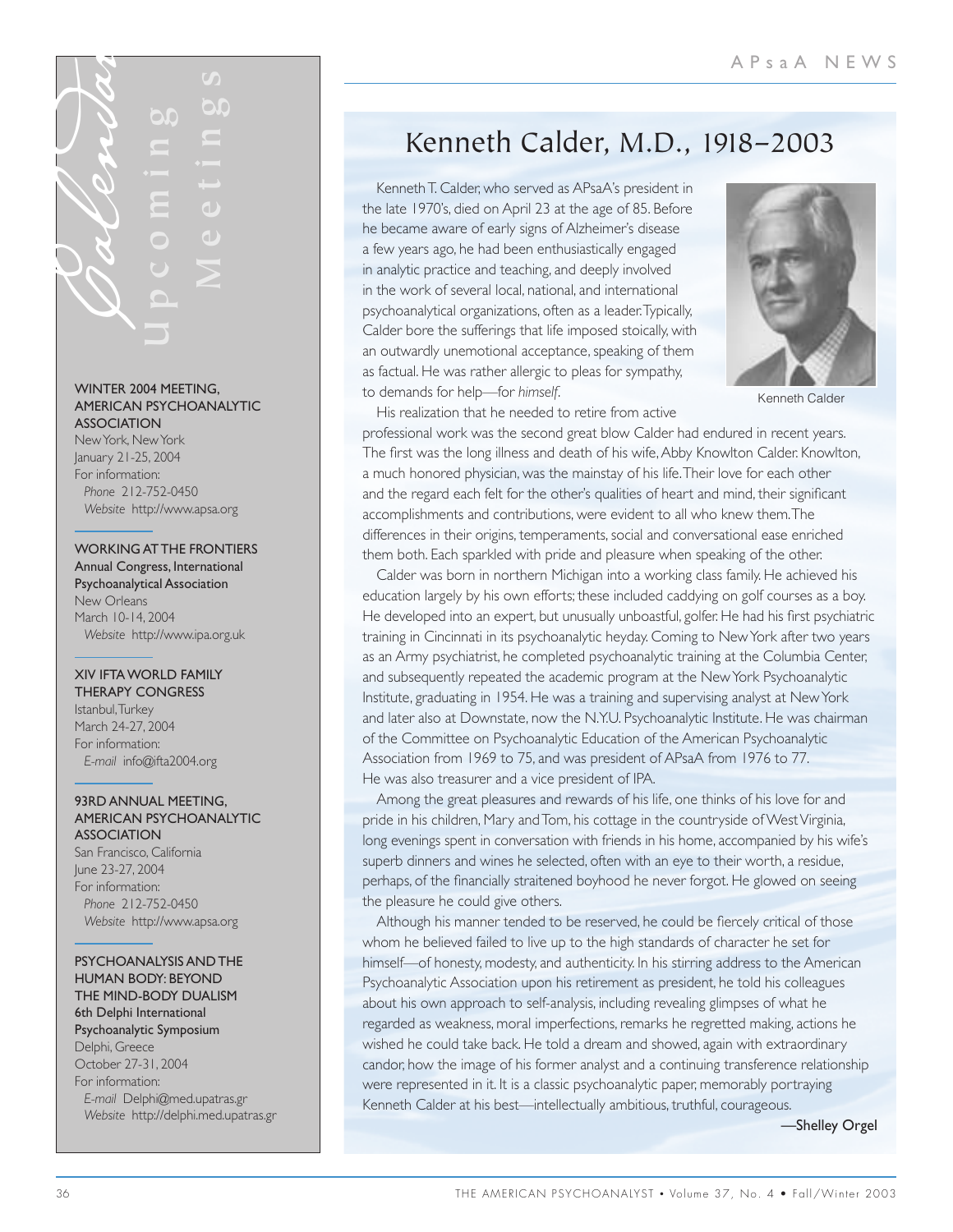# **ESSENTIAL PSYCHOANALYSIS**

from Other Press

#### **FREUD THE MAN**

An Intellectual Biography By Lydia Flem Translated by Susan Fairfield

"A rhapsodic, deeply thoughtful valentine to Sigmund Freud." -Library Journal

A fascinating and unforgettable journey. into the life of one of the founding giants of modern culture.

Cloth · 320 Pages · \$28.00

#### DREAMING BY THE BOOK

Freud's The Interpretation of Dreams and the History of the Psychoanalytic Movement By Lydia Marinelli and Andreas Mayer Translated by Susan Fairfield

\*Lydia Marinelli and Andreas Mayer have written a wonderful, probing examination of the initial reception and successive revisions of Freud's foundational dream book . . . This is a study of genuine originality, offering new and important insights into the connection between the discursive formation of psychoanalysis and its readership of colleagues, disciples, critics, and patients."

> -Ruth Leys, Ph.D., Johns Hopkins University

Cloth . 265 Pages . \$28.00

#### HATING IN THE FIRST PERSON PLURAL

Psychoanalytic Perspectives on Racism, Sexism, and Homophobia **Edited by Donald Moss** 

"For over a decade, Don Moss has been passionately seeking an answer to how 'I<br>want' becomes 'we hate' in an effort to understand internalized self-hatred and the hatred of others . . . this book offers<br>a rare opportunity for hope in a particularly dark continent of human misery.'

> -Henry F. Smith, M.D., Editor, The Psychoanalytic Quarterly

Cloth . 380 Pages . \$40.00

#### THE SCHIZOID WORLD OF JEAN-PAUL SARTRE AND R.D. LAING **By Douglas Kirsner**

"Kirsner believes the writings of Sartre and Laing reflect a distortion of social reality that can be best characterized as schizoid . . . his portrait of two important social thinkers says a great many things about them and contemporary life."

#### -Library Journal

Paper . 208 Pages . \$30.00

#### BETWEEN EMOTION AND COGNITION The Generative Unconscious

By Joseph Newirth, Ph.D.

Through a careful reading of theory and well-reasoned presentations of case material, Newirth vividly evokes the contemporary dilemma of the individual's lack of subjectivity.

Cloth . 255 Pages . \$40.00

#### THE ART OF THE SUBJECT

Between Necessary Illusion and Speakable Desire in the Analytic Encounter By Mardy S. Ireland

The Art of the Subject provides a unique theoretical space by weaving together, for the first time, Winnicott's focus on the necessity of illusion and Lacan's emphasis on the limit that makes subjectivity possible. Cloth . 320 Pages . \$50.00

#### INSIGHT AND INTERPRETATION The Essential Tools of Psychoanalysis By Roy Schafer

Taken together, these essays will prove invaluable to analysts trying to maintain an articulated and rounder view of what it takes to bring meaning to their patient's lives through the power of insight and beneficial interpretations, Cloth 165 Pages . \$40.00

#### WHERE DO WE FALL WHEN WE **FALL IN LOVE?**

By Elisabeth Young-Bruehl

In this collection of essays Elisabeth Young-Bruehl traces the trajectory of love to its sources, bringing her expertise as a philosopher and a writer to focus on the subject from a psychoanalytical perspective.

Cloth . 339 Pages . \$50.00

#### THE PUERTO RICAN SYNDROME By Patricia Gherovici

Gherovici beautifully and systematically uses the combined insights of Freud and Lacan to examine the current state of psychoanalysis and the Hispanic community in America.

Paper . 320 Pages . \$30.00

#### THERAPEUTIC ACTION An Earnest Plea for Irany

By Jonathan Lear

Prominent professor and highly regarded author, Jonathan Lear invites clinicianspsychologists, psychoanalysts, psychiatrists to renew their own engagement with the fundamental concepts of their practice.

Cluth . 288 Pages . \$40.00

**BAD FEELINGS** By Roy Schafer

This book demonstrates how psychoanalytic understanding can reduce the painfulness of negative feelings and increase our tolerance for emotional pain.

Cluth . 200 Pages . \$40.00

#### REBEL WITHOUT A CAUSE

The Hypnoanalysis of a Criminal Psychopath By Robert M. Lindner

"The most exciting and one of the most deeply and tragically human stories I have read in a long time."

- The New Republic

Paper . 312 Pages . \$16.00

**OTHER PRESS** toll free 1-877-the other - www.otherpress.com - orders@otherpress.com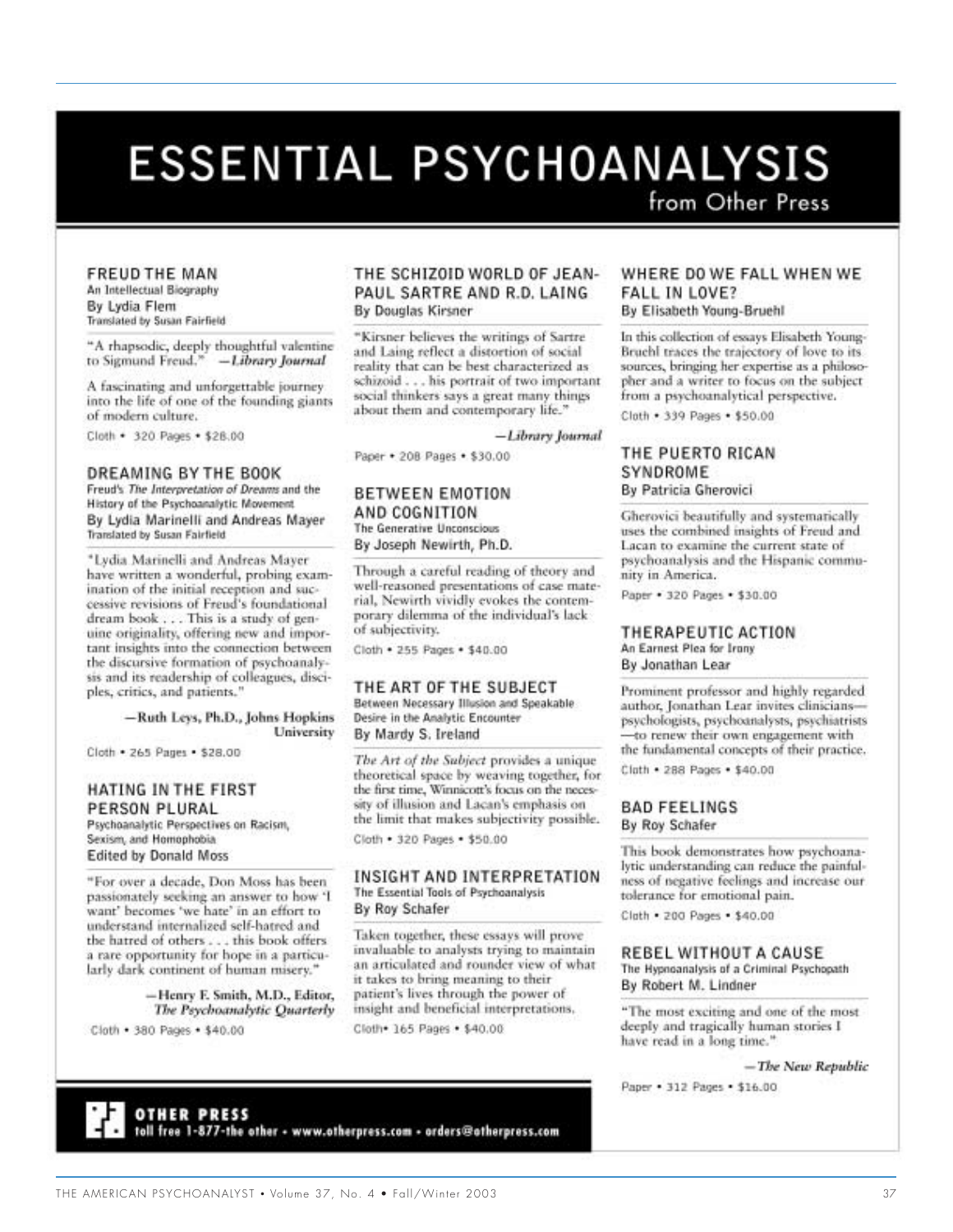## Chair of Psychoanalysis

*Continued from page 10*

Finally, there is Leo Rangell, who has held the title of chair of psychoanalysis since 1971. He had been clinical professor of psychiatry at the University of California, Los Angeles, for over 20 years. In 1976, when he was appointed to the faculty of a second University of California campus, in San Francisco—at that time the only double appointment in two branches of the University system—he was named clinical professor of psychiatry (psychoanalysis). Visiting professorships are another related category of honoring psychoanalysts in academia. The Heinz Kohut Visiting Professorship at the University of Chicago, named after a psychoanalyst rather than the field of psychoanalysis , was reported to TAP by Jonathan Lear, one of the professors associated with the sponsoring group. Leading thinkers are invited for a year to enhance a strong psychoanalytic cadre of professors already teaching at the University of Chicago under the rubric of the Committee on Social Thought, chaired by Robert Pippin. Appointments have included Stanley Cavell from Harvard, Robert Hinschelwood from London, Robert Paul from Emory, and Bennett Simon from Harvard. Future honorees are John Riker from Colorado College (philosophy) and Mark Solms from the Anna Freud Centre, London.

The number of chairs of psychoanalysis is not large. Some of these positions have been held through many of the lean years of value for psychoanalytic thinking. But also new appointments have been increasing since the 1990's into the new century.

Taken together, these represent outstanding people in our field. Their recognition clearly reflects on their own exceptional work. More than that, each of them without question strengthens the presence of psychoanalysis in academia and well beyond.

The discussion has focused on psychoanalysts who are in positions that directly identify psychoanalysis. Not to be overlooked, however, are the many analysts who function in academia in positions of honor and influence without the title of "chair in psychoanalysis." APSA

## Organizational Consultation

*Continued from page 12*

First,"start from where people are"—eliminate any preconceived notions and listen.

Second,"double-task"—the content is the primary task and the process is the secondary task.

Third,"balance and optimize"—pay attention to the swings and round-a-bouts, the positives and negatives, in the larger picture of the situation.

A lively discussion followed the speakers' presentations. Harry Levinson, reflecting on his fifty years of practicing and teaching organizational consulting, recalled the resistance to his early interest in this area. He highlighted three areas of particular importance:

First, like cultural anthropologists, consultants must immerse themselves in the culture of the field that they are studying.

Second, take the time to systematically study the organization with some formality and make a diagnosis of the problems.

Third, there is the continuing need for the problems in psychoanalytic institutes to be carefully investigated.That is the only way to diminish repetitive patterns of splitting and splintering.

Erik Gann asked whether the panel recommended that the prospective organizational consultant specialize in a particular size or type of organization. Eisold commented that he consults primarily with professional

organizations, rather than businesses. Gold stated that he consults largely to health care organizations, an area with which he has much familiarity and experience. Businesses tend to be empirical and data-driven and it is sometimes hard to get psychoanalytic concepts "under the radar."

Eisold said a future conference is planned where an organizational consultation case would be presented and discussed. **APSA** 

## Strategic Marketing

*Continued from page 30*

- Continuing, innumerable public information successes including the special edition of *U.S. News and World Report* that features Freud, Einstein, and Marx; Kerry Sulkowicz's appearing in *Real Simple; The New York Times;* and coverage of the Winter 2003 meeting in *Psychiatric News,The Wall Street Journal,* and *Clinical Psychiatry News*.
- APsaA's overall graphic image has been totally revamped, showing up in our new logo,TAP, *Forward!*, and other publications. Designer Andrea Schettino's graphic design is meant to convey a more modern, open, and congenial image.

There's a great deal more to be done.The main task is not to forget that the problem needs ongoing, targeted action. APSA

## Menninger Clinic Library Now Available in Houston

The Menninger Foundation donated its world renowned library to the Houston Academy of Medicine—Texas Medical Center (HAM-TMC) Library in June 2003, the HAM-TMC Library announced in August.

The gift included a clinical library, a historical and rare book collection, and complete runs of the Menninger publications.The clinical library is a wide-ranging collection of books on psychoanalysis, psychiatry, psychology, community mental health, pastoral counseling, and social work. One of the rarest historical volumes is a 1783 German edition of Andreas Vesalius's anatomy.Archives of the Menninger Clinic and Foundation, which date to 1919, will be in the Historical Research Center.

The Menninger Clinic relocated this year to Houston and now is part of the Baylor College of Medicine. Baylor in turn is one of two medical schools in the Texas Medical Center, a self-described "med-tropolis" comprising some 42 health-care institutions.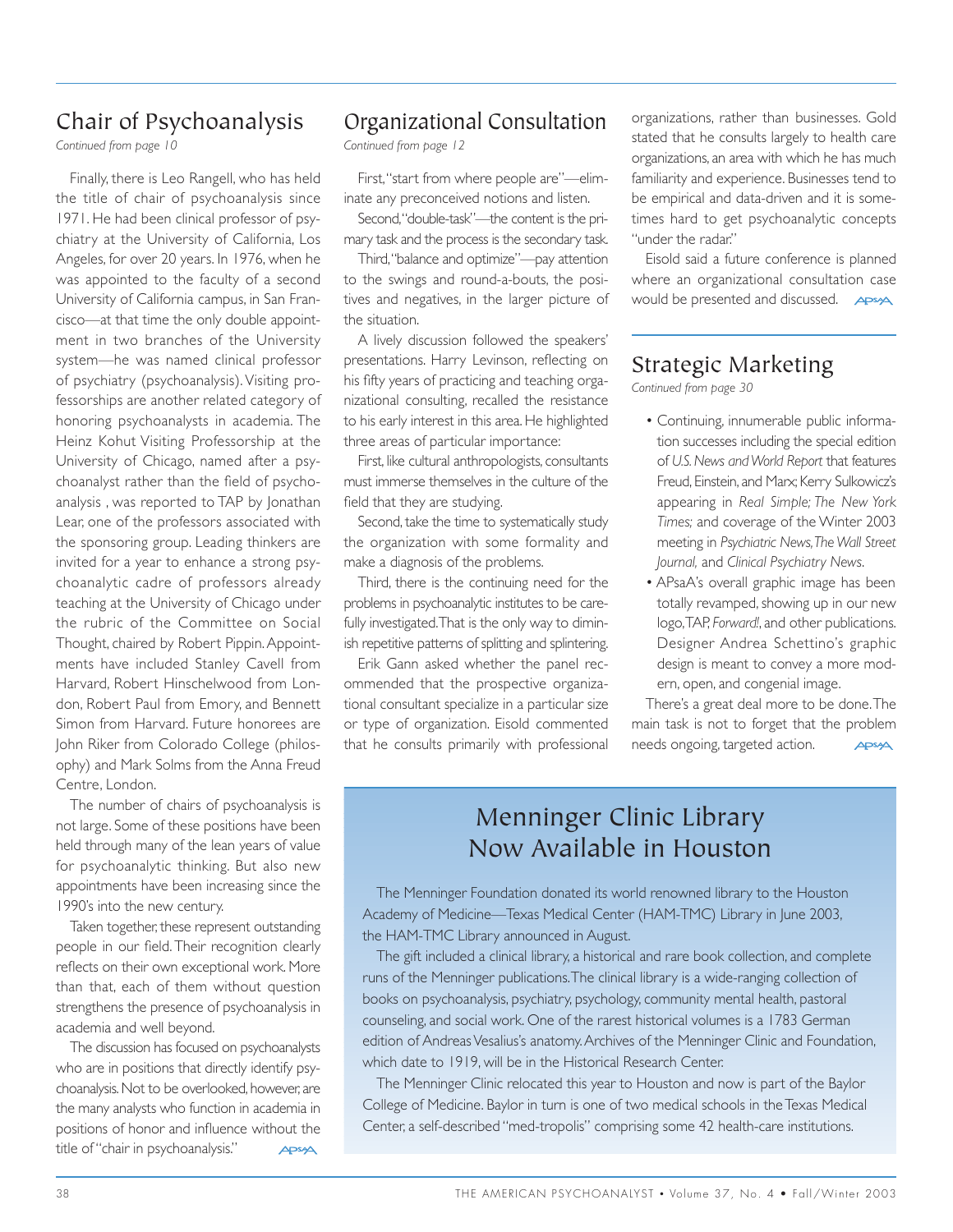